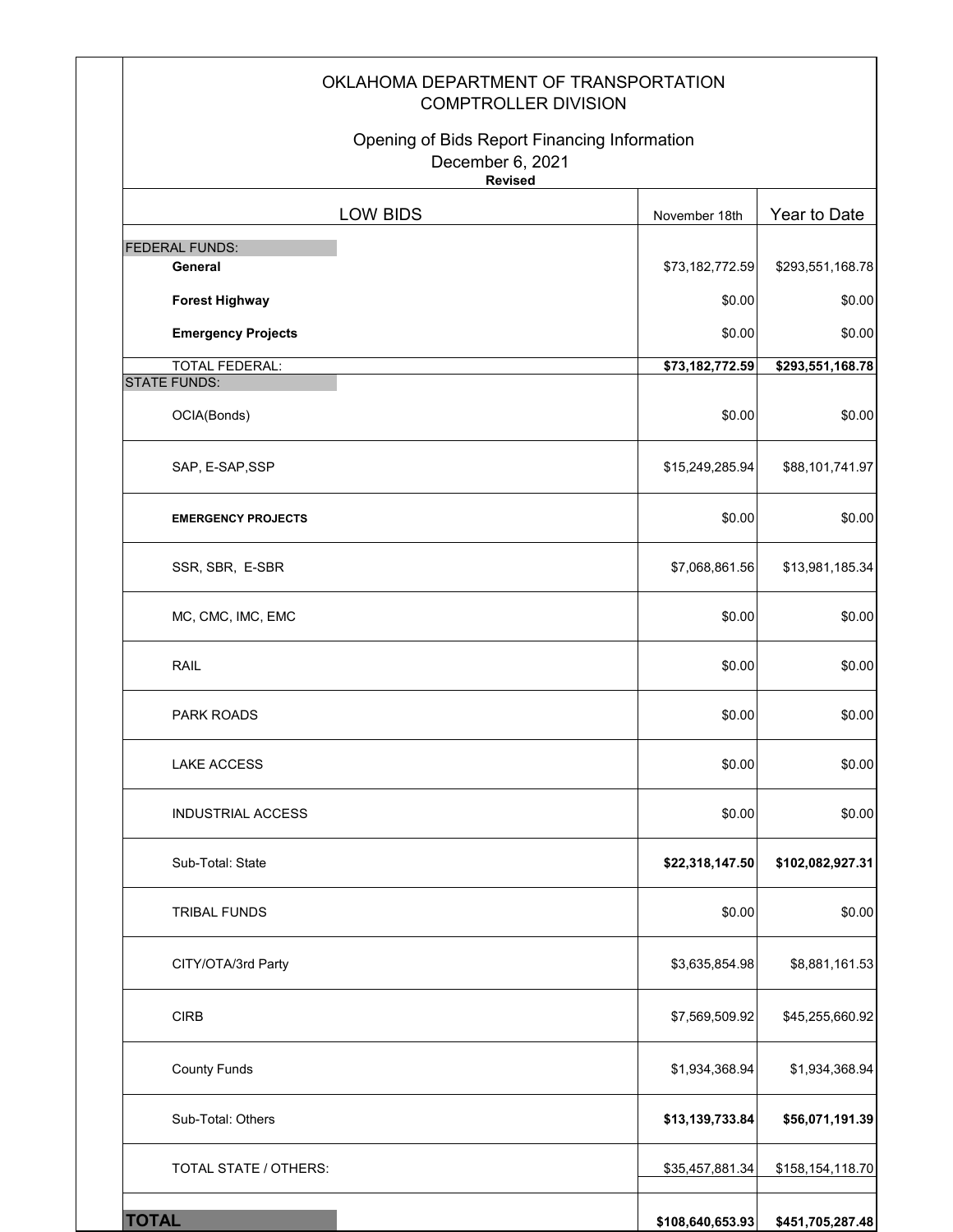## **Oklahoma Department of Transportation Preliminary Bid Opening Report - November 18, 2021, 10:30 A.M.**

|                             |                                                                                                                                                                                                                                         | Federal                       | <b>State</b> | Other                              | Total         |
|-----------------------------|-----------------------------------------------------------------------------------------------------------------------------------------------------------------------------------------------------------------------------------------|-------------------------------|--------------|------------------------------------|---------------|
|                             |                                                                                                                                                                                                                                         | 13,759,683.85                 |              |                                    | 13,759,683.85 |
| Call Order: 400             |                                                                                                                                                                                                                                         | <b>Calendar Days: 360</b>     |              | Division: 2                        |               |
| <b>Contract ID: 210302</b>  |                                                                                                                                                                                                                                         | Project Length: 4.601 miles   |              | <b>Planholders: 5</b>              |               |
| $J/P$ No.: 20307(04)        |                                                                                                                                                                                                                                         | Project No.: NHPP-017N(148)PM |              | <b>Bidders: 2</b>                  |               |
| <b>Counties: ATOKA</b>      |                                                                                                                                                                                                                                         |                               |              |                                    |               |
|                             | <b>Contract Description: GRADE, DRAIN, AND SURFACE</b><br>SH-3: FROM 12.1 MILES SOUTHEAST OF THE US-75<br>JUNCTION, EXTEND SOUTHEAST NEAR FARRIS.<br>PROJECT LENGTH = $4.601$ MILES<br><b>Designed by: ODOT ROADWAY DESIGN DIVISION</b> |                               |              |                                    |               |
|                             | <b>Total Bid</b>                                                                                                                                                                                                                        | % of Est.                     |              |                                    |               |
| <b>Engineer's Estimate:</b> | \$14,443,264.08                                                                                                                                                                                                                         |                               |              |                                    |               |
| <b>Low Bid Amount:</b>      | \$13,759,683.85                                                                                                                                                                                                                         | 95.27                         | ENID, OK     | THE CUMMINS CONSTRUCTION CO., INC. |               |
| <b>Other Bid Amounts:</b>   | \$16,477,049.57                                                                                                                                                                                                                         |                               |              | 114.08 OVERLAND CORPORATION        |               |

**Non-Bidding Planholders** ROBINSON CONSTRUCTION, LLC APAC-CENTRAL, INC. C-GAWF CONSTRUCTION, INC.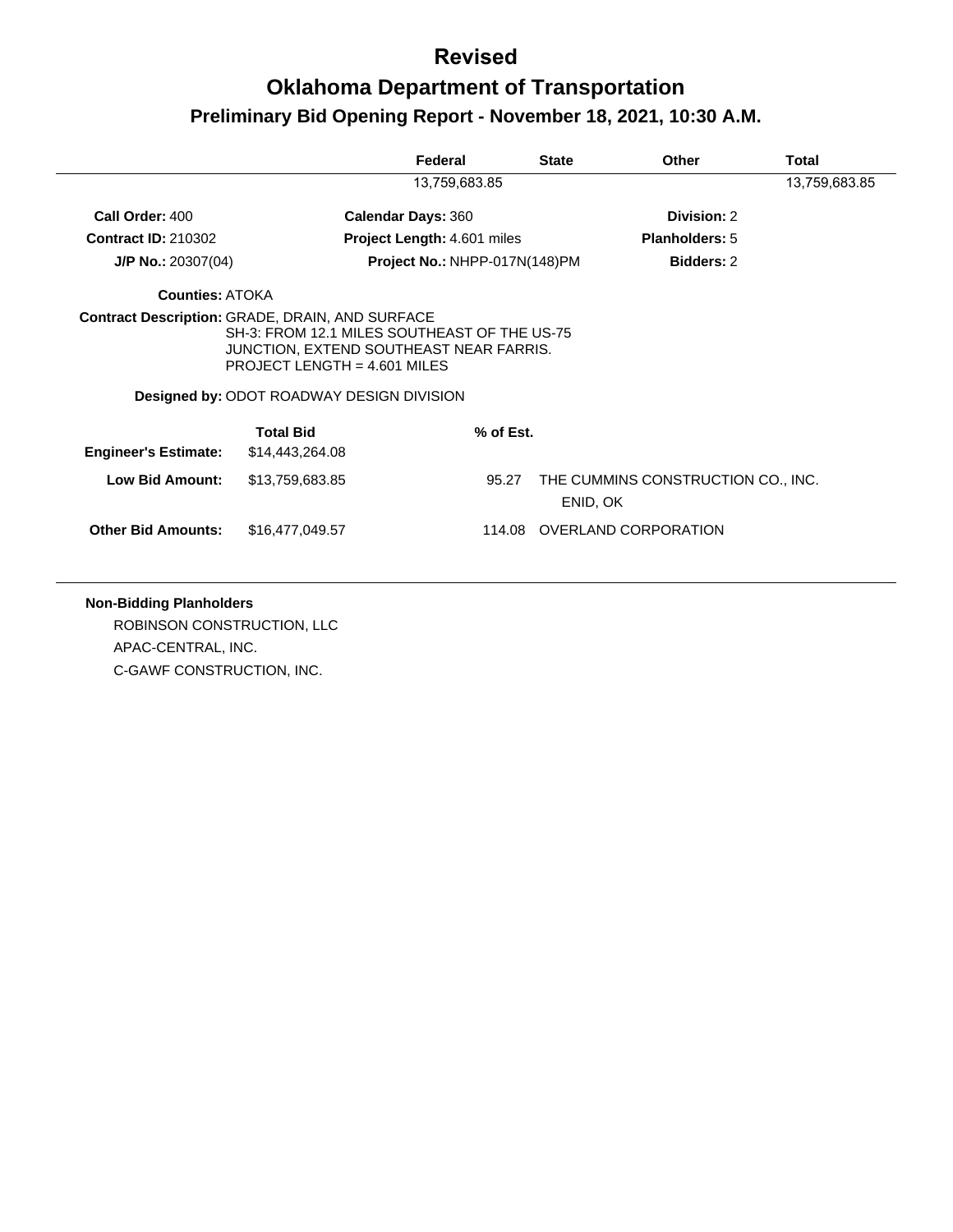## **Oklahoma Department of Transportation Preliminary Bid Opening Report - November 18, 2021, 10:30 A.M.**

|                             |                                                                                                                        | Federal                      | <b>State</b> | Other                                         | <b>Total</b> |
|-----------------------------|------------------------------------------------------------------------------------------------------------------------|------------------------------|--------------|-----------------------------------------------|--------------|
|                             |                                                                                                                        | 586,819.20                   |              | 95,085.00                                     | 681,904.20   |
| Call Order: 405             |                                                                                                                        | <b>Calendar Days: 180</b>    |              | Division: 5                                   |              |
| <b>Contract ID: 210303</b>  |                                                                                                                        | Project Length: 0.745 miles  |              | <b>Planholders: 4</b>                         |              |
| $J/P$ No.: 34120(04)        |                                                                                                                        | Project No.: TAP-206D(071)TP |              | <b>Bidders: 3</b>                             |              |
| <b>Counties: BLAINE</b>     |                                                                                                                        |                              |              |                                               |              |
| Designed by: R.L. SHEARS    | CITY STREET (BROADWAY STREET): FROM ELM STREET,<br>EXTEND EAST IN THE CITY OF OKEENE.<br>PROJECT LENGTH = $0.745$ MILE |                              |              |                                               |              |
| <b>Engineer's Estimate:</b> | <b>Total Bid</b><br>\$552,061.11                                                                                       | % of Est.                    |              |                                               |              |
| <b>Low Bid Amount:</b>      | \$681,904.20                                                                                                           |                              |              | 123.52 TOM HUDSON PAVING, INC.<br>GUTHRIE, OK |              |
| <b>Other Bid Amounts:</b>   | \$688,920.78                                                                                                           | 124.79                       |              | RUDY CONSTRUCTION CO.                         |              |
|                             | \$1,297,765.84                                                                                                         |                              |              | 235.08 DOWNEY CONTRACTING, LLC                |              |
|                             |                                                                                                                        |                              |              | (B)                                           |              |

#### **Non-Bidding Planholders**

SCHIRALLI CONSTRUCTION CORP.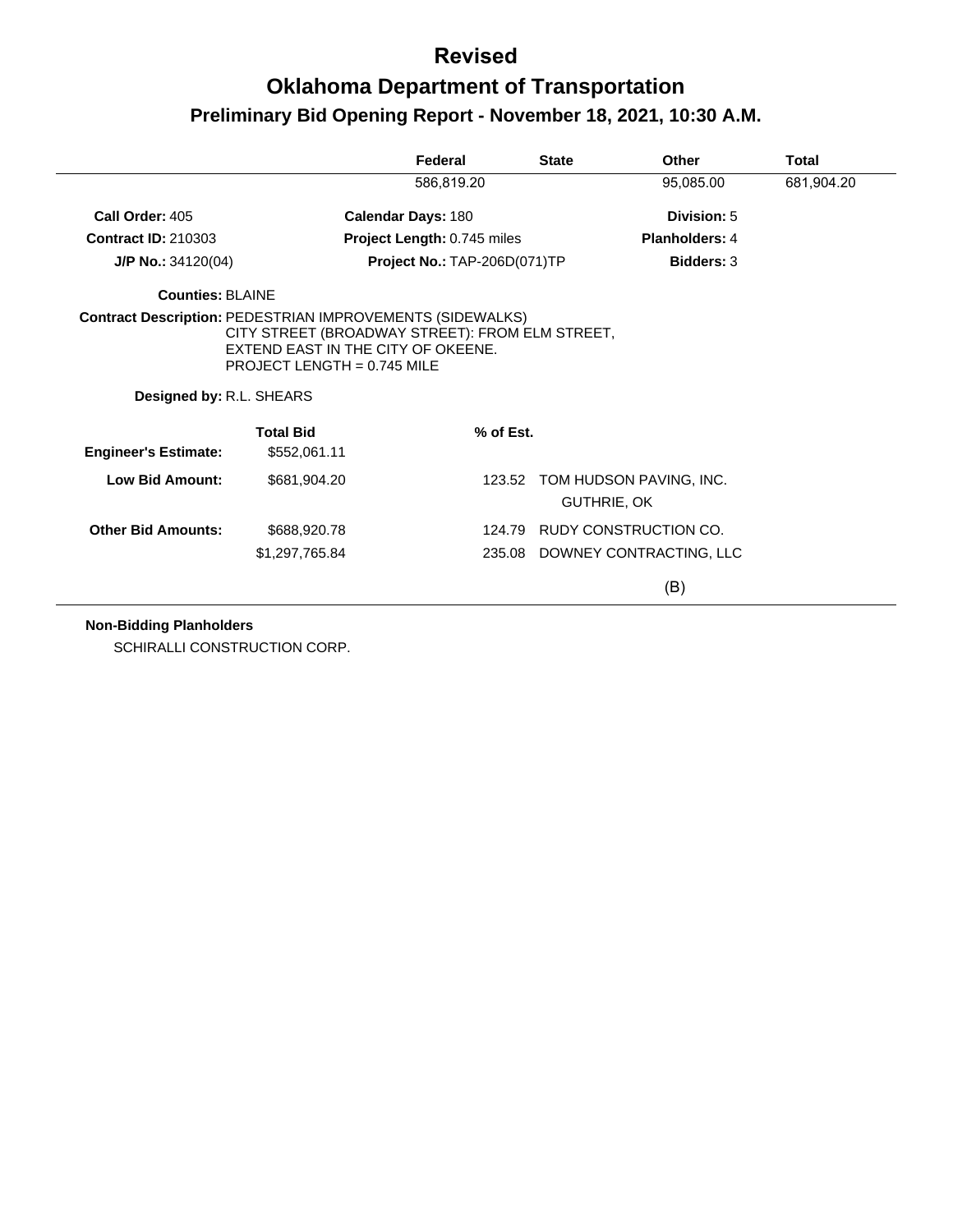# **Oklahoma Department of Transportation Preliminary Bid Opening Report - November 18, 2021, 10:30 A.M.**

|                                                    |                                                                                                                                                                                                    | Federal                             |           | <b>State</b> | Other                                   | Total      |
|----------------------------------------------------|----------------------------------------------------------------------------------------------------------------------------------------------------------------------------------------------------|-------------------------------------|-----------|--------------|-----------------------------------------|------------|
|                                                    |                                                                                                                                                                                                    | 232,520.00                          |           |              | 578.717.70                              | 811,237.70 |
| Call Order: 410                                    |                                                                                                                                                                                                    | <b>Calendar Days: 120</b>           |           |              | Division: 7                             |            |
| <b>Contract ID: 210304</b>                         |                                                                                                                                                                                                    | Project Length: 0.194 miles         |           |              | <b>Planholders: 5</b>                   |            |
| $J/P$ No.: 29361(04)                               |                                                                                                                                                                                                    | <b>Project No.: STP-208D(103)CI</b> |           |              | <b>Bidders: 4</b>                       |            |
| <b>Counties: CADDO</b>                             |                                                                                                                                                                                                    |                                     |           |              |                                         |            |
| <b>Contract Description: BRIDGE AND APPROACHES</b> | COUNTY ROAD (EW-1230): OVER SUGAR CREEK, 1.6 MILES<br>WEST OF THE US-281 JUNCTION NEAR GRACEMONT.<br>PROJECT LENGTH = $0.169$ MILE<br><b>Designed by: ENGINEERING SERVICES &amp; TESTING, INC.</b> |                                     |           |              |                                         |            |
| <b>Engineer's Estimate:</b>                        | <b>Total Bid</b><br>\$956,111.00                                                                                                                                                                   |                                     | % of Est. |              |                                         |            |
| <b>Low Bid Amount:</b>                             | \$811,237.70                                                                                                                                                                                       |                                     | 84.85     |              | SEWELL BROS., INC.<br>OKLAHOMA CITY, OK |            |
| <b>Other Bid Amounts:</b>                          | \$856,095.43                                                                                                                                                                                       |                                     | 89.54     |              | K & R BUILDERS, INC.                    |            |
|                                                    | \$918,929.31                                                                                                                                                                                       |                                     | 96.11     |              | BRIDGECO CONTRACTORS, INC.              |            |
|                                                    | \$1,057,206.94                                                                                                                                                                                     |                                     |           |              | 110.57 RRY SERVICES LLC                 |            |
|                                                    |                                                                                                                                                                                                    |                                     |           |              | (D)                                     |            |

**Non-Bidding Planholders**

HASKELL LEMON CONSTRUCTION CO.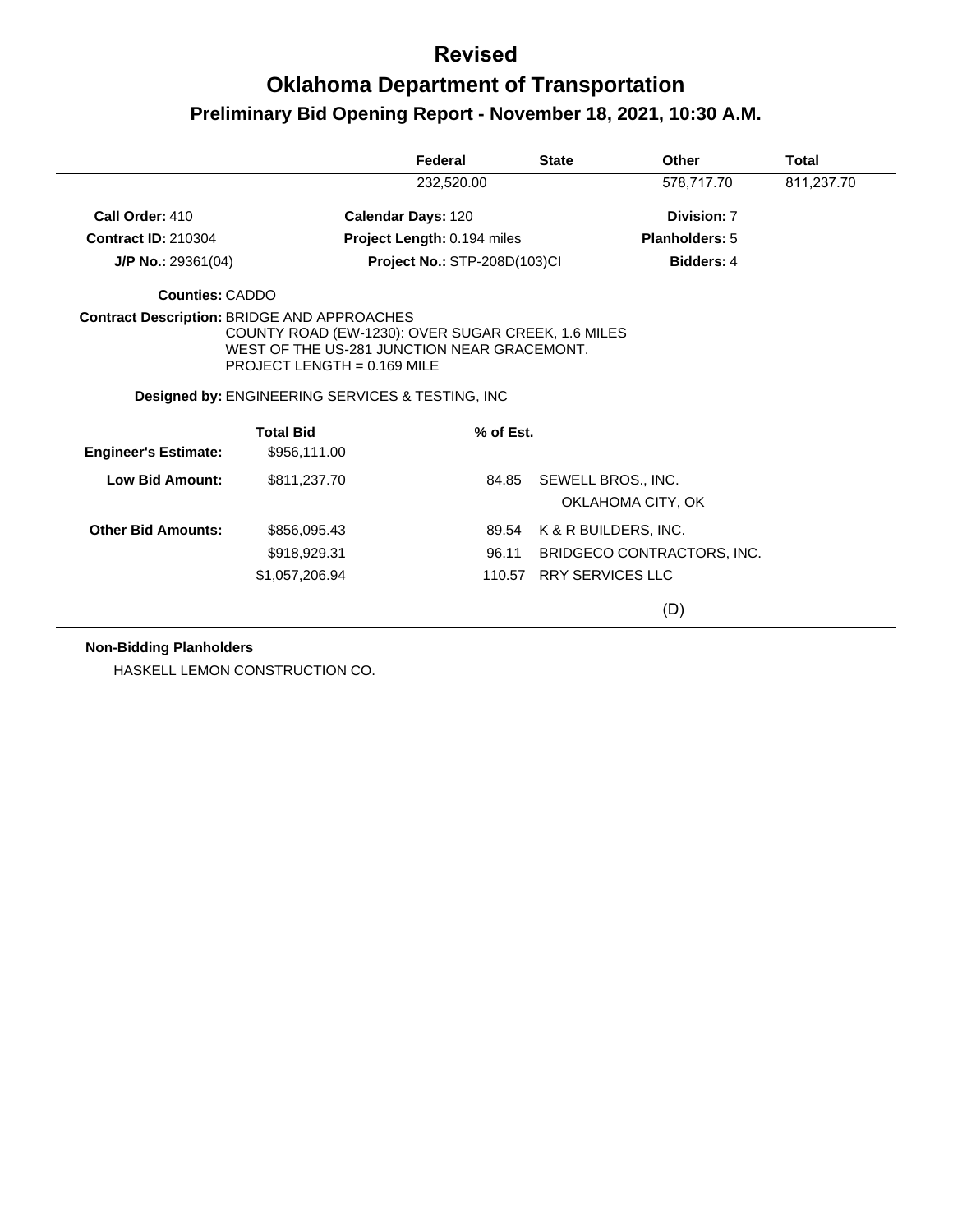# **Oklahoma Department of Transportation Preliminary Bid Opening Report - November 18, 2021, 10:30 A.M.**

|                                   |                                                                                    | Federal                                         | <b>State</b> | <b>Other</b>                            | <b>Total</b> |
|-----------------------------------|------------------------------------------------------------------------------------|-------------------------------------------------|--------------|-----------------------------------------|--------------|
|                                   |                                                                                    | 736,518.50                                      |              | 67,531.00                               | 804,049.50   |
| Call Order: 420                   |                                                                                    | <b>Calendar Days: 180</b>                       |              | Division: 7                             |              |
| <b>Contract ID: 210306</b>        |                                                                                    | Project Length: 1.025 miles                     |              | Planholders: 6                          |              |
| $J/P$ No.: 33020(04)<br>33892(04) |                                                                                    | Project No.: TAP-208F(105)TP<br>STP-208B(079)AD |              | <b>Bidders: 5</b>                       |              |
| Counties: CADDO                   |                                                                                    |                                                 |              |                                         |              |
| Designed by: R.L. SHEARS          | EVANS AVE, FROM WALNUT ST EXTEND EAST IN APACHE.<br>PROJECT LENGTH = $1.025$ MILES |                                                 |              |                                         |              |
| <b>Engineer's Estimate:</b>       | <b>Total Bid</b><br>\$893,044.12                                                   | % of Est.                                       |              |                                         |              |
| Low Bid Amount:                   | \$804,049.50                                                                       | 90.03                                           |              | SAC Services, Inc.<br>Oklahoma City, OK |              |
| <b>Other Bid Amounts:</b>         | \$841,113.58                                                                       | 94.18                                           |              | RUDY CONSTRUCTION CO.                   |              |
|                                   | \$999,189.63                                                                       | 111.89                                          |              | SCHIRALLI CONSTRUCTION CORP.            |              |
|                                   | \$1,208,139.78                                                                     |                                                 | 135.28       | REDLANDS CONTRACTING, LLC               |              |
|                                   | \$1,236,564.82                                                                     |                                                 |              | 138.47 TOM HUDSON PAVING, INC.          |              |
|                                   |                                                                                    |                                                 |              | (B)                                     |              |

#### **Non-Bidding Planholders**

DOWNEY CONTRACTING, LLC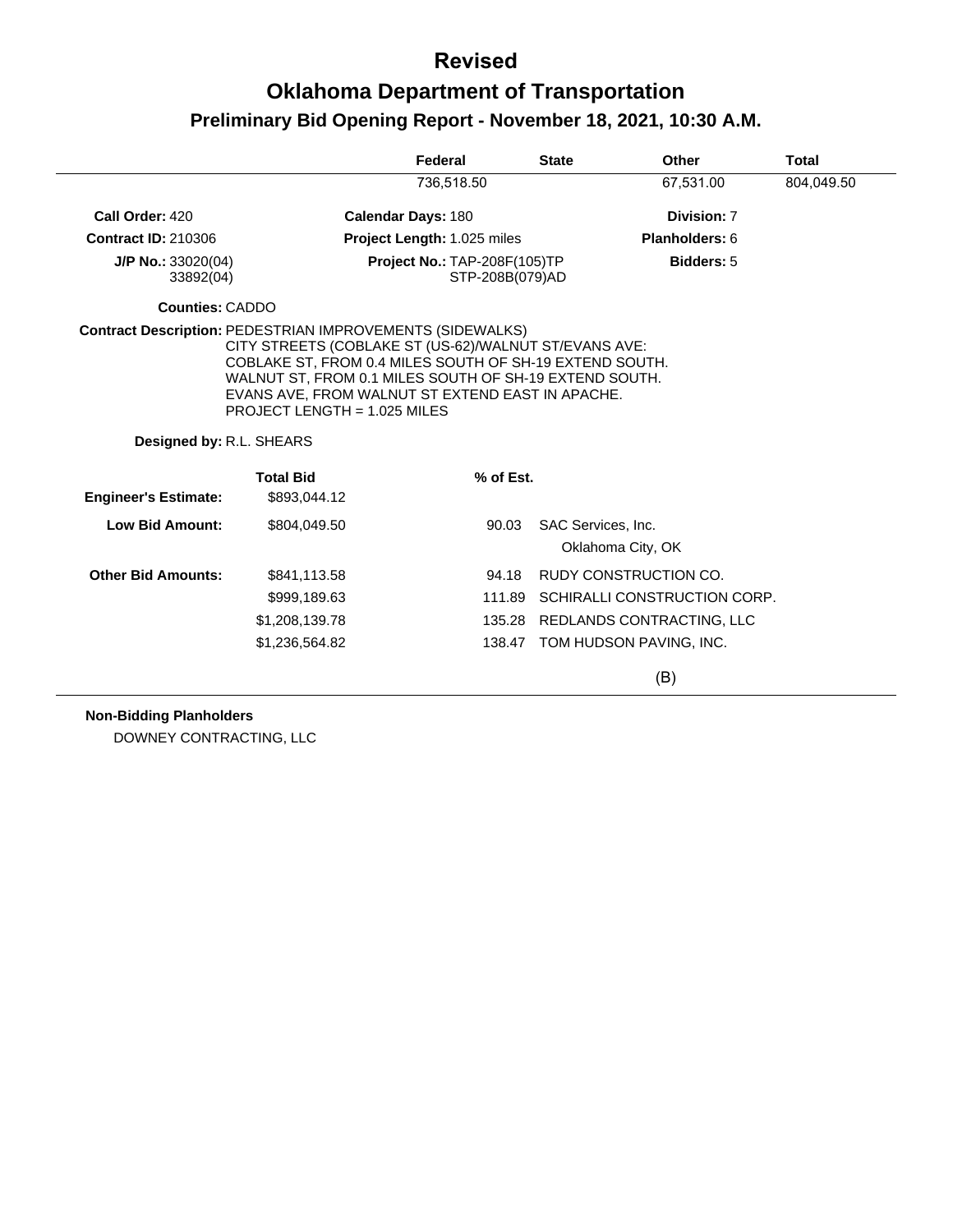## **Oklahoma Department of Transportation Preliminary Bid Opening Report - November 18, 2021, 10:30 A.M.**

|                                                |                                                                                                                   | Federal                      | <b>State</b>           | Other                                               | Total      |
|------------------------------------------------|-------------------------------------------------------------------------------------------------------------------|------------------------------|------------------------|-----------------------------------------------------|------------|
|                                                |                                                                                                                   |                              | 693,846.70             |                                                     | 693,846.70 |
| Call Order: 435                                |                                                                                                                   | Calendar Days: 120           |                        | Division: 3                                         |            |
| <b>Contract ID: 210309</b>                     |                                                                                                                   | Project Length: 0.114 miles  |                        | <b>Planholders: 5</b>                               |            |
| $J/P$ No.: 33415(04)                           |                                                                                                                   | Project No.: SBR-215C(044)SB |                        | <b>Bidders: 4</b>                                   |            |
| Counties: COAL                                 |                                                                                                                   |                              |                        |                                                     |            |
|                                                | SH-31: OVER SALT CREEK, 6.8 MILES NORTH<br>OF THE SH-131 JUNCTION NEAR COALGATE.<br>PROJECT LENGTH = $0.091$ MILE |                              |                        |                                                     |            |
|                                                | Designed by: RHOMBIC ENGINEERING, PLLC                                                                            |                              |                        |                                                     |            |
|                                                | <b>Total Bid</b>                                                                                                  | % of Est.                    |                        |                                                     |            |
| <b>Engineer's Estimate:</b><br>Low Bid Amount: | \$697,442.50<br>\$693,846.70                                                                                      | 99.48                        |                        | <b>BUILT RIGHT CONSTRUCTION, LLC</b><br>SAVANNA, OK |            |
| <b>Other Bid Amounts:</b>                      | \$860,217.80                                                                                                      | 123.34                       |                        | LOGOS CONSTRUCTION CO., LLC                         |            |
|                                                | \$900,003.22                                                                                                      | 129.04                       | <b>PBX CORPORATION</b> |                                                     |            |

**Non-Bidding Planholders**

HASKELL LEMON CONSTRUCTION CO.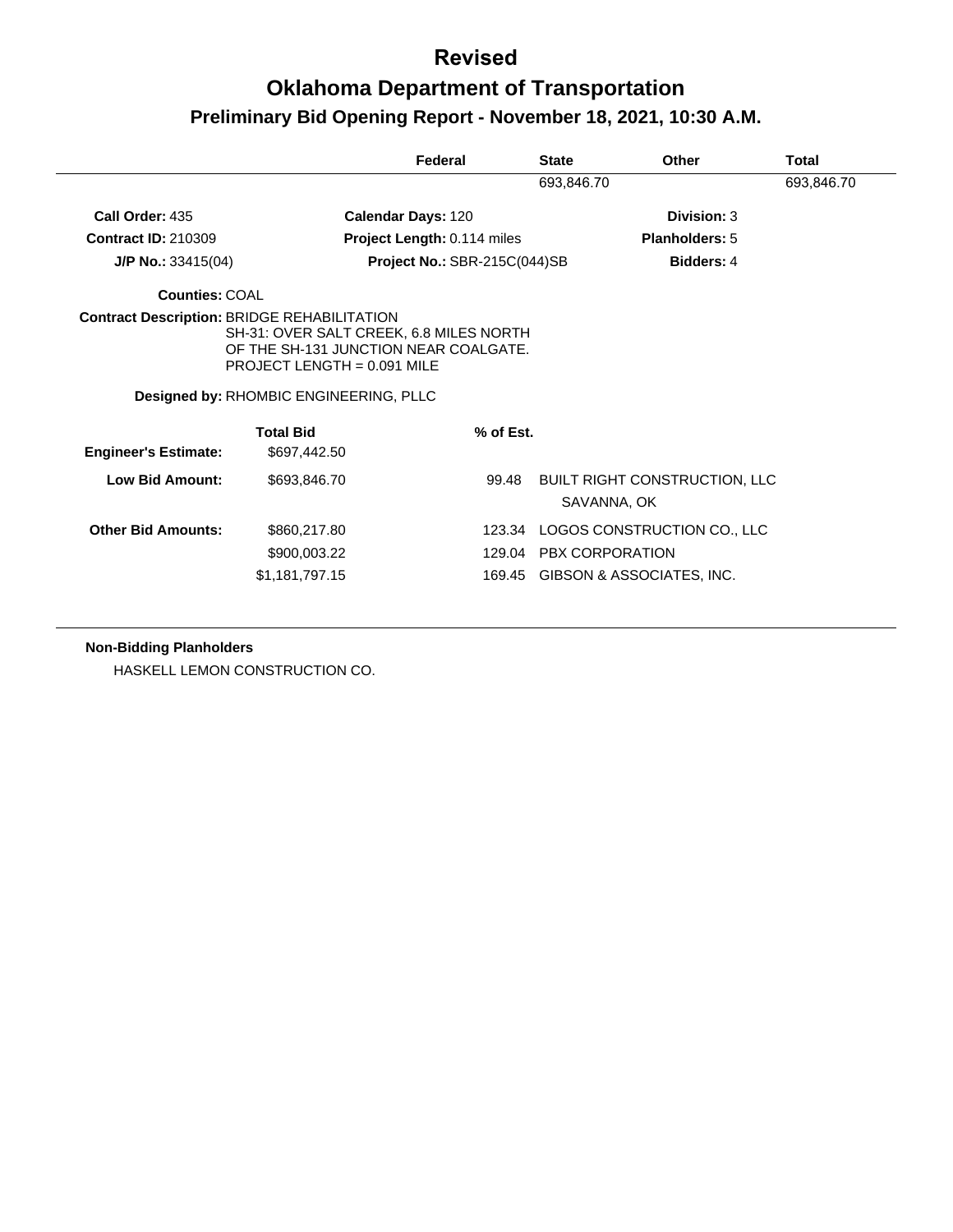# **Oklahoma Department of Transportation Preliminary Bid Opening Report - November 18, 2021, 10:30 A.M.**

|                                                  |                                                                                                                                                             | Federal                                | <b>State</b> | Other                                                                       | <b>Total</b> |
|--------------------------------------------------|-------------------------------------------------------------------------------------------------------------------------------------------------------------|----------------------------------------|--------------|-----------------------------------------------------------------------------|--------------|
|                                                  |                                                                                                                                                             | 1,080,842.25                           |              |                                                                             | 1,080,842.25 |
| Call Order: 445                                  | <b>Calendar Days: 60</b>                                                                                                                                    |                                        |              | Division: 5                                                                 |              |
| <b>Contract ID: 210311</b>                       |                                                                                                                                                             | <b>Project Length: 4.160 miles</b>     |              | <b>Planholders: 3</b>                                                       |              |
| $J/P$ No.: 35398(04)                             |                                                                                                                                                             | <b>Project No.: NHPPI-4000-(145)3P</b> |              | <b>Bidders: 3</b>                                                           |              |
| <b>Counties: CUSTER</b>                          |                                                                                                                                                             |                                        |              |                                                                             |              |
| <b>Contract Description: RESURFACE (ASPHALT)</b> | 1-40: FROM 1.7 MILES WEST OF THE US-183<br>JUNCTION, EXTEND EAST IN CLINTON.<br>PROJECT LENGTH = $4.160$ MILES<br><b>Designed by: ODOT FIELD DIVISION 5</b> |                                        |              |                                                                             |              |
| <b>Engineer's Estimate:</b>                      | <b>Total Bid</b><br>\$987,607.40                                                                                                                            | % of Est.                              |              |                                                                             |              |
| <b>Low Bid Amount:</b>                           | \$1,080,842.25                                                                                                                                              | 109.44                                 |              | CASWELL CONTRACTING, INC.<br>ELK CITY, OK                                   |              |
| <b>Other Bid Amounts:</b>                        | \$1,199,135.48<br>\$1,310,805.73                                                                                                                            | 121.42                                 |              | CORNELL CONSTRUCTION COMPANY, INC.<br>132.73 HASKELL LEMON CONSTRUCTION CO. |              |

**Non-Bidding Planholders**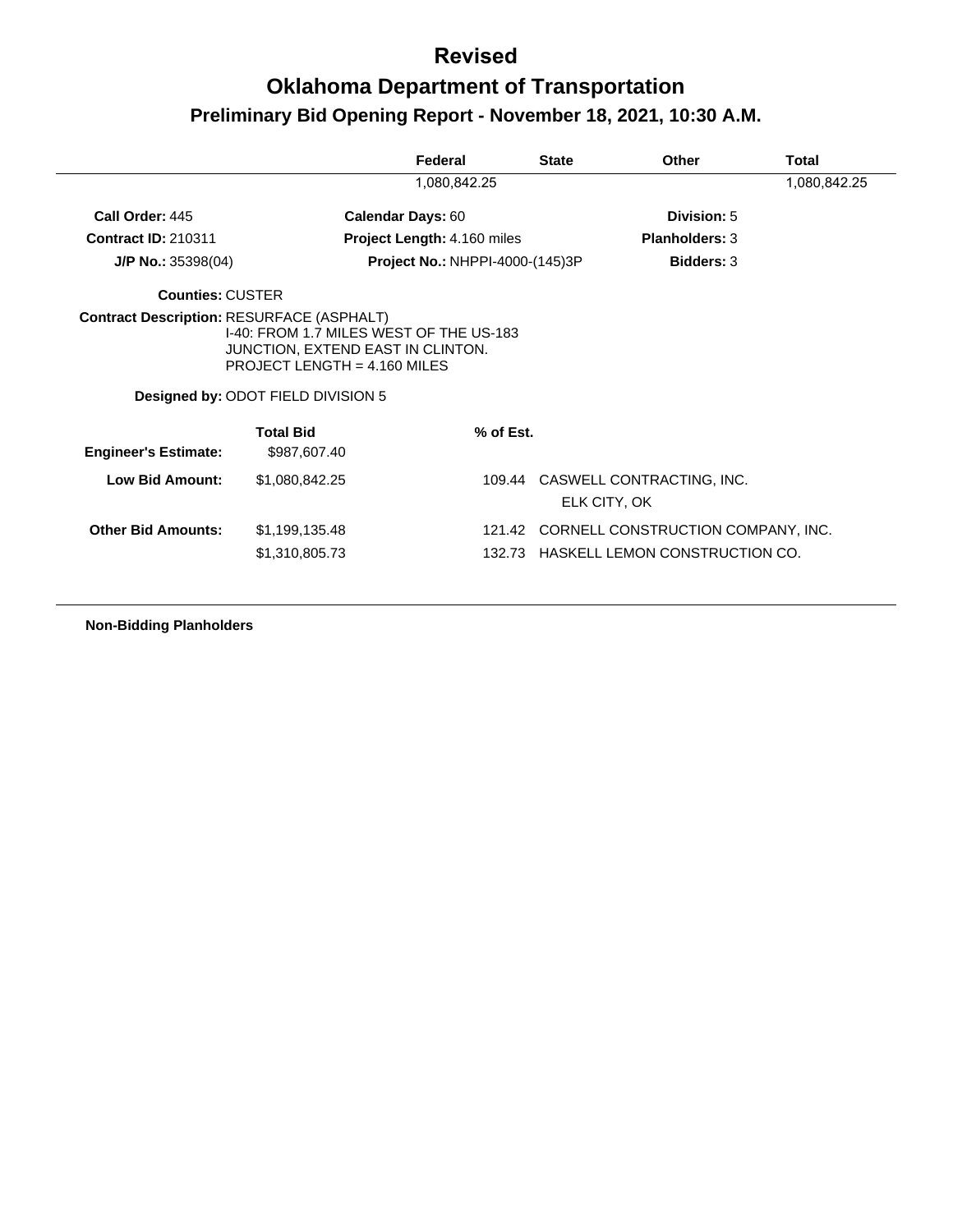## **Oklahoma Department of Transportation Preliminary Bid Opening Report - November 18, 2021, 10:30 A.M.**

|                             |                                                                                                                                                                                       | Federal                             | <b>State</b>  | Other                            | Total         |
|-----------------------------|---------------------------------------------------------------------------------------------------------------------------------------------------------------------------------------|-------------------------------------|---------------|----------------------------------|---------------|
|                             |                                                                                                                                                                                       | 13,188,621.62                       | 3,297,155.40  |                                  | 16,485,777.02 |
| Call Order: 448             |                                                                                                                                                                                       | <b>Calendar Days: 370</b>           |               | Division: 8                      |               |
| <b>Contract ID: 210347</b>  |                                                                                                                                                                                       | <b>Project Length: 0.759 miles</b>  |               | <b>Planholders: 3</b>            |               |
| $J/P$ No.: 24963(04)        |                                                                                                                                                                                       | <b>Project No.: STP-121B(111)PM</b> |               | <b>Bidders: 2</b>                |               |
| <b>Counties: DELAWARE</b>   |                                                                                                                                                                                       |                                     |               |                                  |               |
| Designed by: GARVER, LLC.   | <b>Contract Description: BRIDGE AND APPROACHES</b><br>US-59: OVER SPAVINAW CREEK, 4.3 MILES<br>SOUTH OF THE SH-20 JUNCTION NEAR<br>EUCHA STATE PARK.<br>PROJECT LENGTH = $0.759$ MILE |                                     |               |                                  |               |
| <b>Engineer's Estimate:</b> | <b>Total Bid</b><br>\$16,051,736.55                                                                                                                                                   | % of Est.                           |               |                                  |               |
| <b>Low Bid Amount:</b>      | \$16,485,777.02                                                                                                                                                                       |                                     | HENRYETTA, OK | 102.70 C-GAWF CONSTRUCTION, INC. |               |
| <b>Other Bid Amounts:</b>   | \$17,430,368.40                                                                                                                                                                       | 108.59                              |               | JENSEN CONSTRUCTION COMPANY      |               |

#### **Non-Bidding Planholders**

PARADIGM CONSTRUCTION & ENGINEERING, INC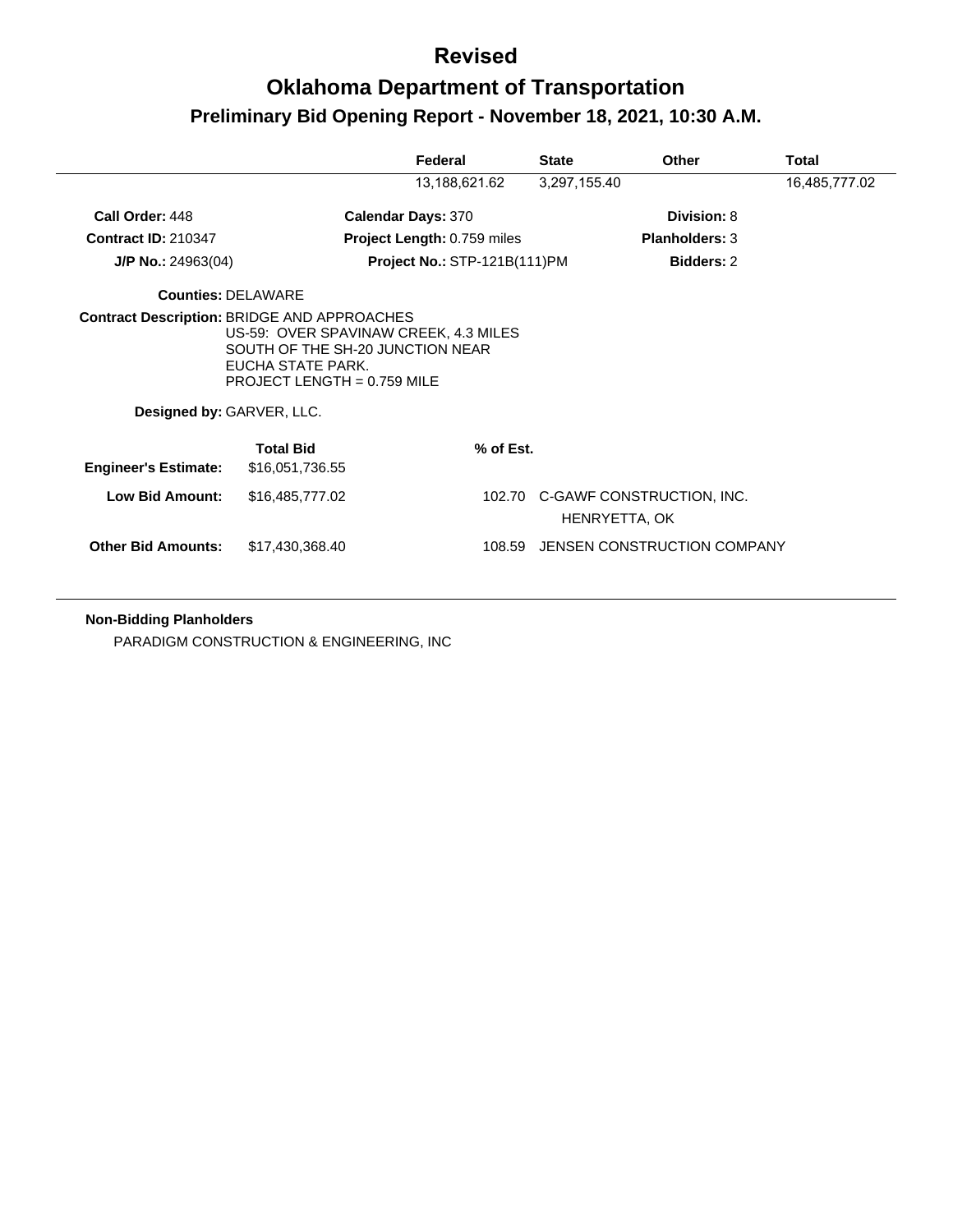# **Oklahoma Department of Transportation Preliminary Bid Opening Report - November 18, 2021, 10:30 A.M.**

|                             |                                                                                                                                  | Federal                             |           | <b>State</b>            | Other                                 | Total      |
|-----------------------------|----------------------------------------------------------------------------------------------------------------------------------|-------------------------------------|-----------|-------------------------|---------------------------------------|------------|
|                             |                                                                                                                                  | 560.000.00                          |           |                         | 339,414.57                            | 899,414.57 |
| Call Order: 455             |                                                                                                                                  | <b>Calendar Days: 150</b>           |           |                         | Division: 4                           |            |
| <b>Contract ID: 210312</b>  |                                                                                                                                  | Project Length: 0.208 miles         |           |                         | <b>Planholders: 8</b>                 |            |
| $J/P$ No.: 31210(04)        |                                                                                                                                  | <b>Project No.: STP-224D(087)CI</b> |           |                         | Bidders: 5                            |            |
| Counties: GARFIFLD          |                                                                                                                                  |                                     |           |                         |                                       |            |
|                             | COUNTY ROAD (EW-48): OVER TURKEY CREEK,<br>1.8 MILES EAST OF THE SH-132 JUNCTION NEAR DRUMMOND.<br>PROJECT LENGTH = $0.208$ MILE |                                     |           |                         |                                       |            |
|                             | <b>Designed by: CIRCUIT ENGINEERING DISTRICT #8</b>                                                                              |                                     |           |                         |                                       |            |
| <b>Engineer's Estimate:</b> | <b>Total Bid</b><br>\$971,465.50                                                                                                 |                                     | % of Est. |                         |                                       |            |
| Low Bid Amount:             | \$899,414.57                                                                                                                     |                                     | 92.58     |                         | K & R BUILDERS, INC.<br>WHEATLAND, OK |            |
| <b>Other Bid Amounts:</b>   | \$899,936.70                                                                                                                     |                                     | 92.64     |                         | <b>H &amp; H BRIDGE COMPANY</b>       |            |
|                             | \$973,466.41                                                                                                                     |                                     | 100.21    |                         | BRIDGECO CONTRACTORS, INC.            |            |
|                             | \$996,342.64                                                                                                                     |                                     |           | 102.56 RRY SERVICES LLC |                                       |            |
|                             | \$1,149,200.34                                                                                                                   |                                     |           |                         | 118.30 CONCRETE SERVICES CORPORATION  |            |
|                             |                                                                                                                                  |                                     |           |                         | (D)                                   |            |

#### **Non-Bidding Planholders**

HASKELL LEMON CONSTRUCTION CO. SEWELL BROS., INC. Cowboy Contracting, Inc. Raygn D Alexander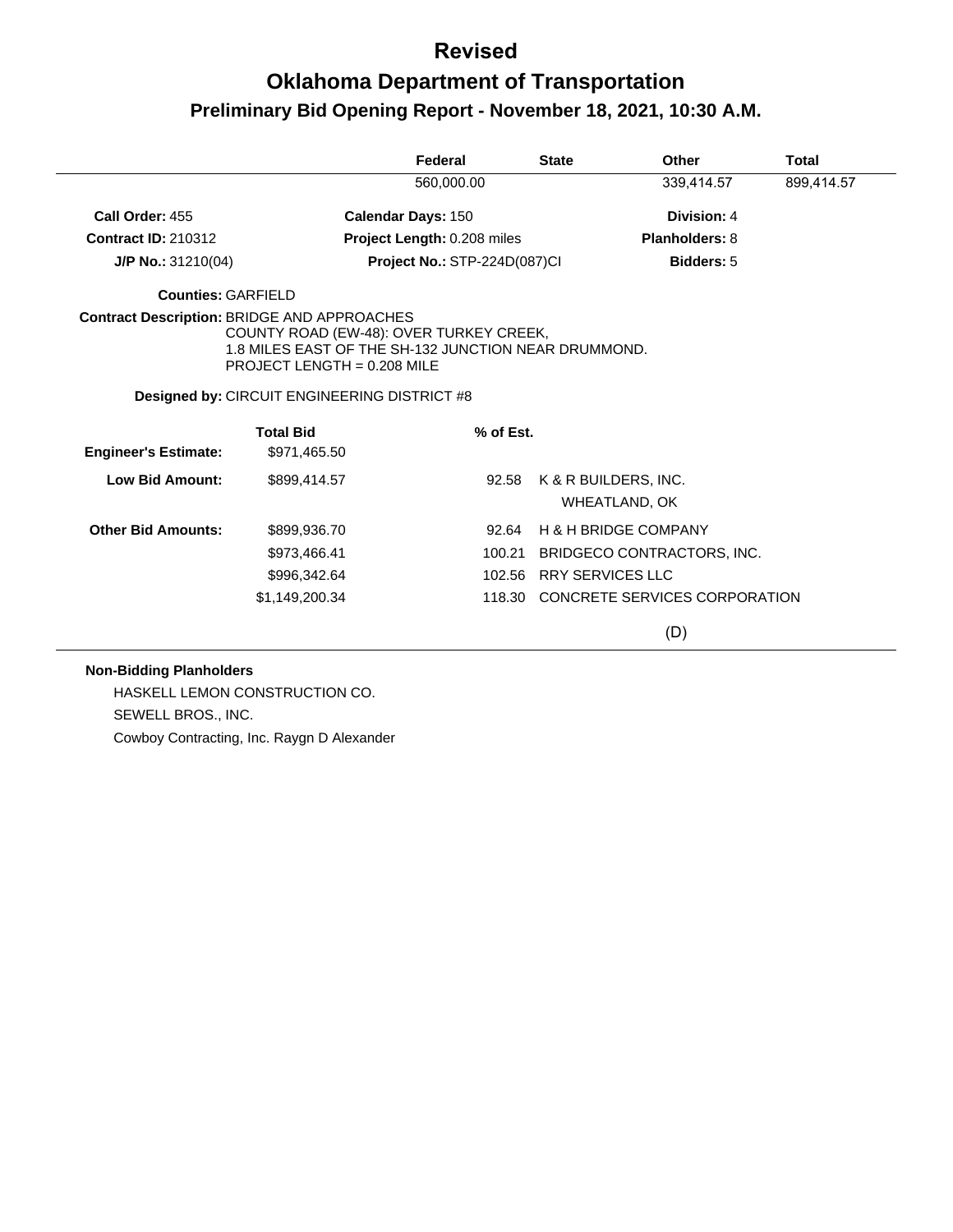# **Oklahoma Department of Transportation Preliminary Bid Opening Report - November 18, 2021, 10:30 A.M.**

|                                                    |                                                                                                                                                 | Federal                      | <b>State</b> | <b>Other</b>                                  | <b>Total</b> |
|----------------------------------------------------|-------------------------------------------------------------------------------------------------------------------------------------------------|------------------------------|--------------|-----------------------------------------------|--------------|
|                                                    |                                                                                                                                                 | 300,000.00                   |              | 147,818.53                                    | 447,818.53   |
| Call Order: 460                                    |                                                                                                                                                 | <b>Calendar Days: 90</b>     |              | Division: 1                                   |              |
| <b>Contract ID: 210313</b>                         |                                                                                                                                                 | Project Length: 0.066 miles  |              | Planholders: 9                                |              |
| $J/P$ No.: 31288(04)                               |                                                                                                                                                 | Project No.: STP-231D(044)Cl |              | Bidders: 7                                    |              |
| <b>Counties: HASKELL</b>                           |                                                                                                                                                 |                              |              |                                               |              |
| <b>Contract Description: BRIDGE AND APPROACHES</b> | COUNTY ROAD (N4355 ROAD): OVER UNNAMED<br>CREEK, 0.6 MILES NORTH OF THE SH-9<br><b>JUNCTION NEAR WHITEFIELD.</b><br>PROJECT LENGTH = 0.058 MILE |                              |              |                                               |              |
| Designed by: BKL, INC.                             |                                                                                                                                                 |                              |              |                                               |              |
|                                                    | <b>Total Bid</b>                                                                                                                                | % of Est.                    |              |                                               |              |
| <b>Engineer's Estimate:</b>                        | \$566,803.00                                                                                                                                    |                              |              |                                               |              |
| <b>Low Bid Amount:</b>                             | \$447,818.53                                                                                                                                    | 79.01                        |              | H & G Paving Contractors Inc.<br>Muskogee, OK |              |
| <b>Other Bid Amounts:</b>                          | \$549,396.13                                                                                                                                    | 96.93                        |              | <b>RRY SERVICES LLC</b>                       |              |
|                                                    | \$550,169.24                                                                                                                                    | 97.07                        |              | <b>Treas Construction Inc</b>                 |              |
|                                                    | \$551,998.10                                                                                                                                    | 97.39                        |              | HASKELL LEMON CONSTRUCTION CO.                |              |
|                                                    | \$563,984.85                                                                                                                                    | 99.50                        |              | ROBINSON CONSTRUCTION, LLC                    |              |
|                                                    | \$682,825.03                                                                                                                                    | 120.47                       |              | WYATT CONTRACTING, INC.                       |              |
|                                                    | \$775,196.00                                                                                                                                    |                              |              | 136.77 BUILT RIGHT CONSTRUCTION, LLC          |              |
|                                                    |                                                                                                                                                 |                              |              | (D)                                           |              |

#### **Non-Bidding Planholders**

BRIDGECO CONTRACTORS, INC. HUB Construction, Inc.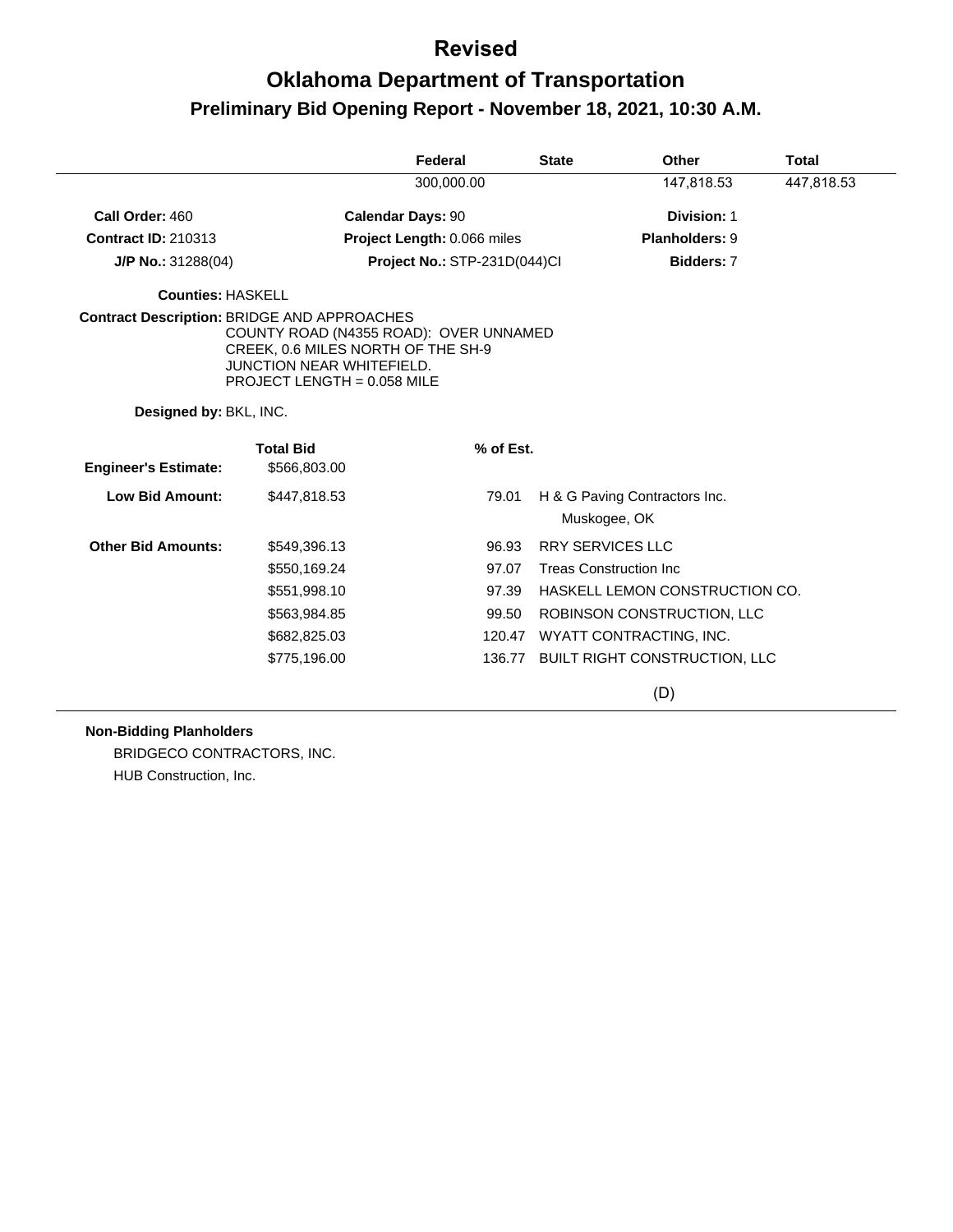## **Oklahoma Department of Transportation Preliminary Bid Opening Report - November 18, 2021, 10:30 A.M.**

|                             |                                                                                                                                                                                                                                                             | Federal                      | <b>State</b>              | <b>Other</b>                                                    | Total        |
|-----------------------------|-------------------------------------------------------------------------------------------------------------------------------------------------------------------------------------------------------------------------------------------------------------|------------------------------|---------------------------|-----------------------------------------------------------------|--------------|
|                             |                                                                                                                                                                                                                                                             |                              | 1,763,596.68              |                                                                 | 1,763,596.68 |
| Call Order: 465             | Calendar Days: 210                                                                                                                                                                                                                                          |                              |                           | Division: 5                                                     |              |
| <b>Contract ID: 210314</b>  |                                                                                                                                                                                                                                                             | Project Length: 0.646 miles  |                           | Planholders: 6                                                  |              |
| $J/P$ No.: 34757(04)        |                                                                                                                                                                                                                                                             | Project No.: SBR-020N(051)SB |                           | <b>Bidders: 5</b>                                               |              |
|                             | Counties: JACKSON, KIOWA, TILLMAN                                                                                                                                                                                                                           |                              |                           |                                                                 |              |
|                             | <b>Contract Description: BRIDGE REHABILITATION</b><br>US-62: OVER NORTH FORK RED RIVER AND BNSF RAILROAD.<br>13.1 MILES AND 14.0 MILES EAST OF THE US-283 JUNCTION NEAR HEADRICK.<br>PROJECT LENGTH = $0.00$ MILE<br>Designed by: RHOMBIC ENGINEERING, PLLC |                              |                           |                                                                 |              |
| <b>Engineer's Estimate:</b> | <b>Total Bid</b><br>\$1,924,487.00                                                                                                                                                                                                                          | % of Est.                    |                           |                                                                 |              |
| <b>Low Bid Amount:</b>      | \$1,763,596.68                                                                                                                                                                                                                                              | 91.64                        |                           | <b>B &amp; B CONSTRUCTION SERVICE J.T., INC.</b><br>CLAYTON, OK |              |
| <b>Other Bid Amounts:</b>   | \$2,030,992.75                                                                                                                                                                                                                                              | 105.53                       |                           | CONCRETE SERVICES CORPORATION                                   |              |
|                             | \$2,046,246.05                                                                                                                                                                                                                                              | 106.33                       | <b>McGill Restoration</b> |                                                                 |              |
|                             | \$2,157,809.34                                                                                                                                                                                                                                              |                              |                           | 112.12 PBX CORPORATION                                          |              |
|                             | \$2,213,582.00                                                                                                                                                                                                                                              |                              |                           | 115.02 BUILT RIGHT CONSTRUCTION, LLC                            |              |

#### **Non-Bidding Planholders**

LOGOS CONSTRUCTION CO., LLC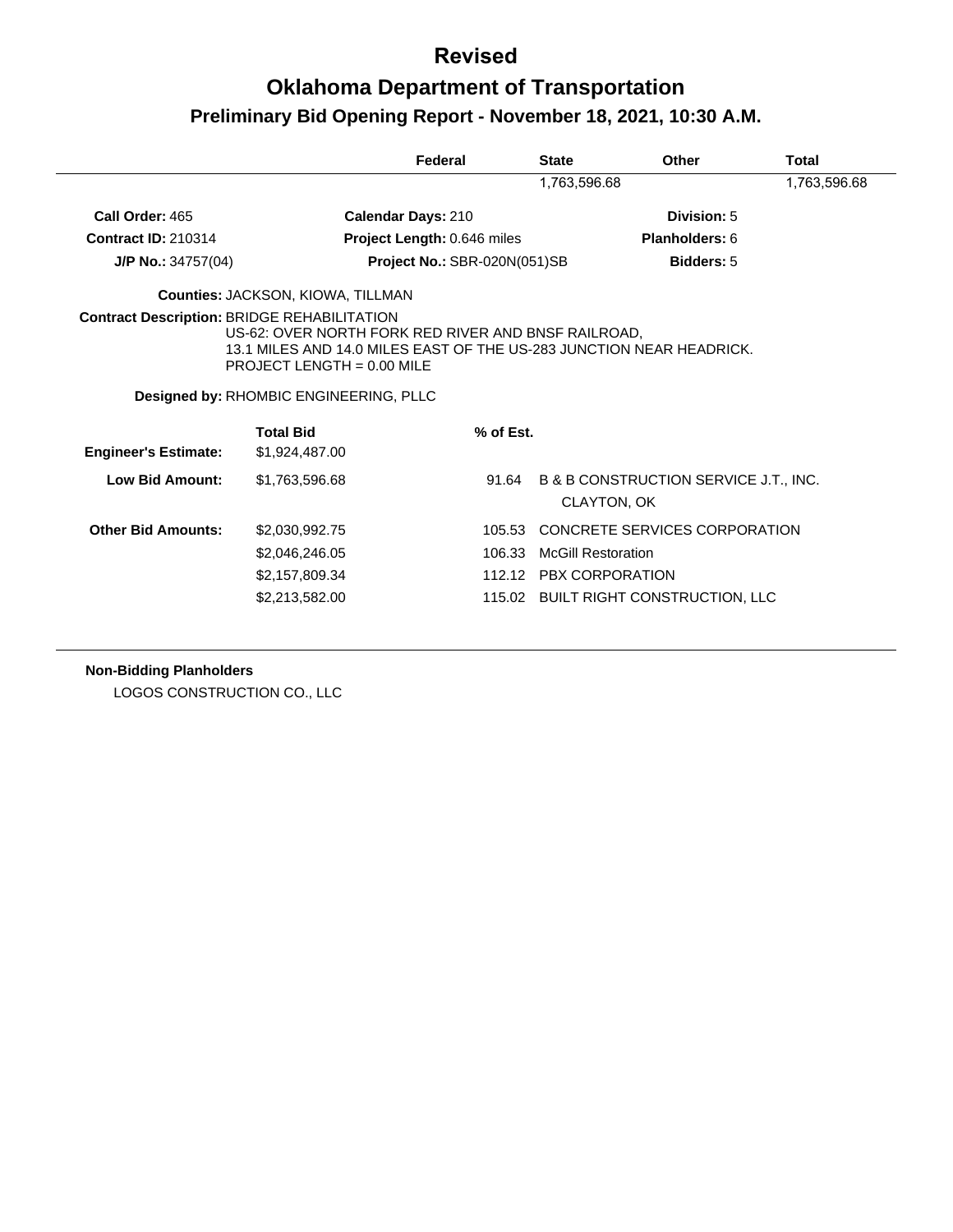## **Oklahoma Department of Transportation Preliminary Bid Opening Report - November 18, 2021, 10:30 A.M.**

| 4,846,824.40<br>4,846,824.40<br>Call Order: 475<br><b>Calendar Days: 420</b><br>Division: 4<br><b>Contract ID: 210316</b><br>Project Length: 0.423 miles<br><b>Planholders: 4</b><br><b>Project No.: NHPPI-3500-(072)PM</b><br><b>Bidders: 3</b><br>$J/P$ No.: 24432(14)<br><b>Counties: KAY</b><br><b>Contract Description: BRIDGE AND APPROACHES</b><br>1-35: OVER US-60, 8.0 MILES SOUTH OF SH-11 NEAR TONKAWA.<br>PROJECT LENGTH = $0.374$ MILE<br>Designed by: THE BENHAM COMPANIES, LLC<br><b>Total Bid</b><br>% of Est.<br><b>Engineer's Estimate:</b><br>\$10,526,827.99<br>Low Bid Amount:<br>\$9,693,648.80<br>92.09<br>OBC, INC.<br>EDMOND, OK<br><b>Other Bid Amounts:</b><br>FRONTIER BRIDGE, INC.<br>\$10,579,589.76<br>100.50 |                 | Federal | <b>State</b> | Other | Total        |
|----------------------------------------------------------------------------------------------------------------------------------------------------------------------------------------------------------------------------------------------------------------------------------------------------------------------------------------------------------------------------------------------------------------------------------------------------------------------------------------------------------------------------------------------------------------------------------------------------------------------------------------------------------------------------------------------------------------------------------------------|-----------------|---------|--------------|-------|--------------|
|                                                                                                                                                                                                                                                                                                                                                                                                                                                                                                                                                                                                                                                                                                                                              |                 |         |              |       | 9,693,648.80 |
|                                                                                                                                                                                                                                                                                                                                                                                                                                                                                                                                                                                                                                                                                                                                              |                 |         |              |       |              |
|                                                                                                                                                                                                                                                                                                                                                                                                                                                                                                                                                                                                                                                                                                                                              |                 |         |              |       |              |
|                                                                                                                                                                                                                                                                                                                                                                                                                                                                                                                                                                                                                                                                                                                                              |                 |         |              |       |              |
|                                                                                                                                                                                                                                                                                                                                                                                                                                                                                                                                                                                                                                                                                                                                              |                 |         |              |       |              |
|                                                                                                                                                                                                                                                                                                                                                                                                                                                                                                                                                                                                                                                                                                                                              |                 |         |              |       |              |
|                                                                                                                                                                                                                                                                                                                                                                                                                                                                                                                                                                                                                                                                                                                                              |                 |         |              |       |              |
|                                                                                                                                                                                                                                                                                                                                                                                                                                                                                                                                                                                                                                                                                                                                              |                 |         |              |       |              |
|                                                                                                                                                                                                                                                                                                                                                                                                                                                                                                                                                                                                                                                                                                                                              |                 |         |              |       |              |
|                                                                                                                                                                                                                                                                                                                                                                                                                                                                                                                                                                                                                                                                                                                                              |                 |         |              |       |              |
|                                                                                                                                                                                                                                                                                                                                                                                                                                                                                                                                                                                                                                                                                                                                              |                 |         |              |       |              |
| MANHATTAN ROAD & BRIDGE COMPANY                                                                                                                                                                                                                                                                                                                                                                                                                                                                                                                                                                                                                                                                                                              | \$10,583,850.00 | 100.54  |              |       |              |

#### **Non-Bidding Planholders**

WILDCAT CONSTRUCTION CO., INC. & SUBSIDIARIES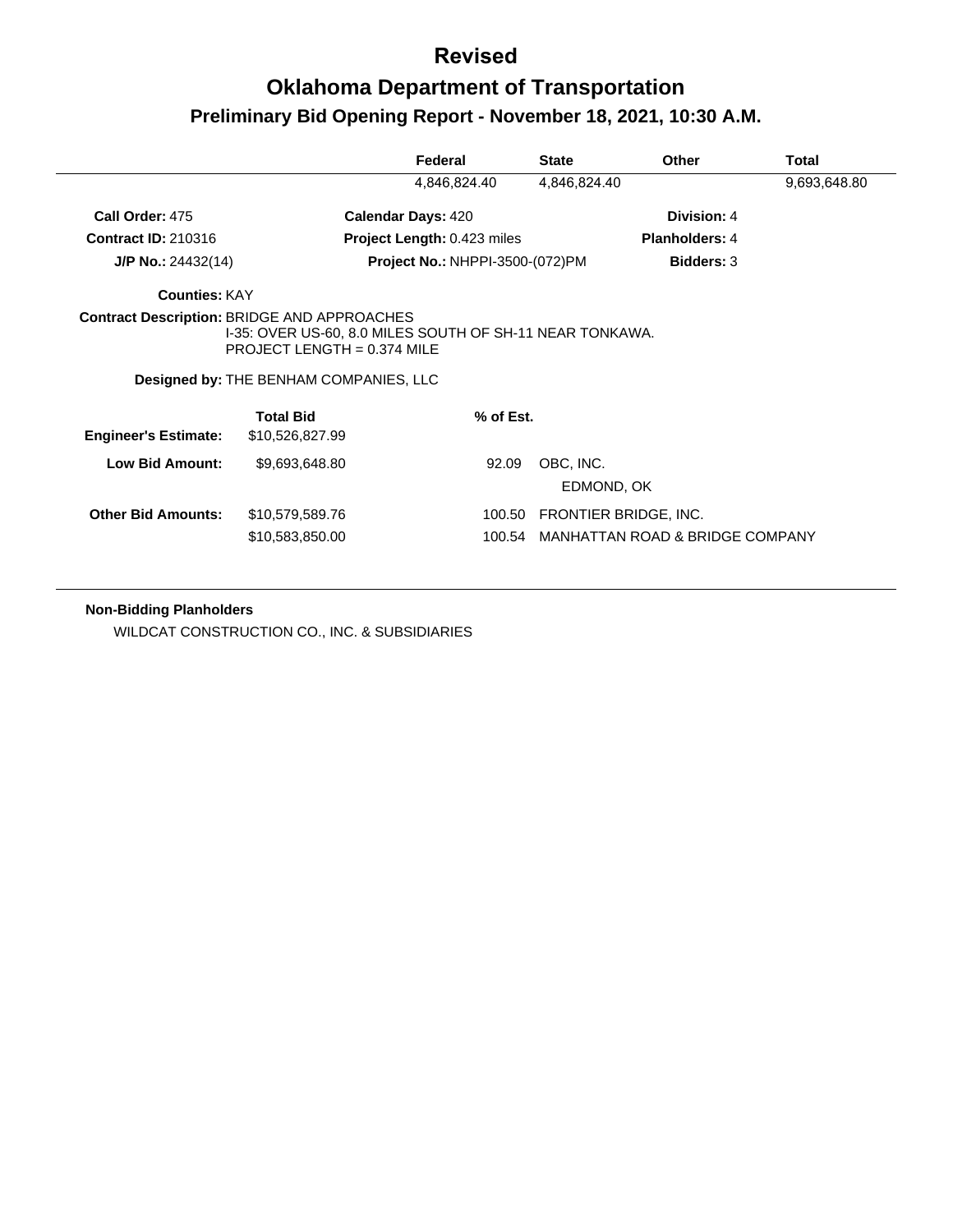## **Oklahoma Department of Transportation Preliminary Bid Opening Report - November 18, 2021, 10:30 A.M.**

|                             |                                                                                                                                                                                                             | Federal                         | <b>State</b>                              | Other                                   | <b>Total</b> |
|-----------------------------|-------------------------------------------------------------------------------------------------------------------------------------------------------------------------------------------------------------|---------------------------------|-------------------------------------------|-----------------------------------------|--------------|
|                             |                                                                                                                                                                                                             | 4,875,169.21                    | 1,218,792.30                              |                                         | 6,093,961.51 |
| Call Order: 480             |                                                                                                                                                                                                             | <b>Calendar Days: 240</b>       |                                           | Division: 4                             |              |
| <b>Contract ID: 210317</b>  |                                                                                                                                                                                                             | Project Length: 1.934 miles     |                                           | <b>Planholders: 11</b>                  |              |
| J/P No.: 24432(15)          |                                                                                                                                                                                                             | Project No.: NHPPI-3500-(125)PM |                                           | Bidders: 4                              |              |
| <b>Counties: KAY</b>        |                                                                                                                                                                                                             |                                 |                                           |                                         |              |
|                             | HARTFORD AVENUE, HIGHLAND AVENUE AND NORTH AVENUE,<br>AT MULTIPLE LOCATIONS NEAR BRAMAN, BLACKWELL AND TONKAWA.<br><b>PROJECT LENGTH = 1.933 MILES</b><br><b>Designed by: GUY ENGINEERING SERVICES INC.</b> |                                 |                                           |                                         |              |
| <b>Engineer's Estimate:</b> | <b>Total Bid</b><br>\$5,343,696.60                                                                                                                                                                          | % of Est.                       |                                           |                                         |              |
| Low Bid Amount:             | \$6,093,961.51                                                                                                                                                                                              |                                 | <b>SUBSIDIARIES</b><br><b>WICHITA, KS</b> | 115.26 WILDCAT CONSTRUCTION CO., INC. & |              |
| <b>Other Bid Amounts:</b>   | \$6,577,816.60                                                                                                                                                                                              |                                 |                                           | 123.09 BUILT RIGHT CONSTRUCTION, LLC    |              |
|                             | \$7,210,000.00                                                                                                                                                                                              |                                 |                                           | 134.93 MANHATTAN ROAD & BRIDGE COMPANY  |              |
|                             | \$8,639,850.10                                                                                                                                                                                              |                                 | 161.68 OCCI, INC.                         |                                         |              |
|                             |                                                                                                                                                                                                             |                                 |                                           |                                         |              |

#### **Non-Bidding Planholders**

LOGOS CONSTRUCTION CO., LLC PBX CORPORATION FRONTIER BRIDGE, INC. HASKELL LEMON CONSTRUCTION CO. K & R BUILDERS, INC. B & B CONSTRUCTION SERVICE J.T., INC. OBC, INC.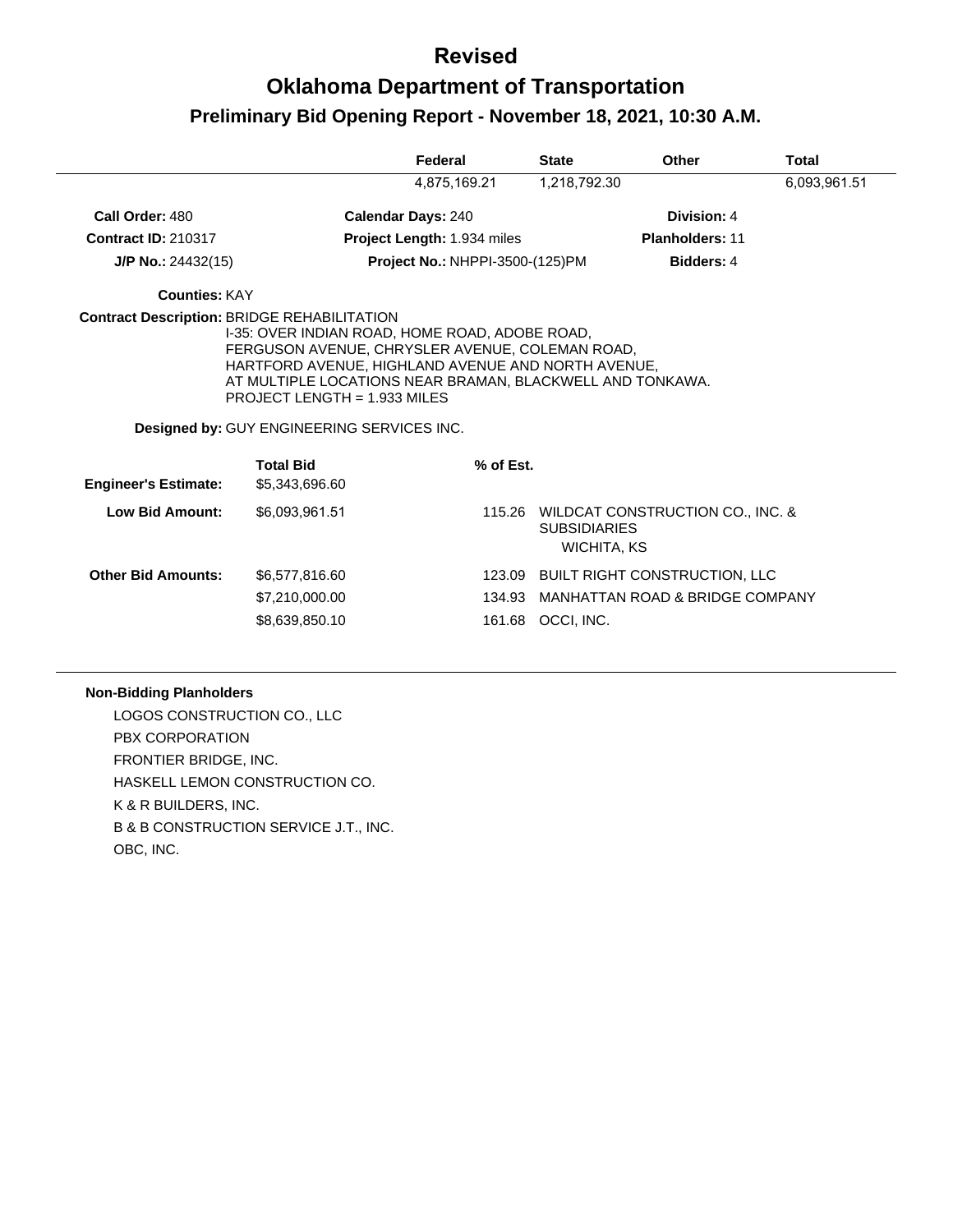# **Oklahoma Department of Transportation Preliminary Bid Opening Report - November 18, 2021, 10:30 A.M.**

|                                                  |                                                                                                                                                                             | Federal                             | <b>State</b>   | <b>Other</b>                              | Total                       |
|--------------------------------------------------|-----------------------------------------------------------------------------------------------------------------------------------------------------------------------------|-------------------------------------|----------------|-------------------------------------------|-----------------------------|
|                                                  |                                                                                                                                                                             | 2,043,657.30                        | 2,043,657.30   |                                           | 4,087,314.60                |
| Call Order: 485                                  |                                                                                                                                                                             | <b>Calendar Days: 120</b>           |                | Division: 4                               |                             |
| <b>Contract ID: 210318</b>                       |                                                                                                                                                                             | <b>Project Length: 4.720 miles</b>  |                | <b>Planholders: 2</b>                     |                             |
| $J/P$ No.: 26368(04)                             |                                                                                                                                                                             | <b>Project No.: STP-236B(054)SS</b> |                | <b>Bidders: 1</b>                         |                             |
| <b>Counties: KAY</b>                             |                                                                                                                                                                             |                                     |                |                                           |                             |
| <b>Contract Description: RESURFACE (ASPHALT)</b> | US-77 (SOUTHBOUND): FROM 4.67 MILES NORTH OF THE SH-11<br>WEST JUNCTION, EXTEND SOUTH NEAR NEWKIRK.<br>PROJECT LENGTH = $4.720$ MILES<br>Designed by: ODOT FIELD DIVISION 4 |                                     |                |                                           |                             |
| <b>Engineer's Estimate:</b>                      | <b>Total Bid</b><br>\$4,079,452.00                                                                                                                                          | % of Est.                           |                |                                           |                             |
| <b>Low Bid Amount:</b>                           | \$4,087,314.60                                                                                                                                                              | 100.19                              | PONCA CITY, OK | EVANS & ASSOCIATES CONSTRUCTION CO., INC. |                             |
|                                                  |                                                                                                                                                                             |                                     |                |                                           | Note, delete if not needed. |

**Non-Bidding Planholders**

SCHIRALLI CONSTRUCTION CORP.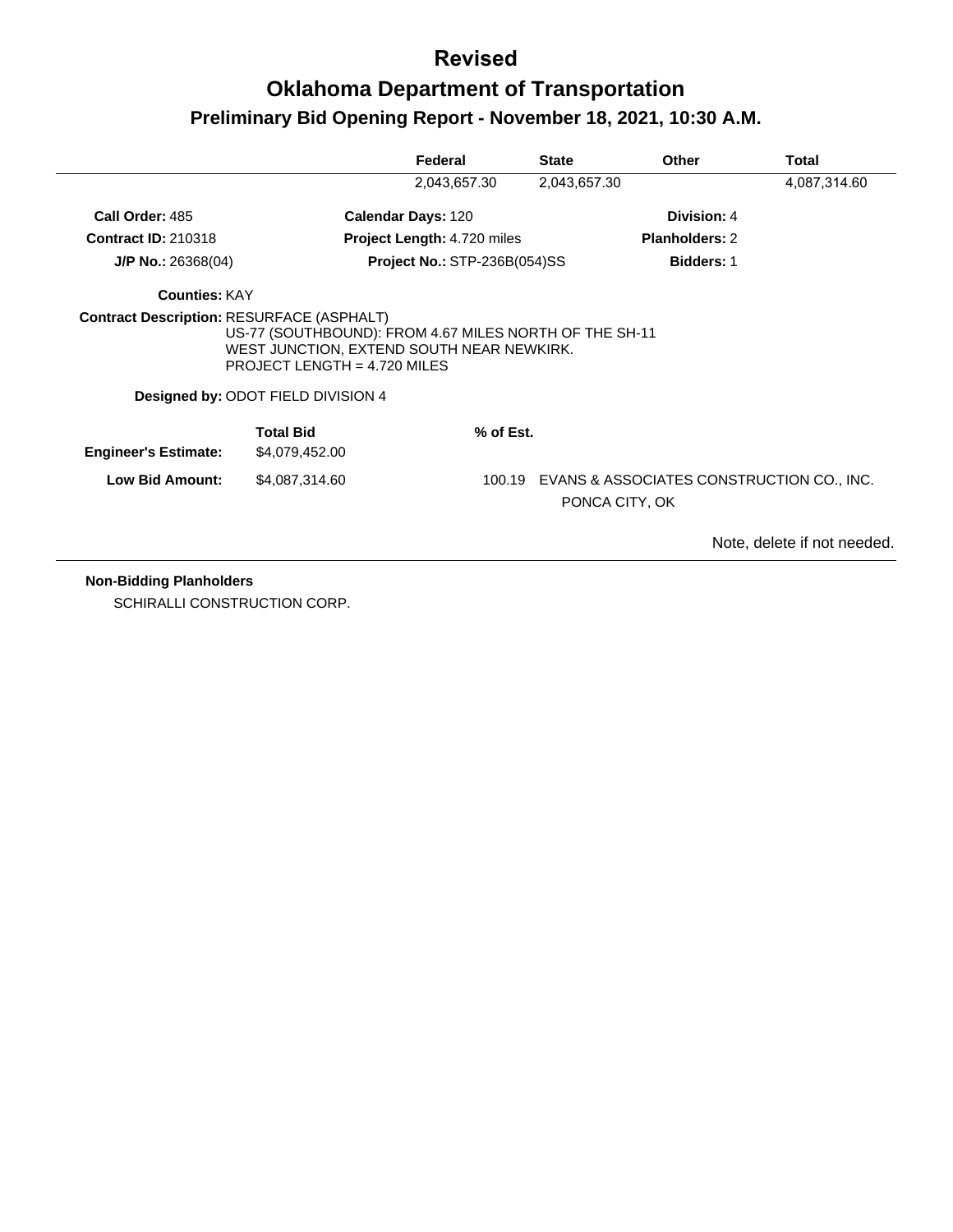# **Oklahoma Department of Transportation Preliminary Bid Opening Report - November 18, 2021, 10:30 A.M.**

|                                                |                                                                                                                                               | Federal                             | <b>State</b> | Other                                 | Total      |
|------------------------------------------------|-----------------------------------------------------------------------------------------------------------------------------------------------|-------------------------------------|--------------|---------------------------------------|------------|
|                                                |                                                                                                                                               | 753,617.44                          | 188,404.36   |                                       | 942,021.80 |
| Call Order: 490                                |                                                                                                                                               | <b>Calendar Days: 120</b>           |              | Division: 4                           |            |
| <b>Contract ID: 210268</b>                     |                                                                                                                                               | Project Length: 0.000 miles         |              | Planholders: 6                        |            |
| $J/P$ No.: 35225(04)                           |                                                                                                                                               | <b>Project No.: STP-236F(091)3B</b> |              | <b>Bidders: 4</b>                     |            |
|                                                | <b>Counties: GARFIELD, KAY</b>                                                                                                                |                                     |              |                                       |            |
| <b>Contract Description: JOINT SEAL/REPAIR</b> |                                                                                                                                               |                                     |              |                                       |            |
|                                                | US-60 BUSINESS/SH-11/SH-15: AT MULTIPLE LOCATIONS IN DIVISION IV.<br>PROJECT LENGTH = $0.00$ MILE<br><b>Designed by: ODOT BRIDGE DIVISION</b> |                                     |              |                                       |            |
| <b>Engineer's Estimate:</b>                    | <b>Total Bid</b><br>\$1,143,082.45                                                                                                            | $%$ of Est.                         |              |                                       |            |
| <b>Low Bid Amount:</b>                         | \$942,021.80                                                                                                                                  | 82.41                               | CLAYTON, OK  | B & B CONSTRUCTION SERVICE J.T., INC. |            |

#### **Non-Bidding Planholders**

WILDCAT CONSTRUCTION CO., INC. & SUBSIDIARIES PBX CORPORATION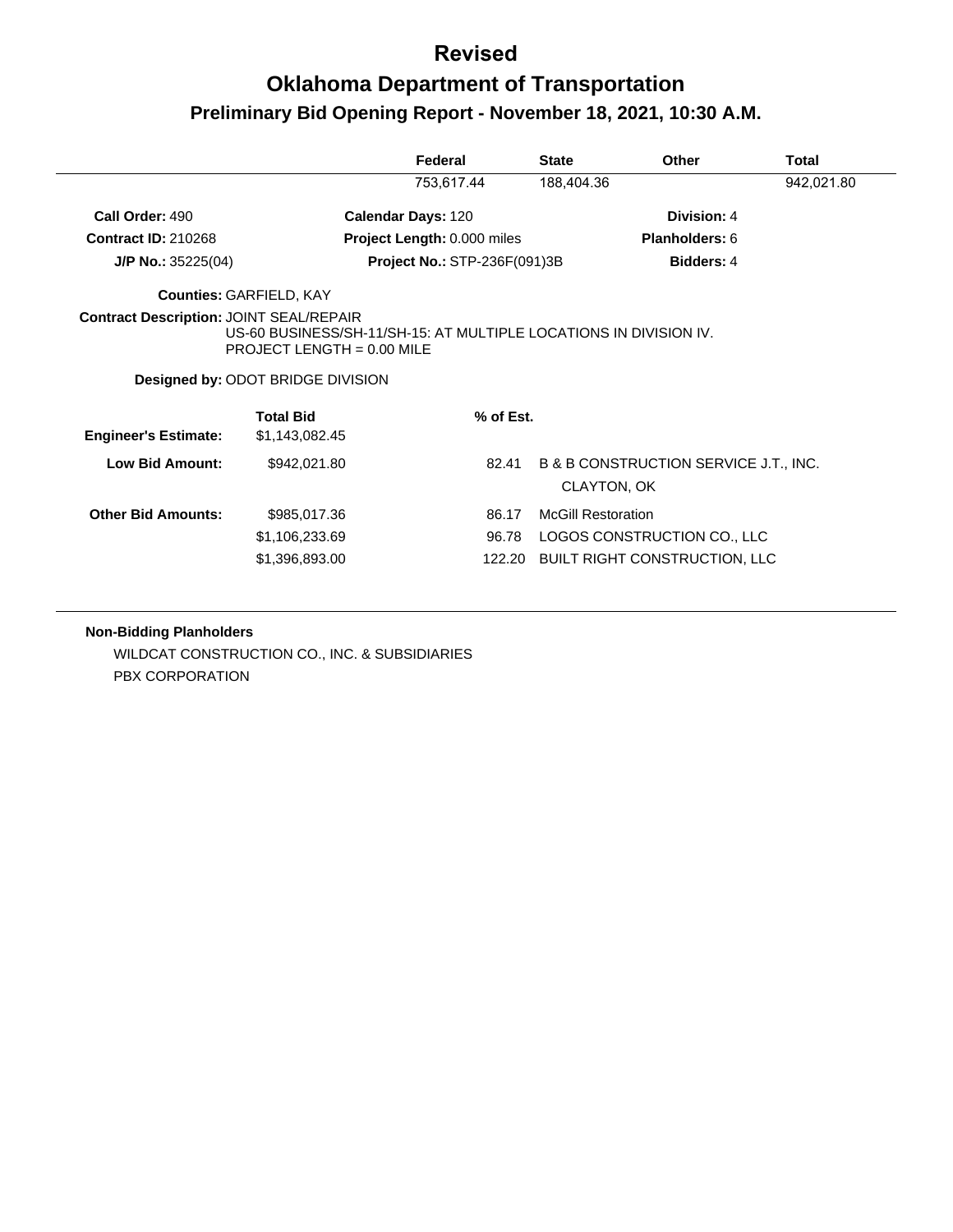## **Oklahoma Department of Transportation Preliminary Bid Opening Report - November 18, 2021, 10:30 A.M.**

|                             |                                                                                                                                                                            | Federal                       | <b>State</b>           | Other                                | Total        |
|-----------------------------|----------------------------------------------------------------------------------------------------------------------------------------------------------------------------|-------------------------------|------------------------|--------------------------------------|--------------|
|                             |                                                                                                                                                                            | 1,161,461.14                  | 290,365.28             |                                      | 1,451,826.42 |
| Call Order: 495             |                                                                                                                                                                            | <b>Calendar Days: 120</b>     |                        | Division: 4                          |              |
| <b>Contract ID: 210319</b>  |                                                                                                                                                                            | Project Length: 0.276 miles   |                        | <b>Planholders: 8</b>                |              |
| $J/P$ No.: 30450(04)        |                                                                                                                                                                            | Project No.: NHPP-237N(088)PM |                        | <b>Bidders: 3</b>                    |              |
| <b>Counties: KINGFISHER</b> |                                                                                                                                                                            |                               |                        |                                      |              |
|                             | US-81 (SOUTHBOUND): OVER CIMARRON RIVER, 6.9 MILES NORTH OF THE SH-33<br>JUNCTION NEAR DOVER.<br>PROJECT LENGTH = $0.276$ MILE<br><b>Designed by: POE &amp; ASSOCIATES</b> |                               |                        |                                      |              |
|                             | <b>Total Bid</b>                                                                                                                                                           | % of Est.                     |                        |                                      |              |
| <b>Engineer's Estimate:</b> | \$1,612,377.79                                                                                                                                                             |                               |                        |                                      |              |
| <b>Low Bid Amount:</b>      | \$1,451,826.42                                                                                                                                                             | 90.04                         | SAPULPA, OK            | LOGOS CONSTRUCTION CO., LLC          |              |
| <b>Other Bid Amounts:</b>   | \$1,765,114.70                                                                                                                                                             |                               |                        | 109.47 BUILT RIGHT CONSTRUCTION, LLC |              |
|                             | \$1,805,820.53                                                                                                                                                             |                               | 112.00 PBX CORPORATION |                                      |              |

.

#### **Non-Bidding Planholders**

CONCRETE SERVICES CORPORATION HASKELL LEMON CONSTRUCTION CO. McGill Restoration B & B CONSTRUCTION SERVICE J.T., INC. SOUTHERN ROAD & BRIDGE, LLC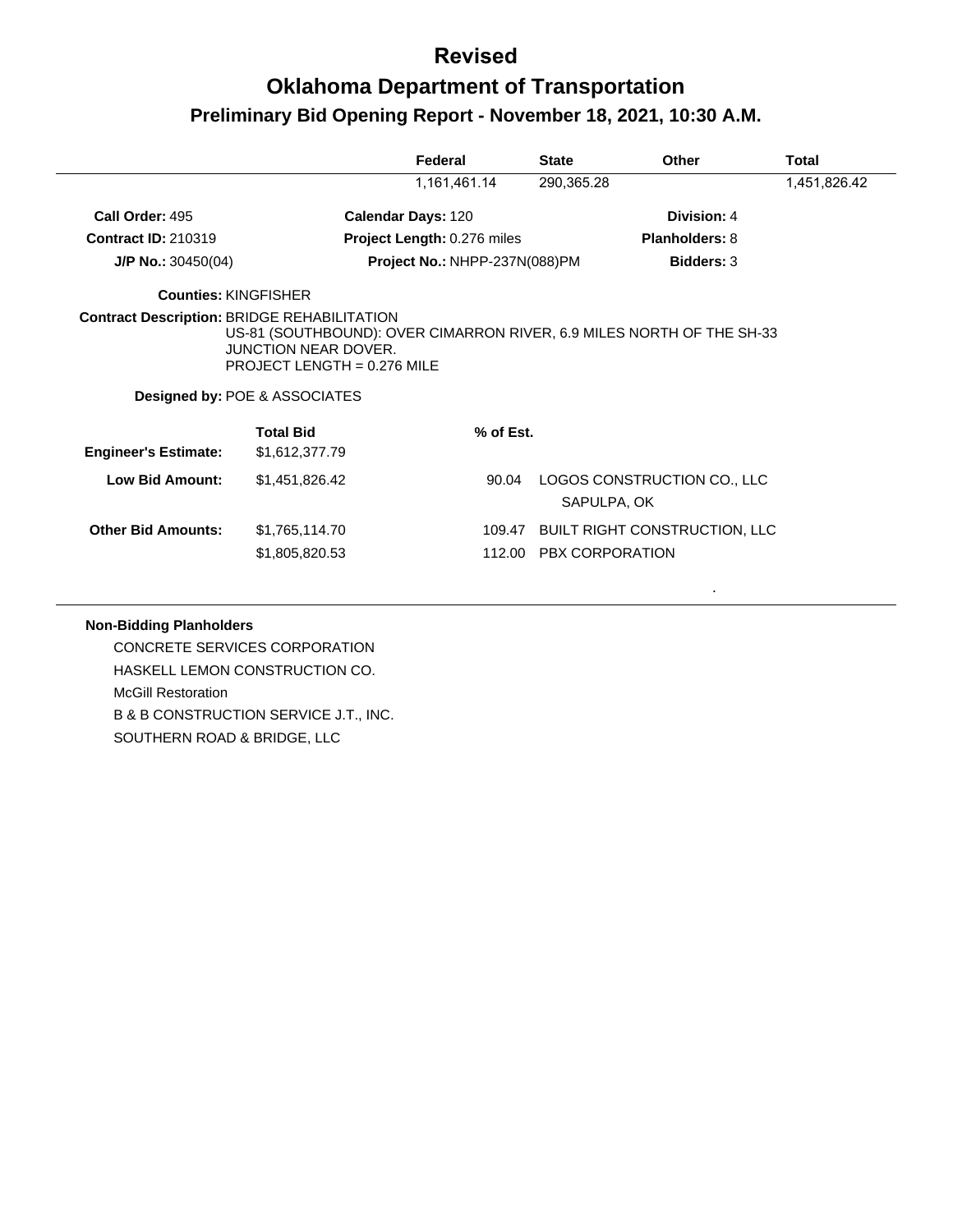# **Oklahoma Department of Transportation Preliminary Bid Opening Report - November 18, 2021, 10:30 A.M.**

|                             |                                                                                                                                                                             | Federal                      | <b>State</b> | Other                                         | <b>Total</b> |
|-----------------------------|-----------------------------------------------------------------------------------------------------------------------------------------------------------------------------|------------------------------|--------------|-----------------------------------------------|--------------|
|                             |                                                                                                                                                                             |                              | 206,400.00   |                                               | 206,400.00   |
| Call Order: 505             |                                                                                                                                                                             | <b>Calendar Days: 180</b>    |              | Division: 2                                   |              |
| <b>Contract ID: 210321</b>  |                                                                                                                                                                             | Project Length: 5.708 miles  |              | <b>Planholders: 6</b>                         |              |
| J/P No.: 17127(29)          |                                                                                                                                                                             | Project No.: SSP-240N(098)RW |              | <b>Bidders: 5</b>                             |              |
| <b>Counties: LEFLORE</b>    |                                                                                                                                                                             |                              |              |                                               |              |
|                             | <b>Contract Description: RIGHT-OF-WAY CLEARANCE</b><br>US-59: FROM 0.1 MILES WEST OF THE US-271<br>JUNCTION, EXTEND WEST NEAR SPIRO.<br><b>PROJECT LENGTH = 5.708 MILES</b> |                              |              |                                               |              |
|                             | <b>Designed by: ODOT RIGHT-OF-WAY DIVISION</b>                                                                                                                              |                              |              |                                               |              |
|                             | <b>Total Bid</b>                                                                                                                                                            | % of Est.                    |              |                                               |              |
| <b>Engineer's Estimate:</b> | \$621,105.00                                                                                                                                                                |                              |              |                                               |              |
| Low Bid Amount:             | \$206,400.00                                                                                                                                                                |                              | 33.23        | H & G Paving Contractors Inc.<br>Muskogee, OK |              |
| <b>Other Bid Amounts:</b>   | \$294,460.00                                                                                                                                                                | 47.41                        | <b>LLC</b>   | ROBIN HAUSNER HOUSE MOVERS & DEMOLITION.      |              |
|                             | \$389,000.00                                                                                                                                                                |                              | 62.63        | ROBINSON CONSTRUCTION, LLC                    |              |
|                             | \$391,422.00                                                                                                                                                                |                              | 63.02        | M & M WRECKING, INC.                          |              |
|                             | \$610,993.00                                                                                                                                                                |                              | 98.37        | MJM CONSTRUCTION & APPLICATION, LLC           |              |
|                             |                                                                                                                                                                             |                              |              |                                               |              |

#### **Non-Bidding Planholders**

S&P Clearing and Energy Services, LLC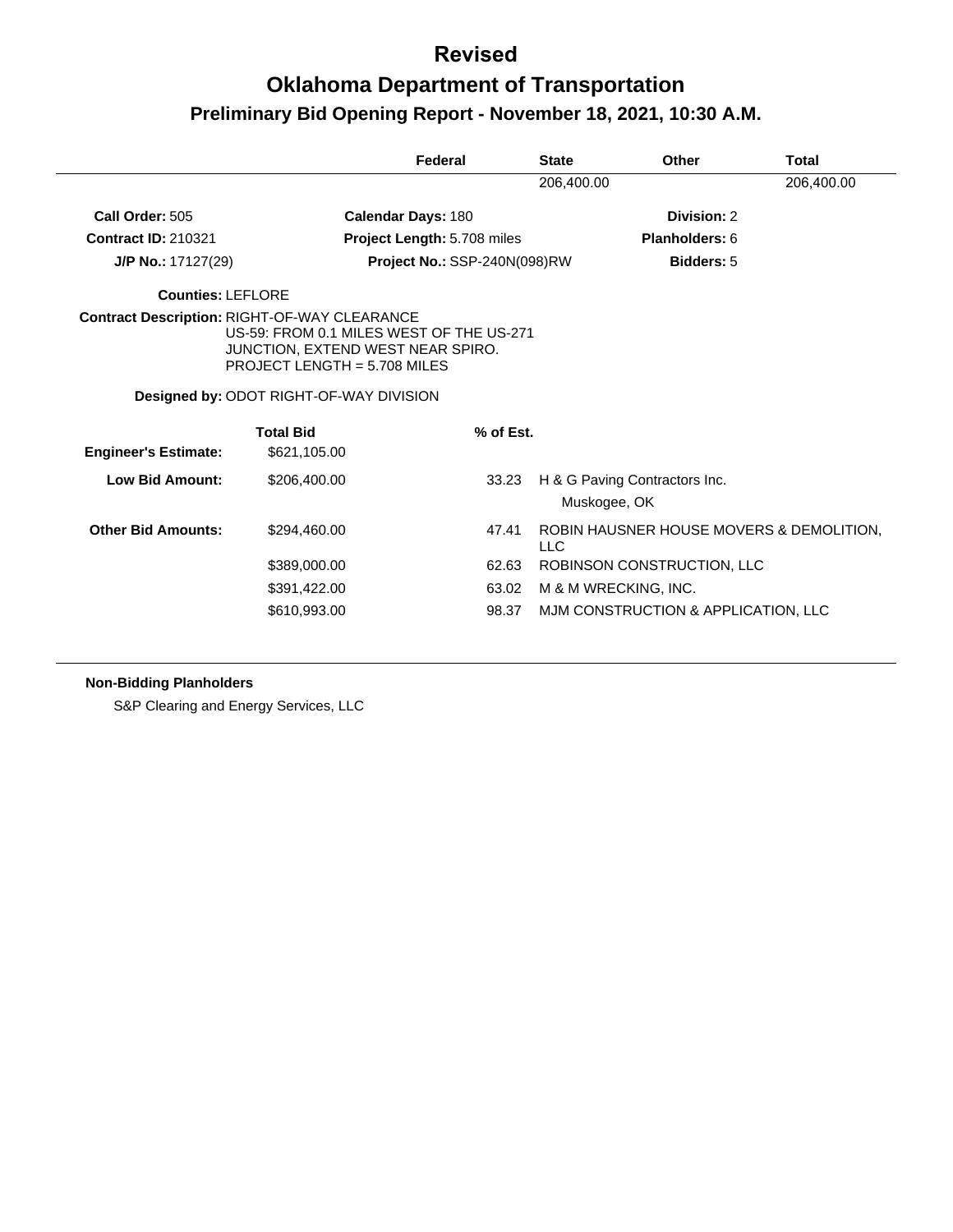# **Oklahoma Department of Transportation Preliminary Bid Opening Report - November 18, 2021, 10:30 A.M.**

|                             |                                                                                                                                                                          | Federal                      | <b>State</b> | Other                             | Total      |
|-----------------------------|--------------------------------------------------------------------------------------------------------------------------------------------------------------------------|------------------------------|--------------|-----------------------------------|------------|
|                             |                                                                                                                                                                          |                              | 942,909.43   |                                   | 942,909.43 |
| Call Order: 510             |                                                                                                                                                                          | <b>Calendar Days: 180</b>    |              | Division: 2                       |            |
| <b>Contract ID: 210322</b>  |                                                                                                                                                                          | Project Length: 0.104 miles  |              | Planholders: 6                    |            |
| $J/P$ No.: 29737(04)        |                                                                                                                                                                          | Project No.: SBR-240C(073)SB |              | <b>Bidders: 2</b>                 |            |
| <b>Counties: LEFLORE</b>    |                                                                                                                                                                          |                              |              |                                   |            |
|                             | SH-31: OVER UNNAMED CREEK, 6.3 MILES WEST<br>OF THE US-59 JUNCTION IN BOKOSHE.<br>PROJECT LENGTH = $0.103$ MILE<br><b>Designed by: MACARTHUR ASSOCIATES - CONSULTANT</b> |                              |              |                                   |            |
|                             | <b>Total Bid</b>                                                                                                                                                         | % of Est.                    |              |                                   |            |
|                             |                                                                                                                                                                          |                              |              |                                   |            |
| <b>Engineer's Estimate:</b> | \$847,613.12                                                                                                                                                             |                              |              |                                   |            |
| <b>Low Bid Amount:</b>      | \$942,909.43                                                                                                                                                             |                              | POTEAU, OK   | 111.24 ROBINSON CONSTRUCTION, LLC |            |

#### **Non-Bidding Planholders**

LOGOS CONSTRUCTION CO., LLC HUB Construction, Inc. B & B CONSTRUCTION SERVICE J.T., INC. K & R BUILDERS, INC.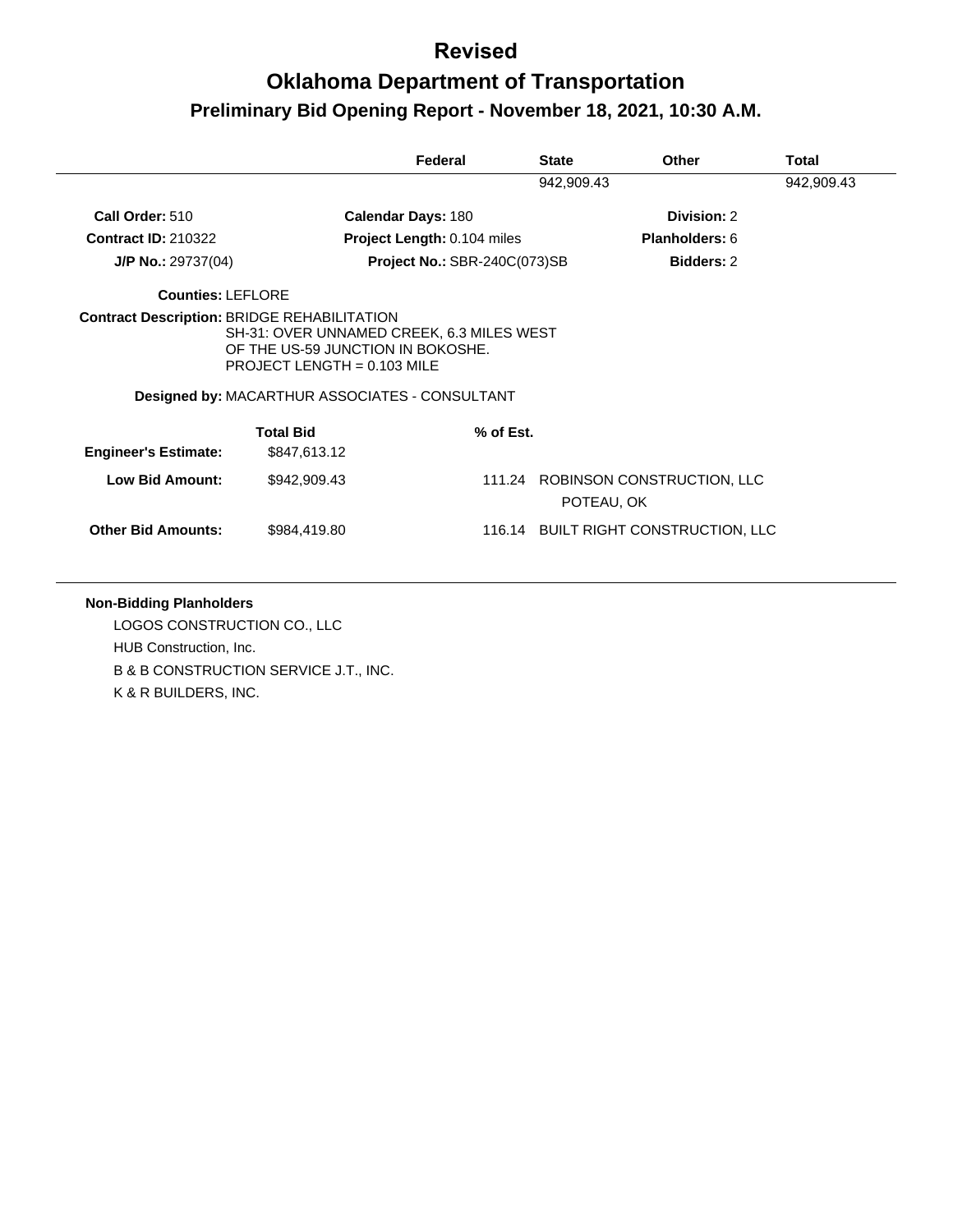## **Oklahoma Department of Transportation Preliminary Bid Opening Report - November 18, 2021, 10:30 A.M.**

|                             |                                                                                                                                                                          | Federal                       | <b>State</b> | Other                                            | Total        |
|-----------------------------|--------------------------------------------------------------------------------------------------------------------------------------------------------------------------|-------------------------------|--------------|--------------------------------------------------|--------------|
|                             |                                                                                                                                                                          |                               |              | 3,769,612.48                                     | 3,769,612.48 |
| Call Order: 515             |                                                                                                                                                                          | <b>Calendar Days: 180</b>     |              | Division: 3                                      |              |
| <b>Contract ID: 210323</b>  |                                                                                                                                                                          | Project Length: 3.004 miles   |              | <b>Planholders: 5</b>                            |              |
| $J/P$ No.: 32370(04)        |                                                                                                                                                                          | Project No.: CIRB-241C(081)RB |              | <b>Bidders: 3</b>                                |              |
| Counties: LINCOLN           |                                                                                                                                                                          |                               |              |                                                  |              |
|                             | FROM THE US-62 JUNCTION, EXTEND SOUTH NEAR MEEKER.<br>PROJECT LENGTH = $3.004$ MILES<br><b>Designed by: ENGINEERING SERVICES &amp; TESTING, INC.</b><br><b>Total Bid</b> | $%$ of Est.                   |              |                                                  |              |
| <b>Engineer's Estimate:</b> | \$3,209,441.12                                                                                                                                                           |                               |              |                                                  |              |
| Low Bid Amount:             | \$3,769,612.48                                                                                                                                                           | 117.45                        |              | T.J. CAMPBELL CONSTRUCTION COMPANY<br>EDMOND, OK |              |
| <b>Other Bid Amounts:</b>   | \$3,869,679.95                                                                                                                                                           | 120.57                        |              | HASKELL LEMON CONSTRUCTION CO.                   |              |
|                             | \$3,941,600.00                                                                                                                                                           |                               |              | 122.81 SILVER STAR CONSTRUCTION COMPANY, INC.    |              |
|                             |                                                                                                                                                                          |                               |              | (D)                                              |              |

#### **Non-Bidding Planholders**

Timber Wolf Excavating, LLC Cowboy Contracting, Inc. Raygn D Alexander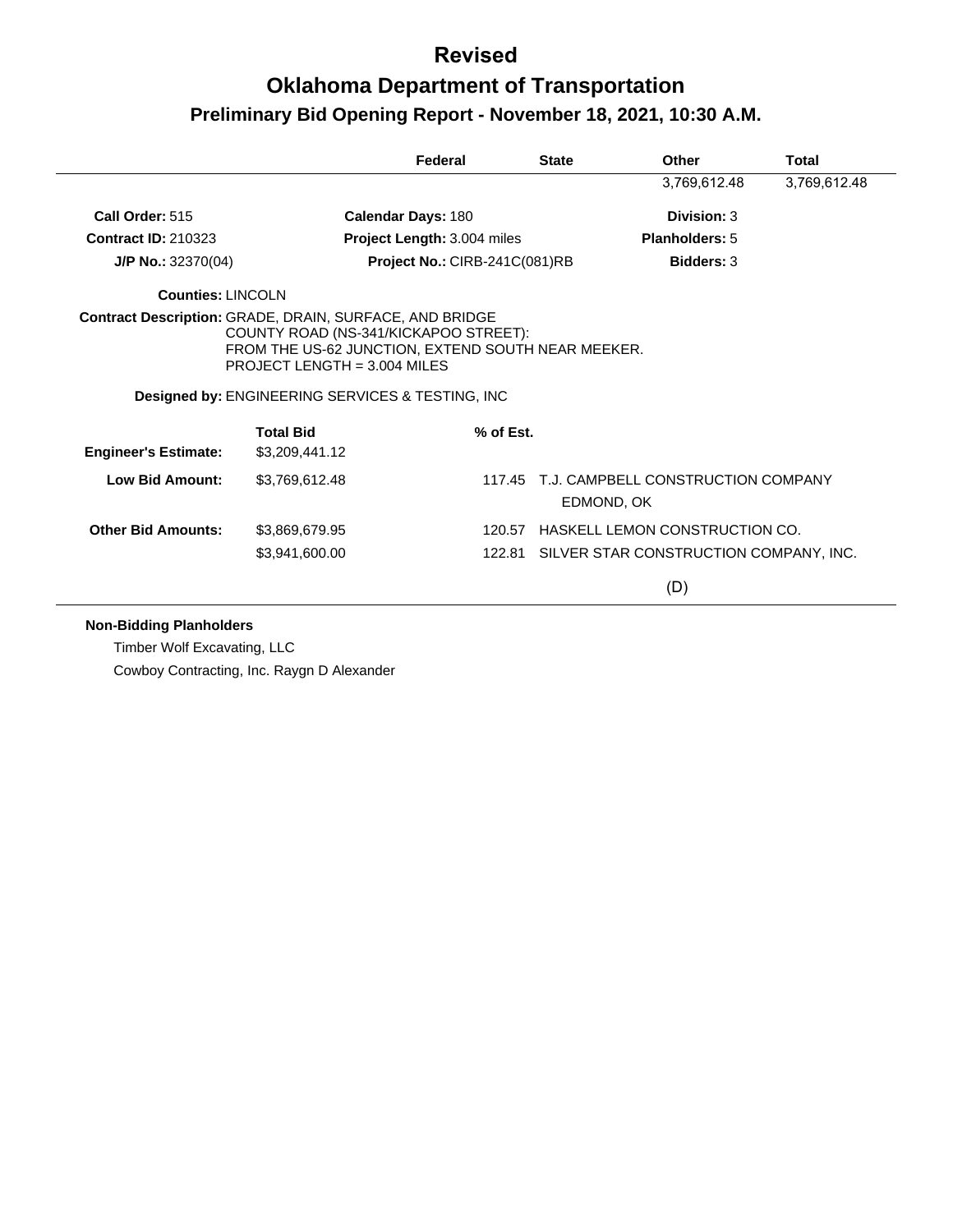## **Oklahoma Department of Transportation Preliminary Bid Opening Report - November 18, 2021, 10:30 A.M.**

|                             |                                                                                                                                                                                                                    | Federal                      | <b>State</b> |                     | Other                               | <b>Total</b> |
|-----------------------------|--------------------------------------------------------------------------------------------------------------------------------------------------------------------------------------------------------------------|------------------------------|--------------|---------------------|-------------------------------------|--------------|
|                             |                                                                                                                                                                                                                    | 424,726.50                   |              |                     | 112,787.00                          | 537,513.50   |
| Call Order: 520             |                                                                                                                                                                                                                    | <b>Calendar Days: 150</b>    |              |                     | Division: 3                         |              |
| <b>Contract ID: 210324</b>  |                                                                                                                                                                                                                    | Project Length: 0.744 miles  |              |                     | <b>Planholders: 9</b>               |              |
| J/P No.: 34111(04)          |                                                                                                                                                                                                                    | Project No.: TAP-241F(074)TP |              |                     | <b>Bidders: 5</b>                   |              |
| <b>Counties: LINCOLN</b>    |                                                                                                                                                                                                                    |                              |              |                     |                                     |              |
|                             | <b>Contract Description: PEDESTRIAN IMPROVEMENTS (SIDEWALKS)</b><br>US-62 (MAIN STREET)/CITY STREETS (WESTLAWN LANE/12TH STREET): AT MULTIPLE<br><b>LOCATIONS IN PRAGUE.</b><br><b>PROJECT LENGTH = 0.744 MILE</b> |                              |              |                     |                                     |              |
|                             | Designed by: COWEN GROUP ENGINEERING                                                                                                                                                                               |                              |              |                     |                                     |              |
|                             | <b>Total Bid</b>                                                                                                                                                                                                   |                              | % of Est.    |                     |                                     |              |
| <b>Engineer's Estimate:</b> | \$717,903.70                                                                                                                                                                                                       |                              |              |                     |                                     |              |
| <b>Low Bid Amount:</b>      | \$537,513.50                                                                                                                                                                                                       |                              | 74.87        |                     | RUDY CONSTRUCTION CO.               |              |
|                             |                                                                                                                                                                                                                    |                              |              | OKLAHOMA CITY, OK   |                                     |              |
| <b>Other Bid Amounts:</b>   | \$563,229.05                                                                                                                                                                                                       |                              | 78.45        | SAC Services, Inc.  |                                     |              |
|                             | \$588,200.43                                                                                                                                                                                                       |                              | 81.93        |                     | DOWNEY CONTRACTING, LLC             |              |
|                             | \$604,702.00                                                                                                                                                                                                       |                              | 84.23        |                     | <b>GRADE LINE CONSTRUCTION, LLC</b> |              |
|                             | \$778,129.55                                                                                                                                                                                                       |                              | 108.39       | <b>CONSTRUCTION</b> | BRIGHT LIGHTING, INC. DBA BL TOWER  |              |
|                             |                                                                                                                                                                                                                    |                              |              |                     | (B)                                 |              |

#### **Non-Bidding Planholders**

PARATHON CONSTRUCTION, LLC HASKELL LEMON CONSTRUCTION CO. SCHIRALLI CONSTRUCTION CORP. H & G Paving Contractors Inc.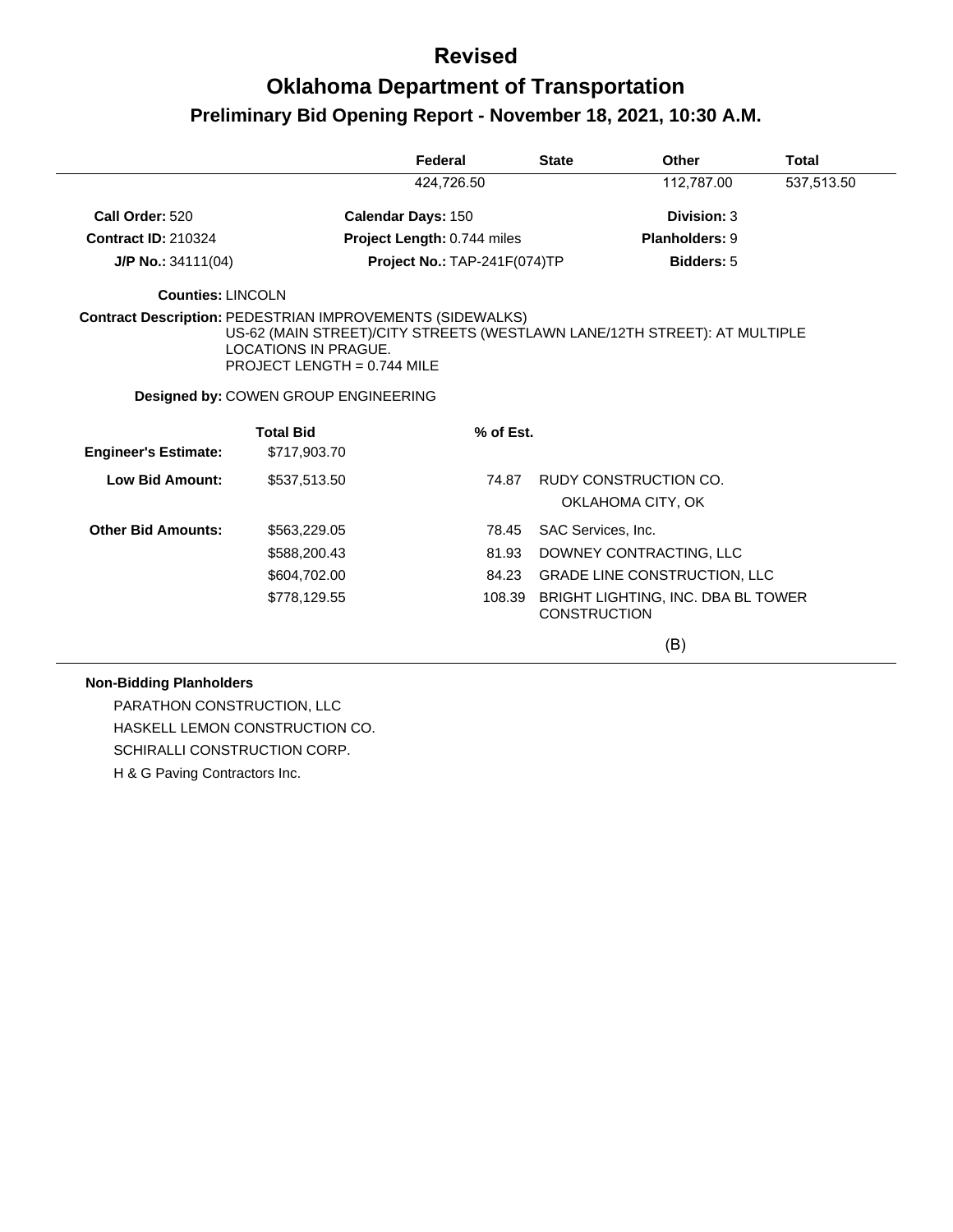## **Oklahoma Department of Transportation Preliminary Bid Opening Report - November 18, 2021, 10:30 A.M.**

|                             |                                                                                                                                                                                                                     | Federal                             | <b>State</b> | <b>Other</b>                                           | Total      |
|-----------------------------|---------------------------------------------------------------------------------------------------------------------------------------------------------------------------------------------------------------------|-------------------------------------|--------------|--------------------------------------------------------|------------|
|                             |                                                                                                                                                                                                                     |                                     | 127,585.00   |                                                        | 127,585.00 |
| Call Order: 525             | <b>Calendar Days: 180</b>                                                                                                                                                                                           |                                     |              | <b>Division: 8</b>                                     |            |
| <b>Contract ID: 210325</b>  |                                                                                                                                                                                                                     | <b>Project Length: 5.682 miles</b>  |              | <b>Planholders: 6</b>                                  |            |
| $J/P$ No.: 24382(09)        |                                                                                                                                                                                                                     | <b>Project No.: SSP-249C(071)RW</b> |              | <b>Bidders: 2</b>                                      |            |
| <b>Counties: MAYES</b>      |                                                                                                                                                                                                                     |                                     |              |                                                        |            |
|                             | <b>Contract Description: RIGHT-OF-WAY CLEARANCE</b><br>SH-28: FROM THE US-69 JUNCTION, EXTEND<br>EAST NEAR ADAIR AND PENSACOLA.<br>PROJECT LENGTH = $5.682$ MILES<br><b>Designed by: ODOT RIGHT-OF-WAY DIVISION</b> |                                     |              |                                                        |            |
| <b>Engineer's Estimate:</b> | <b>Total Bid</b><br>\$234,200.00                                                                                                                                                                                    | % of Est.                           |              |                                                        |            |
| <b>Low Bid Amount:</b>      | \$127,585.00                                                                                                                                                                                                        | 54.48                               | LLC.         | ROBIN HAUSNER HOUSE MOVERS & DEMOLITION.<br>SPERRY, OK |            |
| <b>Other Bid Amounts:</b>   | \$167,395.00                                                                                                                                                                                                        | 71.48                               |              | MJM CONSTRUCTION & APPLICATION, LLC                    |            |

#### **Non-Bidding Planholders**

KEY MAINTENANCE INC

M & M WRECKING, INC.

H & G Paving Contractors Inc.

S&P Clearing and Energy Services, LLC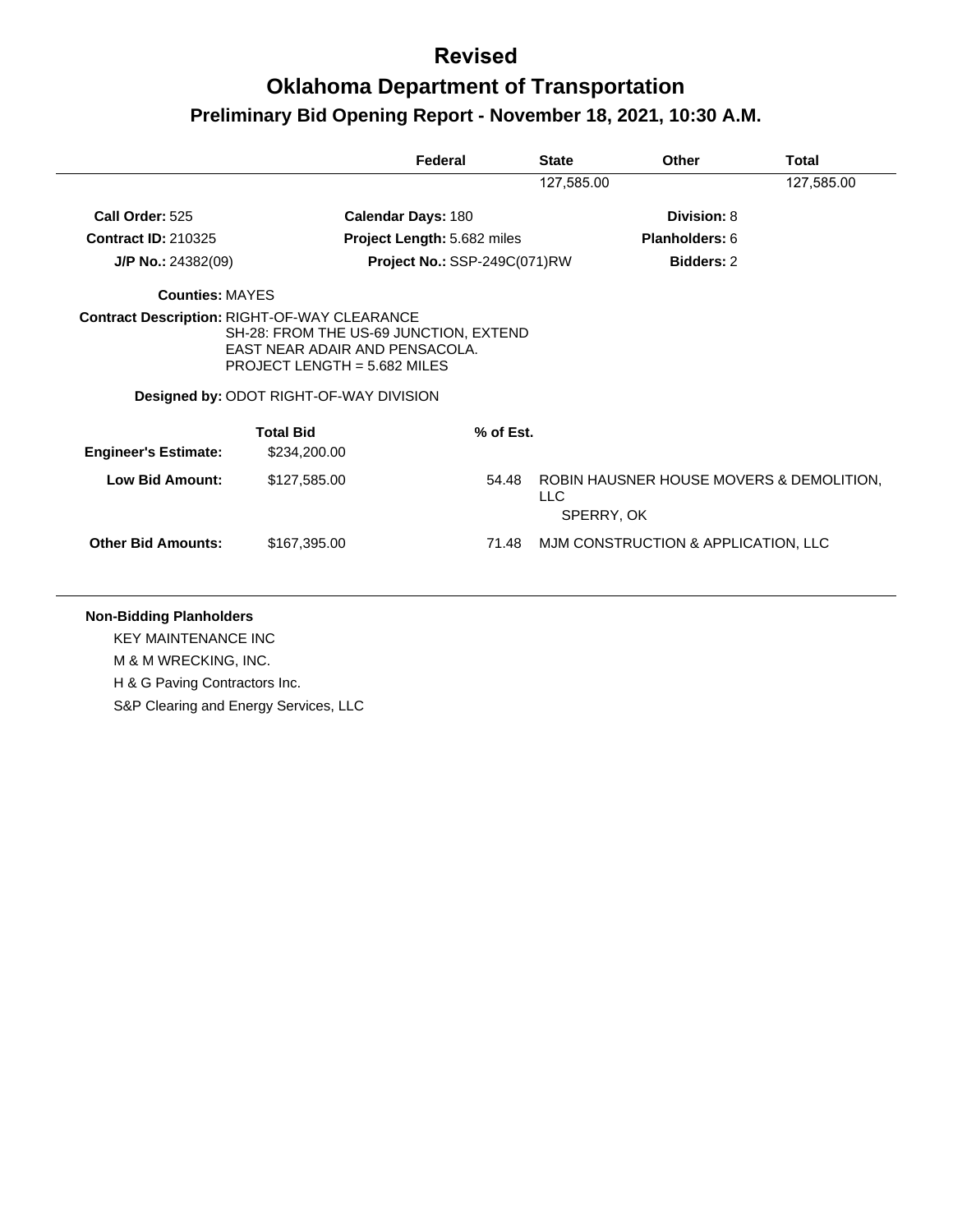# **Oklahoma Department of Transportation Preliminary Bid Opening Report - November 18, 2021, 10:30 A.M.**

|                             |                                                                                                                                                                           | Federal                            | <b>State</b>                  | Other                 | Total        |
|-----------------------------|---------------------------------------------------------------------------------------------------------------------------------------------------------------------------|------------------------------------|-------------------------------|-----------------------|--------------|
|                             |                                                                                                                                                                           | 700,000.00                         |                               | 869,609.50            | 1,569,609.50 |
| Call Order: 530             |                                                                                                                                                                           | <b>Calendar Days: 120</b>          |                               | Division: 2           |              |
| <b>Contract ID: 210326</b>  |                                                                                                                                                                           | <b>Project Length: 0.296 miles</b> |                               | <b>Planholders: 4</b> |              |
| $J/P$ No.: 28626(04)        |                                                                                                                                                                           | Project No.: STP-245D(069)CI       |                               | <b>Bidders: 1</b>     |              |
| <b>Counties: MCCURTAIN</b>  |                                                                                                                                                                           |                                    |                               |                       |              |
|                             | COUNTY ROAD (D-1875): OVER EAST FORK GLOVER<br>RIVER, 3.3 MILES WEST OF US-259 NEAR BETHEL.<br>PROJECT LENGTH = $0.242$ MILE<br>Designed by: MKEC ENGINEERING CONSULTANTS |                                    |                               |                       |              |
| <b>Engineer's Estimate:</b> | <b>Total Bid</b><br>\$1,435,524.50                                                                                                                                        | % of Est.                          |                               |                       |              |
| <b>Low Bid Amount:</b>      | \$1,569,609.50                                                                                                                                                            |                                    | 109.34 HUB Construction, Inc. | BOSWELL, OK           |              |
|                             |                                                                                                                                                                           |                                    |                               | (D)                   |              |

#### **Non-Bidding Planholders**

RRY SERVICES LLC BUILT RIGHT CONSTRUCTION, LLC BRIDGECO CONTRACTORS, INC.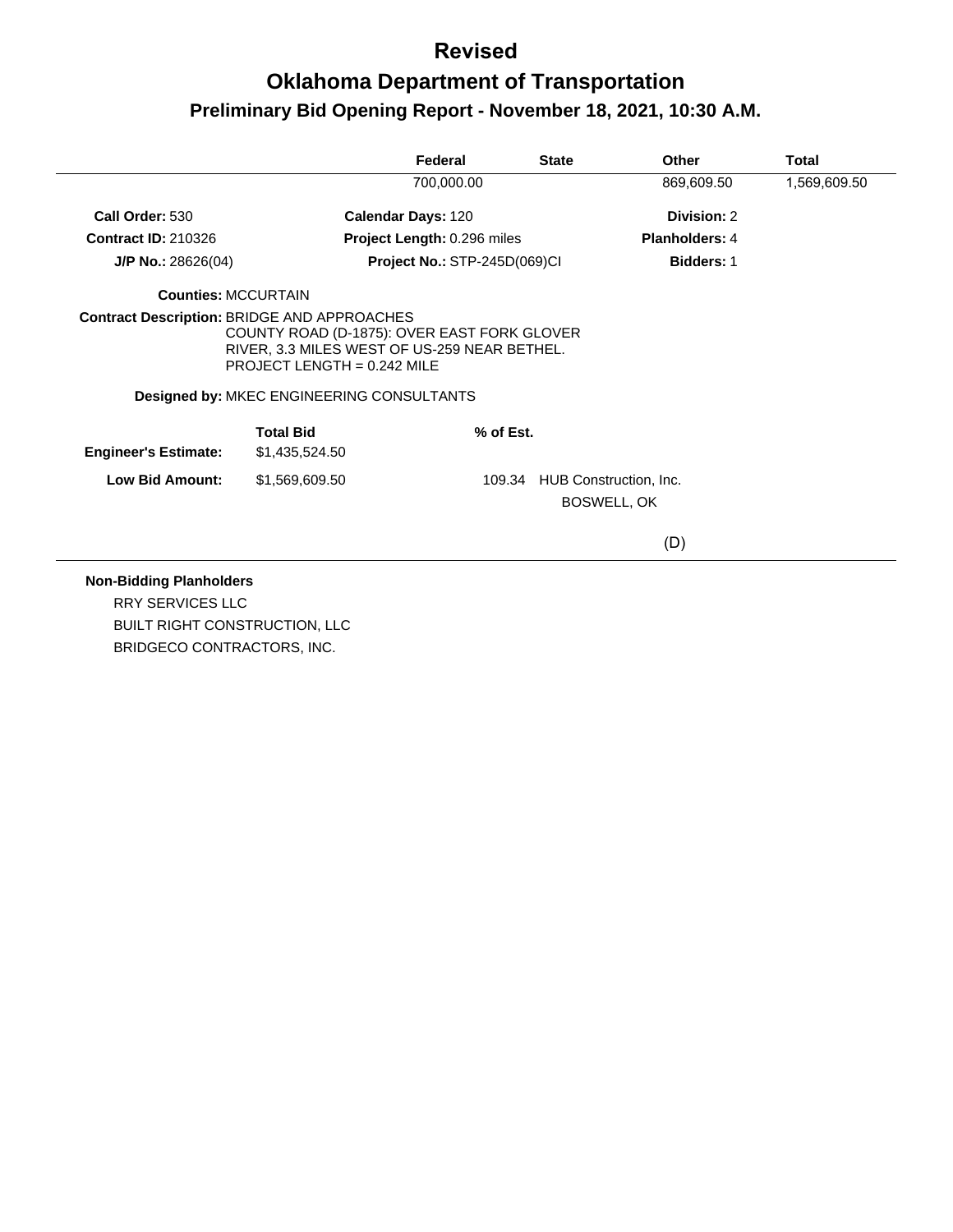# **Oklahoma Department of Transportation Preliminary Bid Opening Report - November 18, 2021, 10:30 A.M.**

|                                                    |                                                                                                                                                                  | Federal                             | <b>State</b> | <b>Other</b>                                 | Total        |
|----------------------------------------------------|------------------------------------------------------------------------------------------------------------------------------------------------------------------|-------------------------------------|--------------|----------------------------------------------|--------------|
| Rejected                                           |                                                                                                                                                                  | 489,905.00                          |              | 1,201,759.74                                 | 1,691,664.74 |
| Call Order: 535                                    |                                                                                                                                                                  | <b>Calendar Days: 120</b>           |              | Division: 2                                  |              |
| <b>Contract ID: 210327</b>                         |                                                                                                                                                                  | Project Length: 0.303 miles         |              | <b>Planholders: 3</b>                        |              |
| $J/P$ No.: 29962(04)                               |                                                                                                                                                                  | <b>Project No.: STP-245C(070)CI</b> |              | <b>Bidders: 1</b>                            |              |
| <b>Counties: MCCURTAIN</b>                         |                                                                                                                                                                  |                                     |              |                                              |              |
| <b>Contract Description: BRIDGE AND APPROACHES</b> | COUNTY ROAD (D-1756): OVER ROCK CREEK,<br>1.0 MILE EAST OF US-259 NEAR SMITHVILLE.<br>PROJECT LENGTH = $0.303$ MILE<br>Designed by: MKEC ENGINEERING CONSULTANTS |                                     |              |                                              |              |
| <b>Engineer's Estimate:</b>                        | <b>Total Bid</b><br>\$1,271,646.60                                                                                                                               | $%$ of Est.                         |              |                                              |              |
| <b>Low Bid Amount:</b>                             | \$1,691,664.74                                                                                                                                                   | 133.03                              |              | HUB Construction, Inc.<br><b>BOSWELL, OK</b> |              |
|                                                    |                                                                                                                                                                  |                                     |              | (D)                                          |              |

**Non-Bidding Planholders**

RRY SERVICES LLC BUILT RIGHT CONSTRUCTION, LLC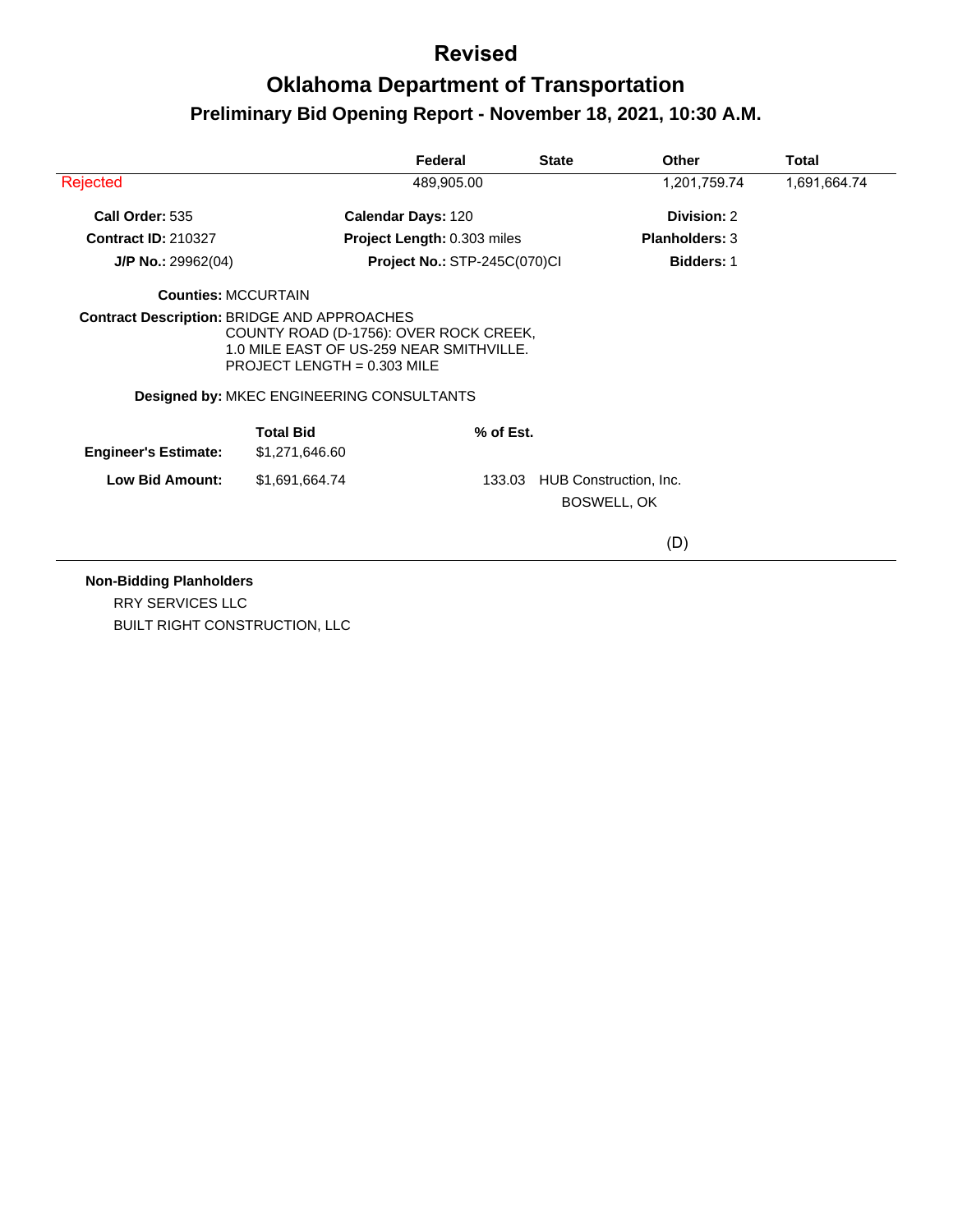## **Oklahoma Department of Transportation Preliminary Bid Opening Report - November 18, 2021, 10:30 A.M.**

|                             |                                                                                                                            | Federal                            | <b>State</b> | <b>Other</b>                                        | Total      |
|-----------------------------|----------------------------------------------------------------------------------------------------------------------------|------------------------------------|--------------|-----------------------------------------------------|------------|
|                             |                                                                                                                            |                                    | 396,561.20   |                                                     | 396,561.20 |
| Call Order: 540             |                                                                                                                            | Calendar Days: 120                 |              | Division: 2                                         |            |
| <b>Contract ID: 210328</b>  |                                                                                                                            | <b>Project Length: 0.110 miles</b> |              | <b>Planholders: 5</b>                               |            |
| $J/P$ No.: 34273(04)        |                                                                                                                            | Project No.: SBR-022N(223)SB       |              | <b>Bidders: 3</b>                                   |            |
| <b>Counties: MCCURTAIN</b>  |                                                                                                                            |                                    |              |                                                     |            |
| Designed by: GARVER, LLC.   | US-70: OVER LITTLE RIVER OVERFLOW, 2.2 MILES<br>NORTH OF THE US-259 JUNCTION NEAR IDABEL.<br>PROJECT LENGTH = $0.055$ MILE |                                    |              |                                                     |            |
| <b>Engineer's Estimate:</b> | <b>Total Bid</b><br>\$371,500.50                                                                                           | % of Est.                          |              |                                                     |            |
| <b>Low Bid Amount:</b>      | \$396,561.20                                                                                                               |                                    |              | 106.75 BUILT RIGHT CONSTRUCTION, LLC<br>SAVANNA, OK |            |
|                             |                                                                                                                            |                                    |              |                                                     |            |

#### **Non-Bidding Planholders**

PBX CORPORATION B & B CONSTRUCTION SERVICE J.T., INC.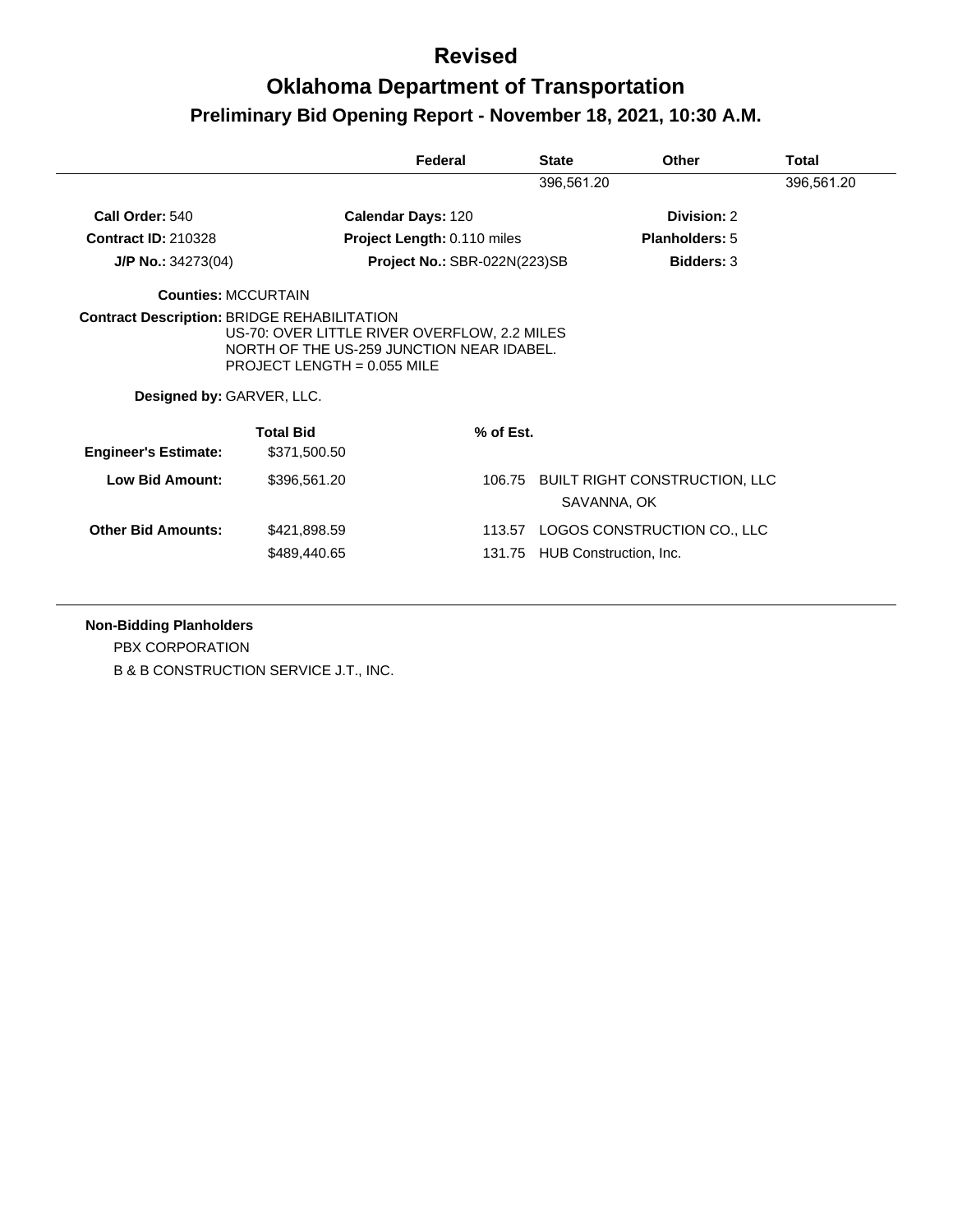# **Oklahoma Department of Transportation Preliminary Bid Opening Report - November 18, 2021, 10:30 A.M.**

|                             |                                                                                                                                                                                                            | Federal                            |           | <b>State</b>                                 | Other                                         | <b>Total</b> |
|-----------------------------|------------------------------------------------------------------------------------------------------------------------------------------------------------------------------------------------------------|------------------------------------|-----------|----------------------------------------------|-----------------------------------------------|--------------|
|                             |                                                                                                                                                                                                            | 145,833.00                         |           |                                              | 584,087.25                                    | 729,920.25   |
| Call Order: 545             |                                                                                                                                                                                                            | <b>Calendar Days: 120</b>          |           |                                              | Division: 7                                   |              |
| <b>Contract ID: 210329</b>  |                                                                                                                                                                                                            | <b>Project Length: 0.222 miles</b> |           |                                              | <b>Planholders: 7</b>                         |              |
| $J/P$ No.: 30498(04)        |                                                                                                                                                                                                            | Project No.: STP-250D(028)Cl       |           |                                              | Bidders: 6                                    |              |
| <b>Counties: MURRAY</b>     |                                                                                                                                                                                                            |                                    |           |                                              |                                               |              |
|                             | COUNTY ROAD (SUNSHINE ROAD/NS-333): OVER<br>UNNAMED CREEK, 2.2 MILES NORTH OF THE SH-7<br><b>JUNCTION NEAR DAVIS.</b><br>PROJECT LENGTH = $0.207$ MILE<br>Designed by: ENGINEERING SERVICES & TESTING, INC |                                    |           |                                              |                                               |              |
|                             |                                                                                                                                                                                                            |                                    |           |                                              |                                               |              |
|                             | <b>Total Bid</b>                                                                                                                                                                                           |                                    | % of Est. |                                              |                                               |              |
| <b>Engineer's Estimate:</b> | \$700,144.50                                                                                                                                                                                               |                                    |           |                                              |                                               |              |
| <b>Low Bid Amount:</b>      | \$729,920.25                                                                                                                                                                                               |                                    |           | 104.25 K & R BUILDERS, INC.<br>WHEATLAND, OK |                                               |              |
| <b>Other Bid Amounts:</b>   | \$750,777.00                                                                                                                                                                                               |                                    | 107.23    |                                              | Cowboy Contracting, Inc. Raygn D Alexander    |              |
|                             | \$790,341.83                                                                                                                                                                                               |                                    | 112.88    | <b>RRY SERVICES LLC</b>                      |                                               |              |
|                             | \$844,776.15                                                                                                                                                                                               |                                    | 120.66    |                                              | BRIDGECO CONTRACTORS, INC.                    |              |
|                             | \$859,438.39                                                                                                                                                                                               |                                    | 122.75    | HUB Construction, Inc.                       |                                               |              |
|                             | \$933,620.00                                                                                                                                                                                               |                                    |           |                                              | 133.35 SILVER STAR CONSTRUCTION COMPANY, INC. |              |
|                             |                                                                                                                                                                                                            |                                    |           |                                              | (D)                                           |              |

**Non-Bidding Planholders**

SEWELL BROS., INC.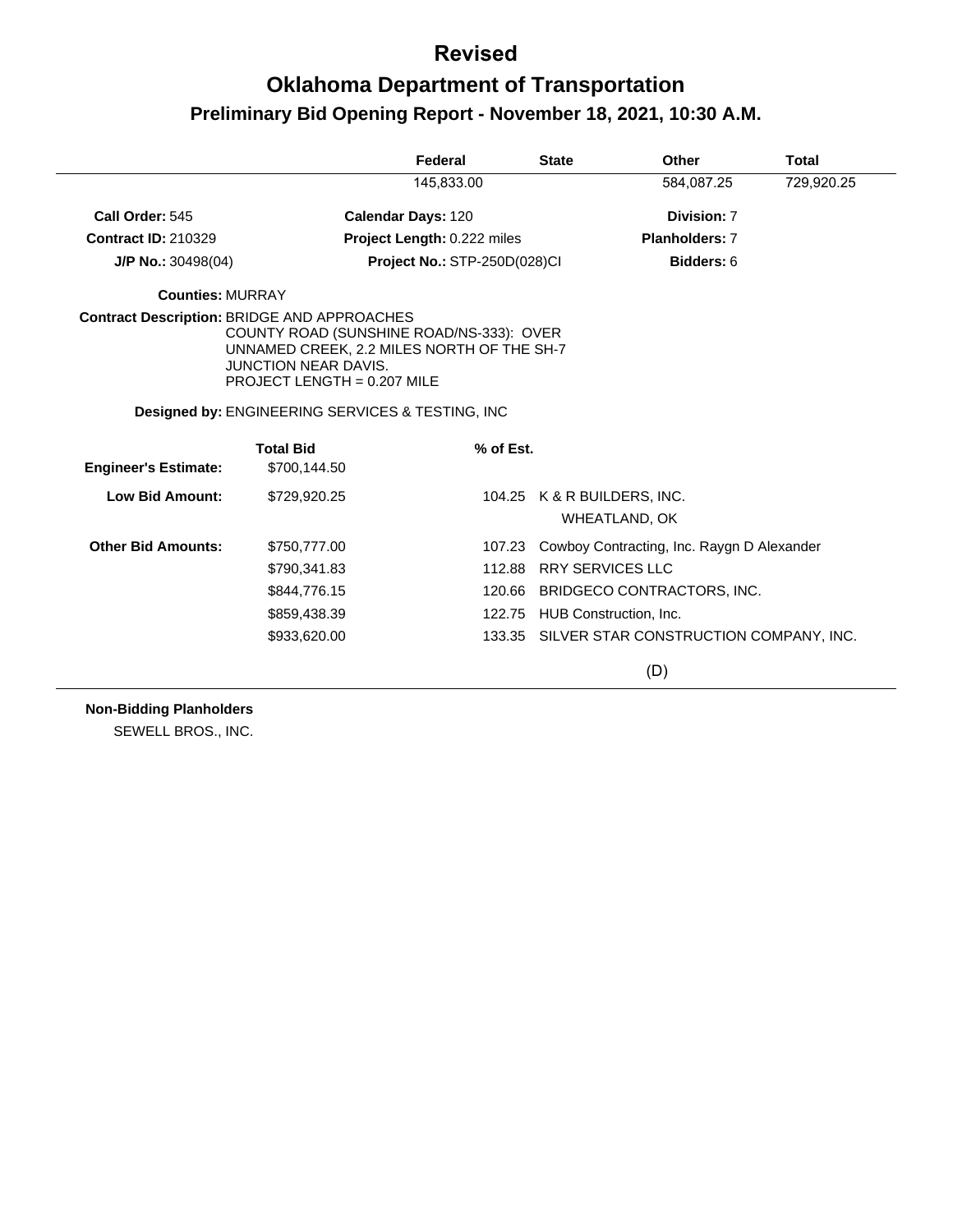# **Oklahoma Department of Transportation Preliminary Bid Opening Report - November 18, 2021, 10:30 A.M.**

|                                                                  |                                                                                                                             | Federal                             | <b>State</b>       | <b>Other</b>                           | Total      |
|------------------------------------------------------------------|-----------------------------------------------------------------------------------------------------------------------------|-------------------------------------|--------------------|----------------------------------------|------------|
|                                                                  |                                                                                                                             | 435,819.52                          |                    | 108,954.88                             | 544,774.40 |
| Call Order: 550                                                  |                                                                                                                             | <b>Calendar Days: 120</b>           |                    | Division: 7                            |            |
| <b>Contract ID: 210330</b>                                       |                                                                                                                             | <b>Project Length: 0.510 miles</b>  |                    | <b>Planholders: 11</b>                 |            |
| $J/P$ No.: 34112(04)                                             |                                                                                                                             | <b>Project No.: TAP-250C(035)TP</b> |                    | Bidders: 6                             |            |
| <b>Counties: MURRAY</b>                                          |                                                                                                                             |                                     |                    |                                        |            |
| <b>Contract Description: PEDESTRIAN IMPROVEMENTS (SIDEWALKS)</b> | SH-7 (BROADWAY AVENUE): FROM EIGHTEENTH STREET,<br>EXTEND EAST IN THE CITY OF SULPHUR.<br><b>PROJECT LENGTH = 0.51 MILE</b> |                                     |                    |                                        |            |
|                                                                  | Designed by: MYERS ENGINEERING CONSULTANTING                                                                                |                                     |                    |                                        |            |
| <b>Engineer's Estimate:</b>                                      | <b>Total Bid</b><br>\$519,888.71                                                                                            | % of Est.                           |                    |                                        |            |
|                                                                  |                                                                                                                             |                                     |                    |                                        |            |
| <b>Low Bid Amount:</b>                                           | \$544,774.40                                                                                                                | 104.79                              | SAC Services, Inc. | Oklahoma City, OK                      |            |
|                                                                  |                                                                                                                             |                                     |                    |                                        |            |
| <b>Other Bid Amounts:</b>                                        | \$547,946.10                                                                                                                | 105.40                              |                    | RUDY CONSTRUCTION CO.                  |            |
|                                                                  | \$583,391.75                                                                                                                | 112.21                              |                    | REDLANDS CONTRACTING, LLC              |            |
|                                                                  | \$597,688.30                                                                                                                | 114.96                              |                    | SCHIRALLI CONSTRUCTION CORP.           |            |
|                                                                  | \$635,018.40                                                                                                                | 122.15                              |                    | HUB Construction, Inc.                 |            |
|                                                                  | \$710,300.00                                                                                                                | 136.63                              |                    | SILVER STAR CONSTRUCTION COMPANY, INC. |            |
|                                                                  |                                                                                                                             |                                     |                    | (B)                                    |            |

#### **Non-Bidding Planholders**

CROSSLAND HEAVY CONTRACTORS INC. DOWNEY CONTRACTING, LLC HASKELL LEMON CONSTRUCTION CO. TOM HUDSON PAVING, INC. H & G Paving Contractors Inc.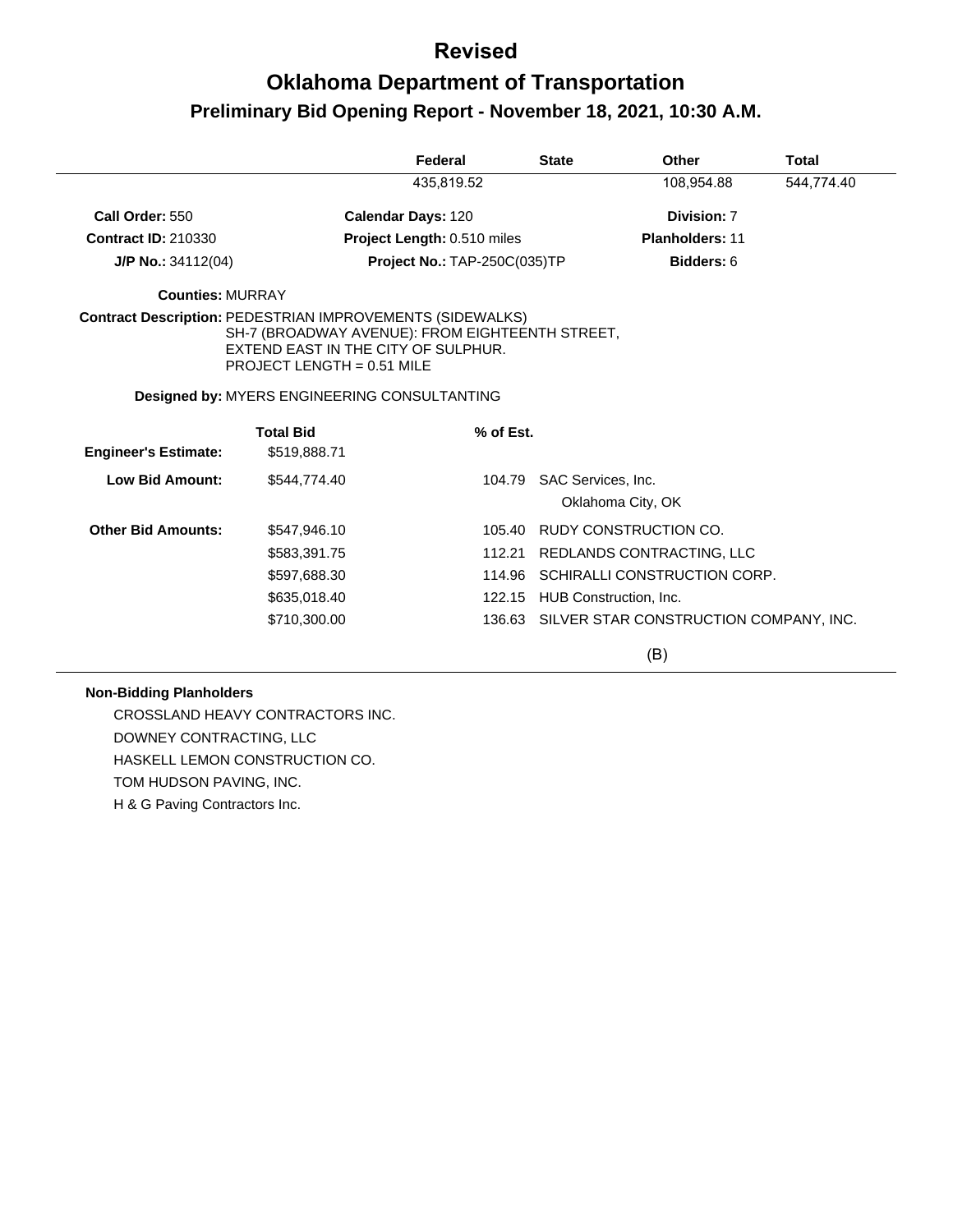# **Oklahoma Department of Transportation Preliminary Bid Opening Report - November 18, 2021, 10:30 A.M.**

|                             |                                                                                                                                                                                                               | Federal                                | <b>State</b> | Other                                                           | Total        |
|-----------------------------|---------------------------------------------------------------------------------------------------------------------------------------------------------------------------------------------------------------|----------------------------------------|--------------|-----------------------------------------------------------------|--------------|
|                             |                                                                                                                                                                                                               | 2,557,435.75                           |              |                                                                 | 2,557,435.75 |
| Call Order: 553             |                                                                                                                                                                                                               | <b>Calendar Days: 180</b>              |              | Division: 4                                                     |              |
| <b>Contract ID: 210281</b>  |                                                                                                                                                                                                               | <b>Project Length: 0.000 miles</b>     |              | <b>Planholders: 2</b>                                           |              |
| $J/P$ No.: 34651(04)        |                                                                                                                                                                                                               | <b>Project No.: NHPPI-3500-(105)IT</b> |              | <b>Bidders: 2</b>                                               |              |
|                             | Counties: CARTER, GARVIN, LOGAN, MCCLAIN, NOBLE, OKLAHOMA                                                                                                                                                     |                                        |              |                                                                 |              |
|                             | <b>Contract Description: ITS (DYNAMIC MESSAGE SIGNS)</b><br>1-35: AT MILE POST 31, 62.5, 90, 153, 180, AND 207 IN DIVISION III, IV, AND VII.<br>PROJECT LENGTH = $0.000$ MILE<br>Designed by: LEE ENGINEERING |                                        |              |                                                                 |              |
| <b>Engineer's Estimate:</b> | <b>Total Bid</b><br>\$2,550,737.00                                                                                                                                                                            | $%$ of Est.                            |              |                                                                 |              |
| <b>Low Bid Amount:</b>      | \$2,557,435.75                                                                                                                                                                                                | 100.26                                 |              | <b>TRAFFIC &amp; LIGHTING SYSTEMS, LLC</b><br>OKLAHOMA CITY, OK |              |
| <b>Other Bid Amounts:</b>   | \$2,853,962.50                                                                                                                                                                                                |                                        |              | 111.89 MIDSTATE TRAFFIC CONTROL, INC.                           |              |
|                             |                                                                                                                                                                                                               |                                        |              |                                                                 |              |

**Non-Bidding Planholders**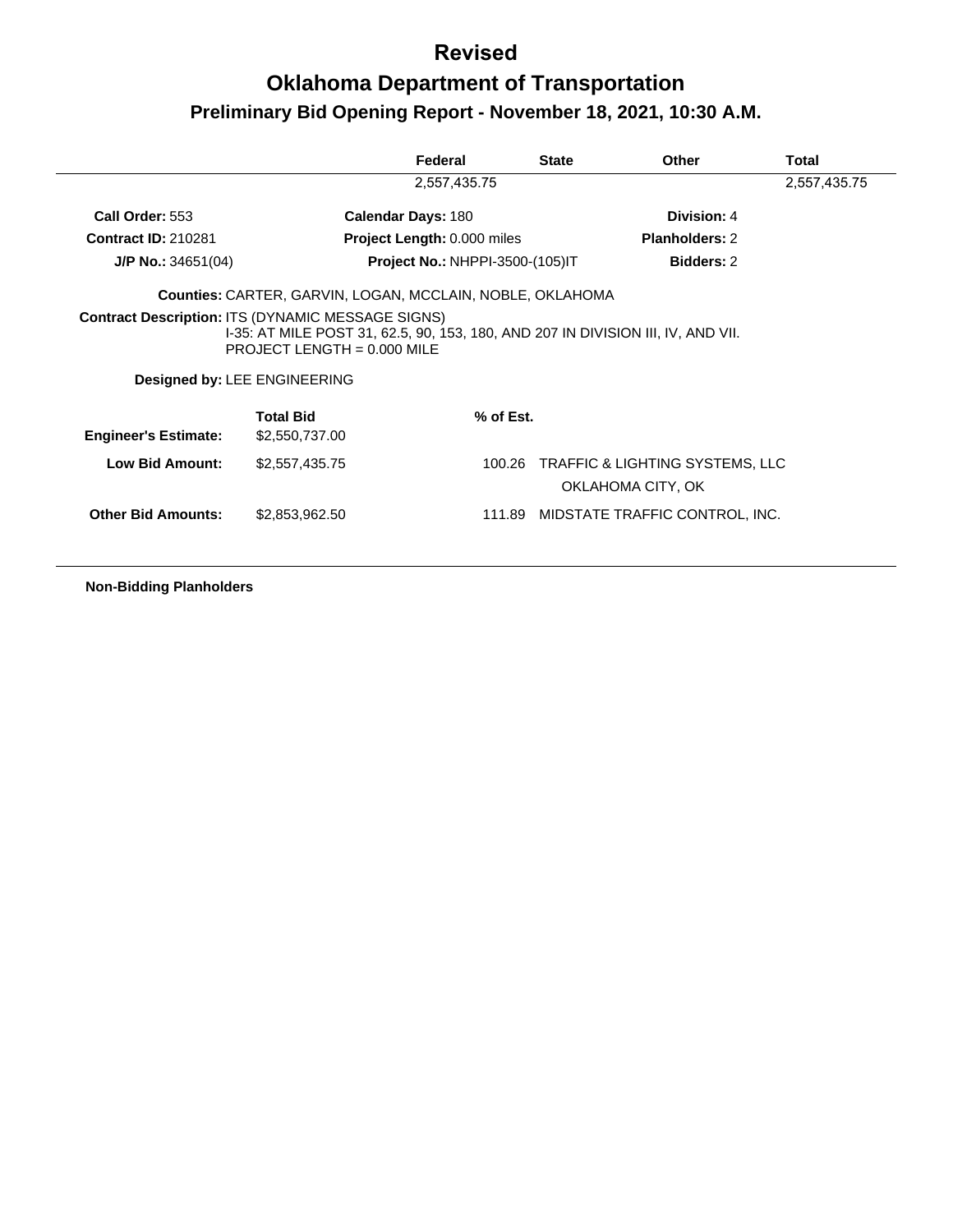## **Oklahoma Department of Transportation Preliminary Bid Opening Report - November 18, 2021, 10:30 A.M.**

|                             |                                                                                                                                                                                                                                                                               | Federal                       | <b>State</b> | <b>Other</b>                          | Total      |
|-----------------------------|-------------------------------------------------------------------------------------------------------------------------------------------------------------------------------------------------------------------------------------------------------------------------------|-------------------------------|--------------|---------------------------------------|------------|
|                             |                                                                                                                                                                                                                                                                               | 619,055.00                    |              |                                       | 619,055.00 |
| Call Order: 555             | <b>Calendar Days: 90</b>                                                                                                                                                                                                                                                      |                               |              | Division: 4                           |            |
| <b>Contract ID: 210331</b>  |                                                                                                                                                                                                                                                                               | Project Length: 0.000 miles   |              | <b>Planholders: 4</b>                 |            |
| J/P No.: 35192(04)          |                                                                                                                                                                                                                                                                               | Project No.: STPG-255B(554)AG |              | <b>Bidders: 2</b>                     |            |
| Counties: OKLAHOMA          |                                                                                                                                                                                                                                                                               |                               |              |                                       |            |
|                             | CITY STREETS (N. AIR DEPOT BLVD/N. MIDWEST BLVD/<br>S. MIDWEST BLVD/S. DOUGLAS BLVD/WONGA DR/S. POST ROAD/<br>E. RENO AVE/N.E. 10TH ST/N.E. 23RD S.T/S.E. 15TH ST): AT<br>MULTIPLE LOCATIONS IN MIDWEST CITY.<br>PROJECT LENGTH = $0.00$ MILE<br>Designed by: LEE ENGINEERING |                               |              |                                       |            |
| <b>Engineer's Estimate:</b> | <b>Total Bid</b><br>\$627,786.50                                                                                                                                                                                                                                              | % of Est.                     |              |                                       |            |
| <b>Low Bid Amount:</b>      | \$619,055.00                                                                                                                                                                                                                                                                  | 98.61                         | EDMOND, OK   | TRAFFIC SIGNALS, INC.                 |            |
| <b>Other Bid Amounts:</b>   | \$794,285.00                                                                                                                                                                                                                                                                  |                               |              | 126.52 MIDSTATE TRAFFIC CONTROL, INC. |            |
|                             |                                                                                                                                                                                                                                                                               |                               |              |                                       |            |

#### **Non-Bidding Planholders**

TRAFFIC & LIGHTING SYSTEMS, LLC SAC Services, Inc.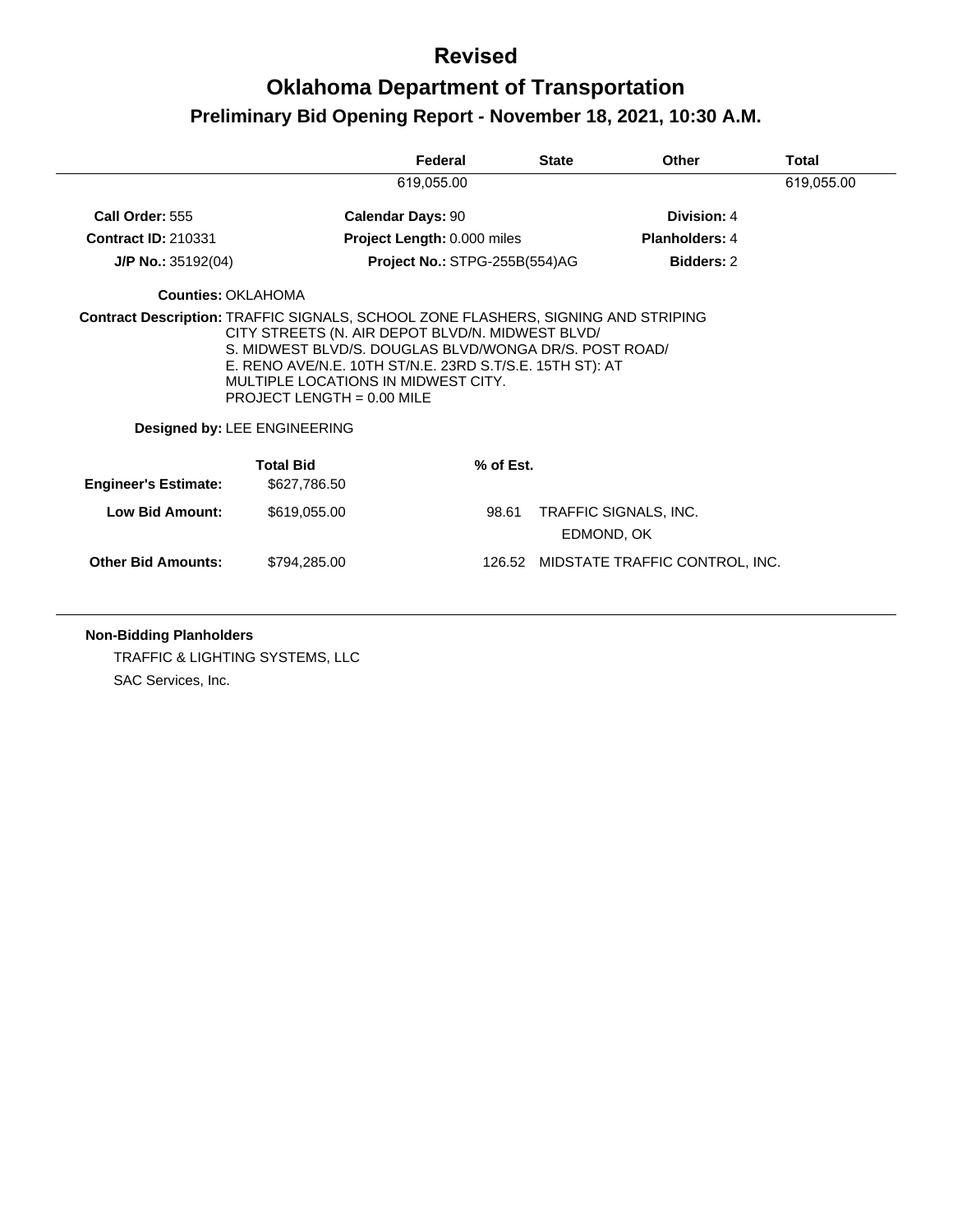# **Oklahoma Department of Transportation Preliminary Bid Opening Report - November 18, 2021, 10:30 A.M.**

|                             |                                                                                                                                                                                          | Federal                      | <b>State</b> | Other                                                               | <b>Total</b> |
|-----------------------------|------------------------------------------------------------------------------------------------------------------------------------------------------------------------------------------|------------------------------|--------------|---------------------------------------------------------------------|--------------|
|                             |                                                                                                                                                                                          | 1,005,908.00                 |              | 442,713.00                                                          | 1,448,621.00 |
| Call Order: 565             |                                                                                                                                                                                          | <b>Calendar Days: 120</b>    |              | Division: 8                                                         |              |
| <b>Contract ID: 210333</b>  |                                                                                                                                                                                          | Project Length: 0.763 miles  |              | Planholders: 6                                                      |              |
| $J/P$ No.: 30555(04)        |                                                                                                                                                                                          | Project No.: STP-258D(082)Cl |              | <b>Bidders: 4</b>                                                   |              |
| <b>Counties: OTTAWA</b>     |                                                                                                                                                                                          |                              |              |                                                                     |              |
|                             | <b>Contract Description: BRIDGE AND APPROACHES</b><br>COUNTY ROAD (NS-510 ROAD): OVER WINDY CREEK, 1.5 MILES<br>SOUTH OF THE US-59 JUNCTION NEAR MIAMI.<br>PROJECT LENGTH = $0.747$ MILE |                              |              |                                                                     |              |
|                             | Designed by: GUY ENGINEERING SERVICES INC.                                                                                                                                               |                              |              |                                                                     |              |
| <b>Engineer's Estimate:</b> | <b>Total Bid</b><br>\$1,257,385.00                                                                                                                                                       |                              | % of Est.    |                                                                     |              |
| <b>Low Bid Amount:</b>      | \$1,448,621.00                                                                                                                                                                           |                              | 115.21       | <b>PARADIGM CONSTRUCTION &amp; ENGINEERING, INC.</b><br>SAPULPA, OK |              |
| <b>Other Bid Amounts:</b>   | \$1,478,431.08                                                                                                                                                                           |                              | 117.58       | BRIGHT LIGHTING, INC. DBA BL TOWER<br><b>CONSTRUCTION</b>           |              |
|                             | \$1,622,113.20                                                                                                                                                                           |                              | 129.01       | <b>GRADE LINE CONSTRUCTION, LLC</b>                                 |              |
|                             | \$1,635,007.92                                                                                                                                                                           |                              |              | 130.03 B & B BRIDGE COMPANY, LLC                                    |              |
|                             |                                                                                                                                                                                          |                              |              | (D)                                                                 |              |

**Non-Bidding Planholders**

BECCO CONTRACTORS, INC. RRY SERVICES LLC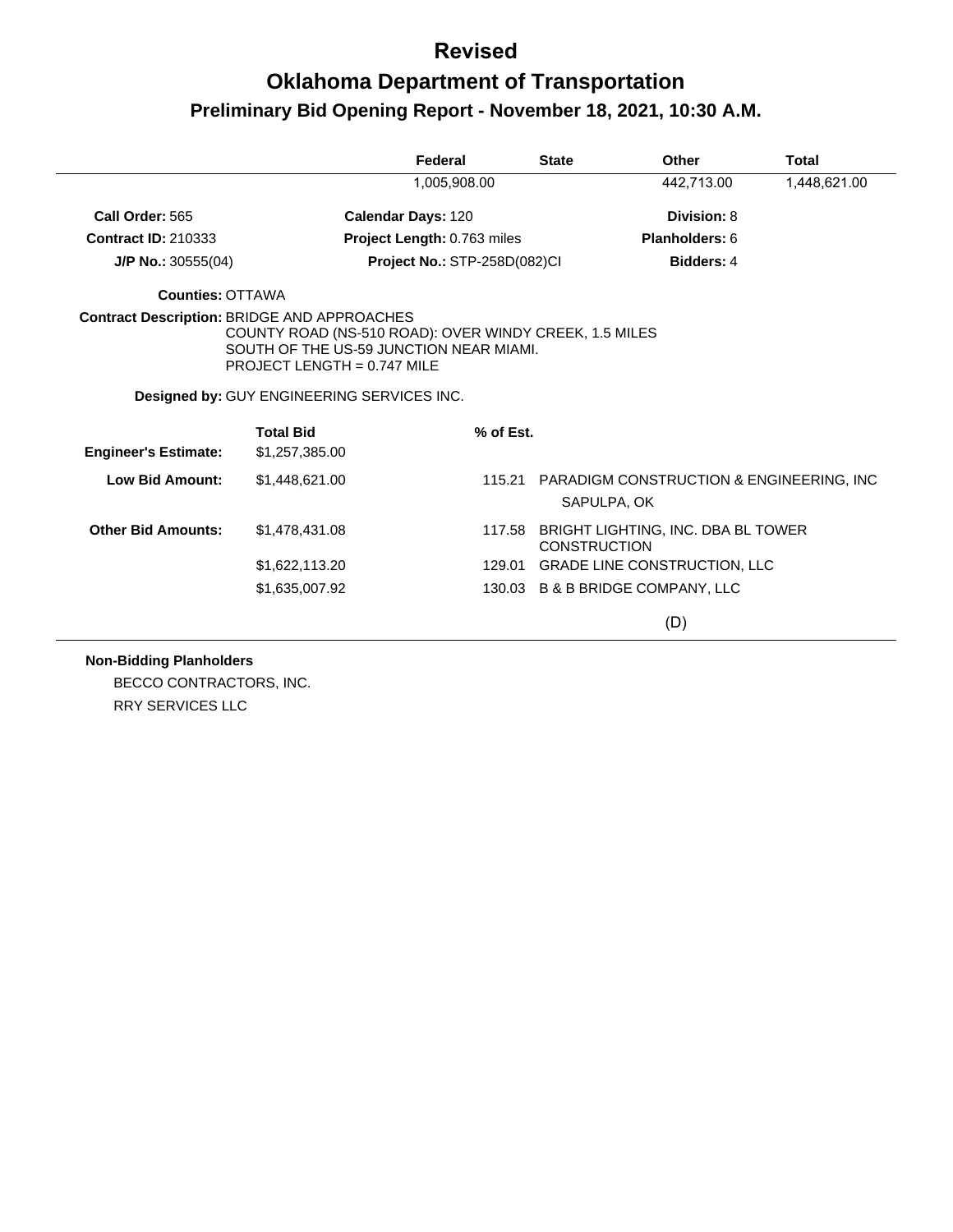## **Oklahoma Department of Transportation Preliminary Bid Opening Report - November 18, 2021, 10:30 A.M.**

|                             |                                                                                                                                                                                              | Federal                             | <b>State</b>                  | <b>Other</b>                          | Total      |
|-----------------------------|----------------------------------------------------------------------------------------------------------------------------------------------------------------------------------------------|-------------------------------------|-------------------------------|---------------------------------------|------------|
|                             |                                                                                                                                                                                              | 309.656.00                          |                               | 333,726.00                            | 643,382.00 |
| Call Order: 570             | <b>Calendar Days: 120</b>                                                                                                                                                                    |                                     |                               | Division: 8                           |            |
| <b>Contract ID: 210334</b>  |                                                                                                                                                                                              | Project Length: 0.155 miles         |                               | Planholders: 8                        |            |
| $J/P$ No.: 30584(04)        |                                                                                                                                                                                              | <b>Project No.: STP-259D(062)CI</b> |                               | <b>Bidders: 5</b>                     |            |
| <b>Counties: PAWNEE</b>     |                                                                                                                                                                                              |                                     |                               |                                       |            |
|                             | Contract Description: BRIDGE AND APPROACHES<br>COUNTY ROAD (NS-3580): OVER HELLROARING CREEK,<br>1.4 MILES NORTH OF THE US-64 JUNCTION NEAR CLEVELAND.<br><b>PROJECT LENGTH = 0.154 MILE</b> |                                     |                               |                                       |            |
|                             | Designed by: MESHEK & ASSOCIATES PLC                                                                                                                                                         |                                     |                               |                                       |            |
| <b>Engineer's Estimate:</b> | <b>Total Bid</b><br>\$705,292.00                                                                                                                                                             | % of Est.                           |                               |                                       |            |
|                             |                                                                                                                                                                                              |                                     |                               |                                       |            |
| <b>Low Bid Amount:</b>      | \$643.382.00                                                                                                                                                                                 |                                     | 91.22                         | K & R BUILDERS, INC.<br>WHEATLAND, OK |            |
| <b>Other Bid Amounts:</b>   | \$704,792.60                                                                                                                                                                                 | 99.93                               |                               | <b>H &amp; H BRIDGE COMPANY</b>       |            |
|                             | \$737,564.35                                                                                                                                                                                 |                                     | 104.58                        | <b>RRY SERVICES LLC</b>               |            |
|                             | \$755,124.43                                                                                                                                                                                 |                                     |                               | 107.07 BRIDGECO CONTRACTORS, INC.     |            |
|                             | \$804,216.30                                                                                                                                                                                 |                                     | 114.03<br><b>CONSTRUCTION</b> | BRIGHT LIGHTING, INC. DBA BL TOWER    |            |
|                             |                                                                                                                                                                                              |                                     |                               | (D)                                   |            |

#### **Non-Bidding Planholders**

SEWELL BROS., INC. PARADIGM CONSTRUCTION & ENGINEERING, INC BECCO CONTRACTORS, INC.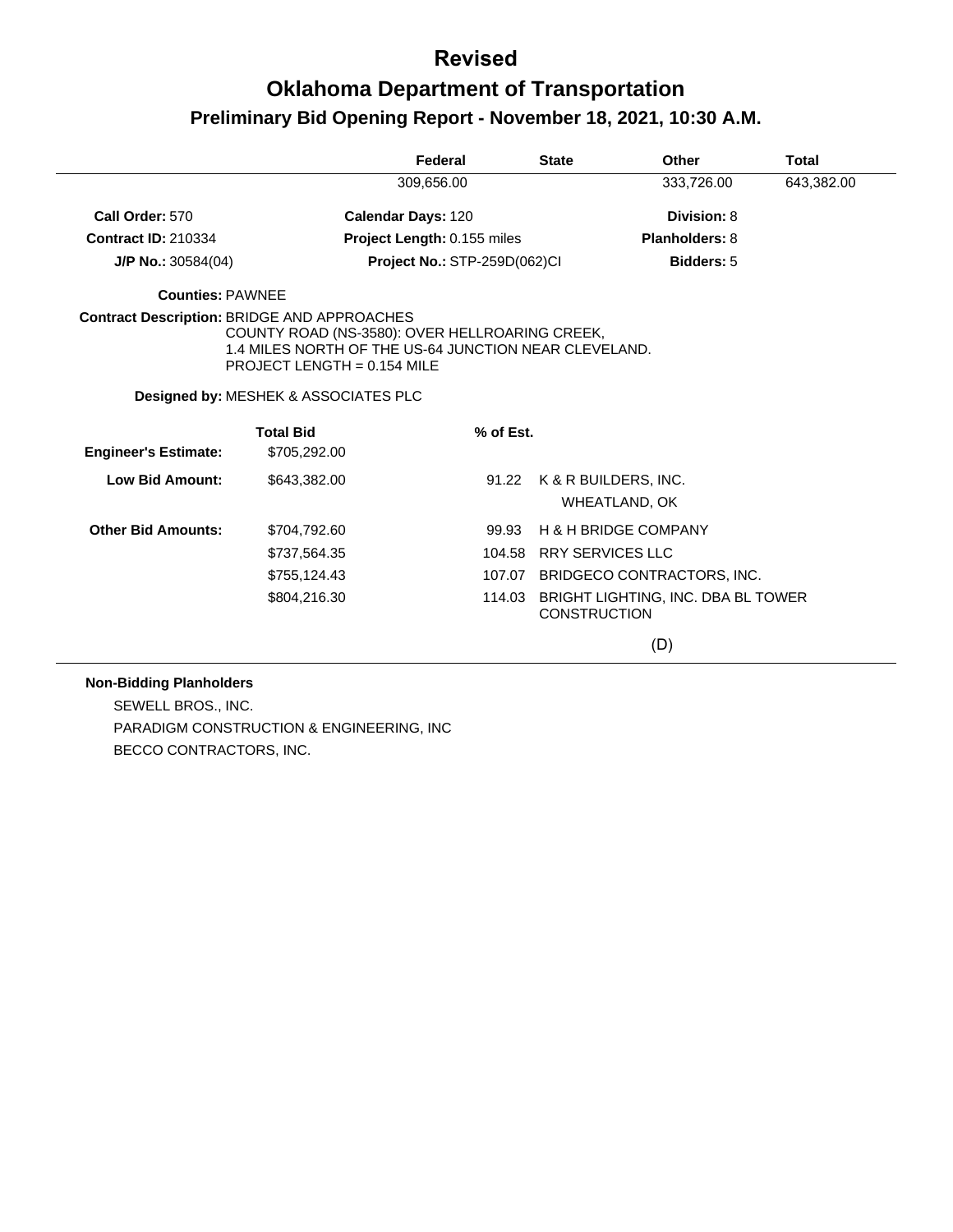# **Oklahoma Department of Transportation Preliminary Bid Opening Report - November 18, 2021, 10:30 A.M.**

|                                                    |                                                                                                                        | Federal                      | <b>State</b>                     | Other                                | Total      |
|----------------------------------------------------|------------------------------------------------------------------------------------------------------------------------|------------------------------|----------------------------------|--------------------------------------|------------|
|                                                    |                                                                                                                        | 250,000.00                   |                                  | 194,968.94                           | 444,968.94 |
| Call Order: 575                                    |                                                                                                                        | <b>Calendar Days: 90</b>     |                                  | Division: 2                          |            |
| <b>Contract ID: 210335</b>                         |                                                                                                                        | Project Length: 0.113 miles  |                                  | Planholders: 9                       |            |
| $J/P$ No.: 23886(04)                               |                                                                                                                        | Project No.: STP-161D(198)Cl |                                  | <b>Bidders: 8</b>                    |            |
| <b>Counties: PITTSBURG</b>                         |                                                                                                                        |                              |                                  |                                      |            |
| <b>Contract Description: BRIDGE AND APPROACHES</b> | COUNTY ROAD (EW-129): OVER<br>UNNAMED CREEK, 1.4 MILES WEST<br>OF US-69 NEAR CROWDER.<br>PROJECT LENGTH = $0.113$ MILE |                              |                                  |                                      |            |
|                                                    | Designed by: THE BENHAM COMPANIES, INC.                                                                                |                              |                                  |                                      |            |
| <b>Engineer's Estimate:</b>                        | <b>Total Bid</b><br>\$506,523.96                                                                                       | % of Est.                    |                                  |                                      |            |
| <b>Low Bid Amount:</b>                             | \$444,968.94                                                                                                           | 87.85                        | <b>CONSTRUCTION</b><br>TULSA, OK | BRIGHT LIGHTING, INC. DBA BL TOWER   |            |
| <b>Other Bid Amounts:</b>                          | \$472,373.75                                                                                                           | 93.26                        |                                  | <b>H &amp; H BRIDGE COMPANY</b>      |            |
|                                                    | \$474,682.63                                                                                                           | 93.71                        |                                  | <b>Treas Construction Inc</b>        |            |
|                                                    | \$485,595.00                                                                                                           | 95.87                        |                                  | ROBINSON CONSTRUCTION, LLC           |            |
|                                                    | \$496,157.50                                                                                                           | 97.95                        |                                  | <b>RRY SERVICES LLC</b>              |            |
|                                                    | \$510,858.82                                                                                                           | 100.86                       |                                  | HUB Construction, Inc.               |            |
|                                                    | \$546,084.50                                                                                                           | 107.81                       |                                  | <b>BUILT RIGHT CONSTRUCTION, LLC</b> |            |
|                                                    | \$562,899.46                                                                                                           | 111.13                       |                                  | HASKELL LEMON CONSTRUCTION CO.       |            |
|                                                    |                                                                                                                        |                              |                                  | (D)                                  |            |

**Non-Bidding Planholders**

K & R BUILDERS, INC.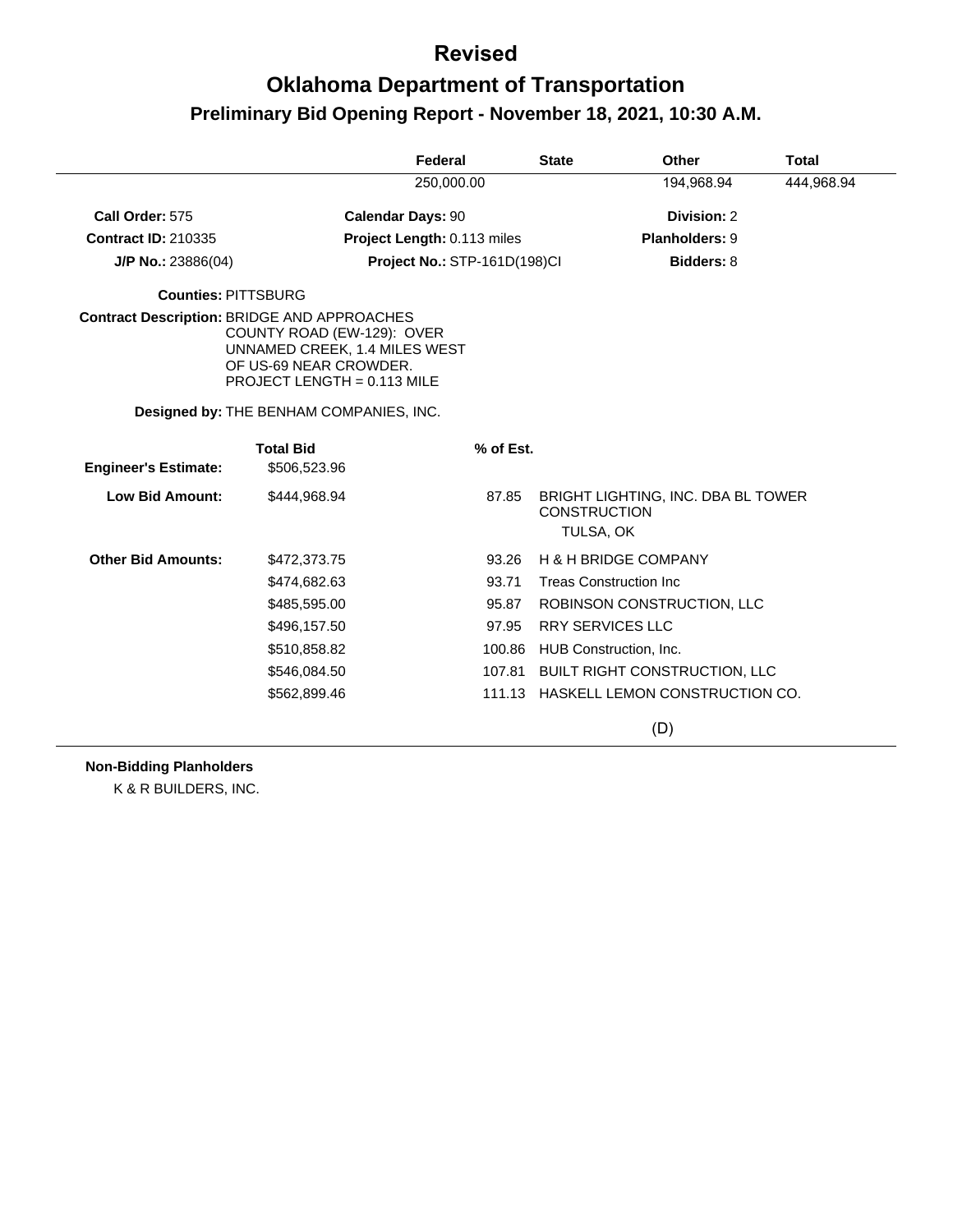# **Oklahoma Department of Transportation Preliminary Bid Opening Report - November 18, 2021, 10:30 A.M.**

|                             |                                                                                                          | Federal                      | <b>State</b> | Other                                | <b>Total</b> |
|-----------------------------|----------------------------------------------------------------------------------------------------------|------------------------------|--------------|--------------------------------------|--------------|
|                             |                                                                                                          |                              | 597,741.08   |                                      | 597,741.08   |
| Call Order: 580             |                                                                                                          | <b>Calendar Days: 120</b>    |              | Division: 2                          |              |
| <b>Contract ID: 210336</b>  |                                                                                                          | Project Length: 0.141 miles  |              | <b>Planholders: 5</b>                |              |
| $J/P$ No.: 33403(04)        |                                                                                                          | Project No.: SBR-261C(104)SB |              | <b>Bidders: 3</b>                    |              |
| <b>Counties: PITTSBURG</b>  |                                                                                                          |                              |              |                                      |              |
| Designed by: GARVER, LLC.   | SH-31: OVER BLUE CREEK, 13.2 MILES<br>NORTHEAST OF THE US-270 JUNCTION.<br>PROJECT LENGTH = $0.141$ MILE |                              |              |                                      |              |
|                             |                                                                                                          |                              |              |                                      |              |
| <b>Engineer's Estimate:</b> | <b>Total Bid</b><br>\$711,175.85                                                                         | % of Est.                    |              |                                      |              |
| <b>Low Bid Amount:</b>      | \$597,741.08                                                                                             | 84.05                        | SAPULPA, OK  | LOGOS CONSTRUCTION CO., LLC          |              |
| <b>Other Bid Amounts:</b>   | \$778,938.64                                                                                             |                              |              | 109.53 BUILT RIGHT CONSTRUCTION, LLC |              |

#### **Non-Bidding Planholders**

HUB Construction, Inc. B & B CONSTRUCTION SERVICE J.T., INC.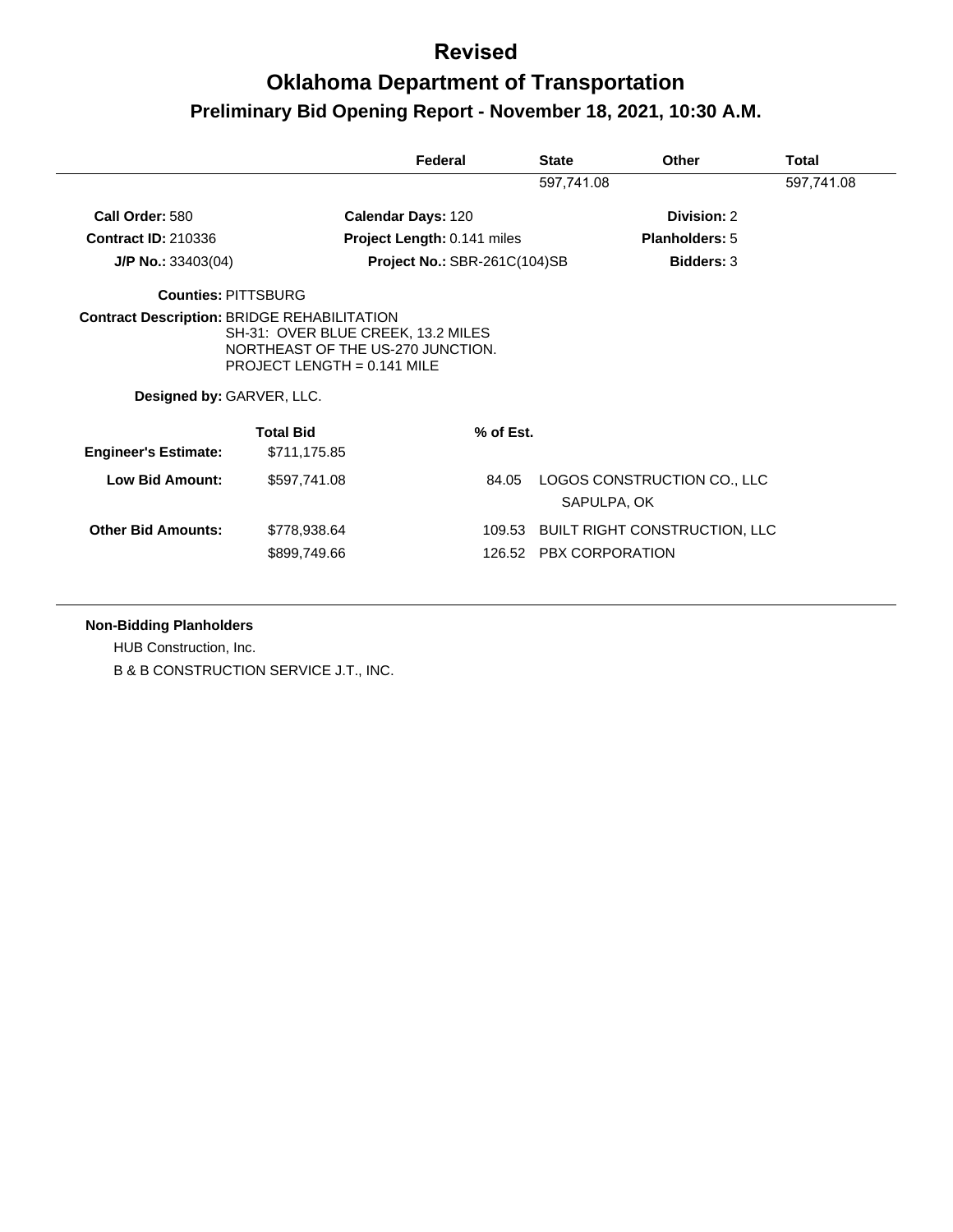# **Oklahoma Department of Transportation Preliminary Bid Opening Report - November 18, 2021, 10:30 A.M.**

|                             |                                                                                                                                                                                              | Federal                            | <b>State</b> | <b>Other</b>                                  | Total      |
|-----------------------------|----------------------------------------------------------------------------------------------------------------------------------------------------------------------------------------------|------------------------------------|--------------|-----------------------------------------------|------------|
| Rejected                    |                                                                                                                                                                                              |                                    | 644,333.90   |                                               | 644,333.90 |
| Call Order: 582             |                                                                                                                                                                                              | Completion Date: 03/31/2022        |              | Division: 3                                   |            |
| <b>Contract ID: 210345</b>  |                                                                                                                                                                                              | Project Length: 3.970 miles        |              | <b>Planholders: 4</b>                         |            |
| $J/P$ No.: 35796(04)        |                                                                                                                                                                                              | <b>Project No.: MC-267C(095)MD</b> |              | <b>Bidders: 2</b>                             |            |
| <b>Counties: SEMINOLE</b>   |                                                                                                                                                                                              |                                    |              |                                               |            |
|                             | <b>Contract Description: RESURFACE (ASPHALT)</b><br>SH-99A: FROM THE SH-99 JUNCTION, EXTEND EAST NEAR SEMINOLE.<br>PROJECT LENGTH = 3.970 MILES<br><b>Designed by: ODOT FIELD DIVISION 3</b> |                                    |              |                                               |            |
| <b>Engineer's Estimate:</b> | <b>Total Bid</b><br>\$417,041.94                                                                                                                                                             | % of Est.                          |              |                                               |            |
| <b>Low Bid Amount:</b>      | \$644,333.90                                                                                                                                                                                 |                                    | MOORE, OK    | 154.50 SILVER STAR CONSTRUCTION COMPANY, INC. |            |
| <b>Other Bid Amounts:</b>   | \$672,648.14                                                                                                                                                                                 | 161.29                             |              | HASKELL LEMON CONSTRUCTION CO.                |            |

#### **Non-Bidding Planholders**

H & G Paving Contractors Inc. THE CUMMINS CONSTRUCTION CO., INC.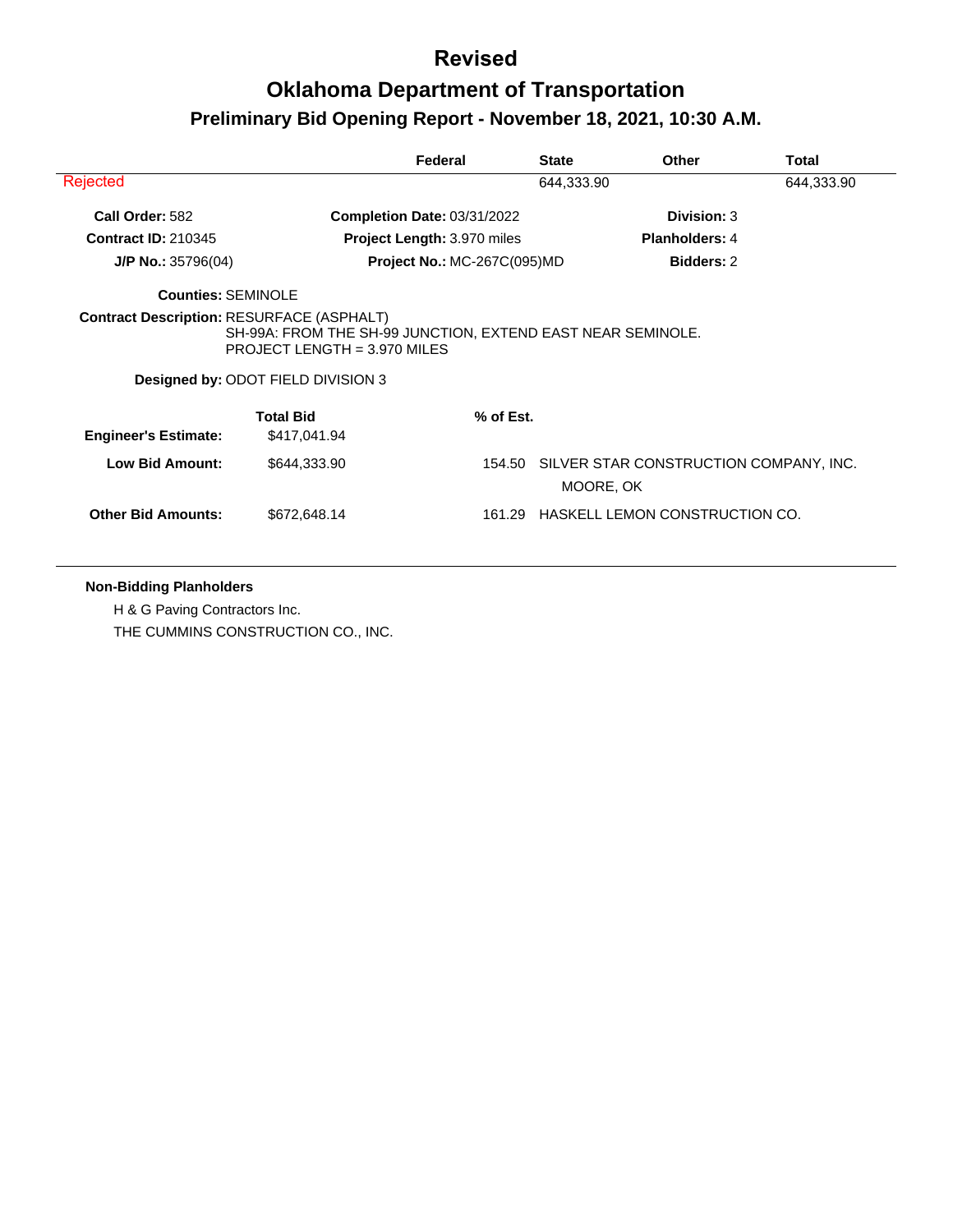# **Oklahoma Department of Transportation Preliminary Bid Opening Report - November 18, 2021, 10:30 A.M.**

|                                                    |                                                                                                                                                 | Federal                      | <b>State</b> | Other                                 | Total      |
|----------------------------------------------------|-------------------------------------------------------------------------------------------------------------------------------------------------|------------------------------|--------------|---------------------------------------|------------|
|                                                    |                                                                                                                                                 | 490,682.00                   |              | 308,841.95                            | 799,523.95 |
| Call Order: 585                                    |                                                                                                                                                 | <b>Calendar Days: 120</b>    |              | Division: 7                           |            |
| <b>Contract ID: 210337</b>                         |                                                                                                                                                 | Project Length: 0.243 miles  |              | Planholders: 6                        |            |
| $J/P$ No.: 31805(04)                               |                                                                                                                                                 | Project No.: STP-269D(089)Cl |              | <b>Bidders: 5</b>                     |            |
| <b>Counties: STEPHENS</b>                          |                                                                                                                                                 |                              |              |                                       |            |
| <b>Contract Description: BRIDGE AND APPROACHES</b> | COUNTY ROAD (NS-296): OVER TRIBUTARY<br>TO BLACK BEAR CREEK, 0.5 MILES SOUTH<br>OF THE SH-29 JUNCTION NEAR BRAY.<br>PROJECT LENGTH = 0.228 MILE |                              |              |                                       |            |
|                                                    | <b>Designed by: CEC CORPORATION</b>                                                                                                             |                              |              |                                       |            |
| <b>Engineer's Estimate:</b>                        | <b>Total Bid</b><br>\$945,427.90                                                                                                                | % of Est.                    |              |                                       |            |
| <b>Low Bid Amount:</b>                             | \$799,523.95                                                                                                                                    | 84.57                        |              | K & R BUILDERS, INC.<br>WHEATLAND, OK |            |
| <b>Other Bid Amounts:</b>                          | \$815,838.13                                                                                                                                    | 86.29                        |              | SEWELL BROS., INC.                    |            |
|                                                    | \$878,604.10                                                                                                                                    | 92.93                        |              | <b>RRY SERVICES LLC</b>               |            |
|                                                    | \$951,328.00                                                                                                                                    |                              |              | 100.62 BRIDGECO CONTRACTORS, INC.     |            |
|                                                    | \$1,245,178.40                                                                                                                                  |                              |              | 131.71 EARTH BUILDERS, L.P.           |            |
|                                                    |                                                                                                                                                 |                              |              | (D)                                   |            |

#### **Non-Bidding Planholders**

HASKELL LEMON CONSTRUCTION CO.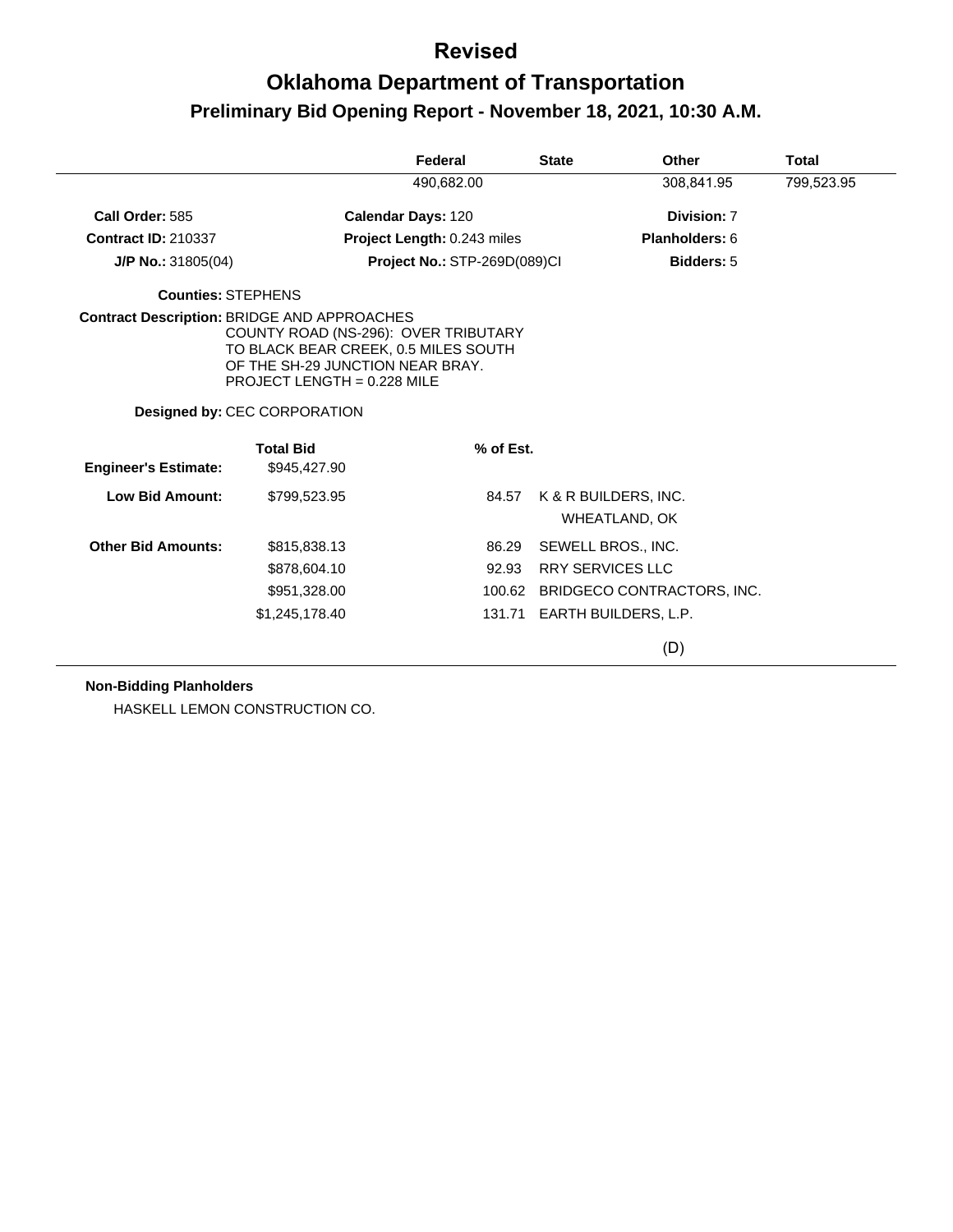# **Oklahoma Department of Transportation Preliminary Bid Opening Report - November 18, 2021, 10:30 A.M.**

|                                                  |                                                                                                                           | Federal                            | <b>State</b> | <b>Other</b>                    | Total      |
|--------------------------------------------------|---------------------------------------------------------------------------------------------------------------------------|------------------------------------|--------------|---------------------------------|------------|
|                                                  |                                                                                                                           | 594,151.20                         | 148,537.80   |                                 | 742,689.00 |
| Call Order: 587                                  |                                                                                                                           | <b>Calendar Days: 90</b>           |              | Division: 6                     |            |
| <b>Contract ID: 210346</b>                       |                                                                                                                           | <b>Project Length: 0.297 miles</b> |              | <b>Planholders: 1</b>           |            |
| $J/P$ No.: 27005(15)                             |                                                                                                                           | Project No.: NHPP-008N(106)PM      |              | <b>Bidders: 1</b>               |            |
| <b>Counties: TEXAS</b>                           |                                                                                                                           |                                    |              |                                 |            |
| <b>Contract Description: WIDEN AND RESURFACE</b> | US-54: FROM 2.4 MILES SOUTHWEST OF THE SH-136 JUNCTION.<br>EXTEND NORTHEAST NEAR GUYMON.<br>PROJECT LENGTH = $0.297$ MILE |                                    |              |                                 |            |
|                                                  | <b>Designed by: COWEN GROUP ENGINEERING</b>                                                                               |                                    |              |                                 |            |
| <b>Engineer's Estimate:</b>                      | <b>Total Bid</b><br>\$573,222.00                                                                                          | % of Est.                          |              |                                 |            |
| <b>Low Bid Amount:</b>                           | \$742,689.00                                                                                                              |                                    | LIBERAL, KS  | 129.56 J & R SAND COMPANY, INC. |            |

**Non-Bidding Planholders**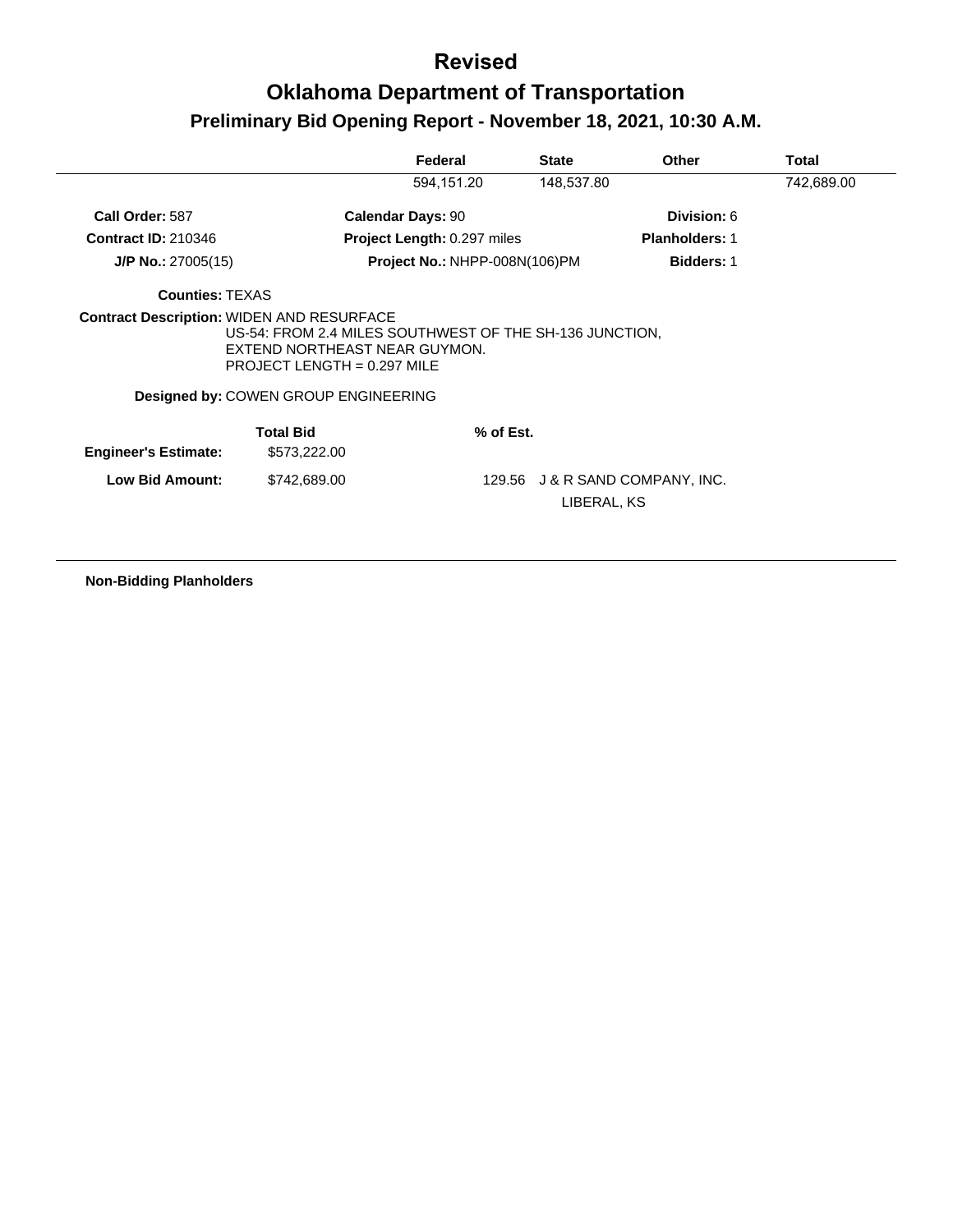# **Oklahoma Department of Transportation Preliminary Bid Opening Report - November 18, 2021, 10:30 A.M.**

|                             |                                                                                                                                             | Federal                      | <b>State</b> | Other                                | <b>Total</b> |
|-----------------------------|---------------------------------------------------------------------------------------------------------------------------------------------|------------------------------|--------------|--------------------------------------|--------------|
|                             |                                                                                                                                             | 59,315.30                    |              | 59,315.30                            | 118,630.60   |
| Call Order: 595             |                                                                                                                                             | <b>Calendar Days: 35</b>     |              | Division: 8                          |              |
| <b>Contract ID: 210339</b>  |                                                                                                                                             | Project Length: 0.940 miles  |              | <b>Planholders: 3</b>                |              |
| J/P No.: 33038(04)          |                                                                                                                                             | Project No.: TAP-272F(339)IG |              | <b>Bidders: 3</b>                    |              |
| <b>Counties: TULSA</b>      |                                                                                                                                             |                              |              |                                      |              |
| Designed by: BKL, INC.      | CITY STREETS (W 11TH STREET/W 12TH STREET): FROM SOUTHWEST<br>BOULEVARD, EXTEND EAST IN THE CITY OF TULSA.<br>PROJECT LENGTH = $0.940$ MILE |                              |              |                                      |              |
|                             | <b>Total Bid</b>                                                                                                                            | % of Est.                    |              |                                      |              |
| <b>Engineer's Estimate:</b> | \$91,627.60                                                                                                                                 |                              |              |                                      |              |
| Low Bid Amount:             | \$118,630,60                                                                                                                                |                              |              | 129.47 ACTION SAFETY SUPPLY CO., LLC |              |
|                             |                                                                                                                                             |                              |              | OKLAHOMA CITY, OK                    |              |
| <b>Other Bid Amounts:</b>   | \$197,818.50                                                                                                                                | 215.89                       |              | Advanced Work zone Services, LLC     |              |
|                             | \$255,682.74                                                                                                                                | 279.05                       |              | TOM HUDSON PAVING, INC.              |              |
|                             |                                                                                                                                             |                              |              | (B)                                  |              |

**Non-Bidding Planholders**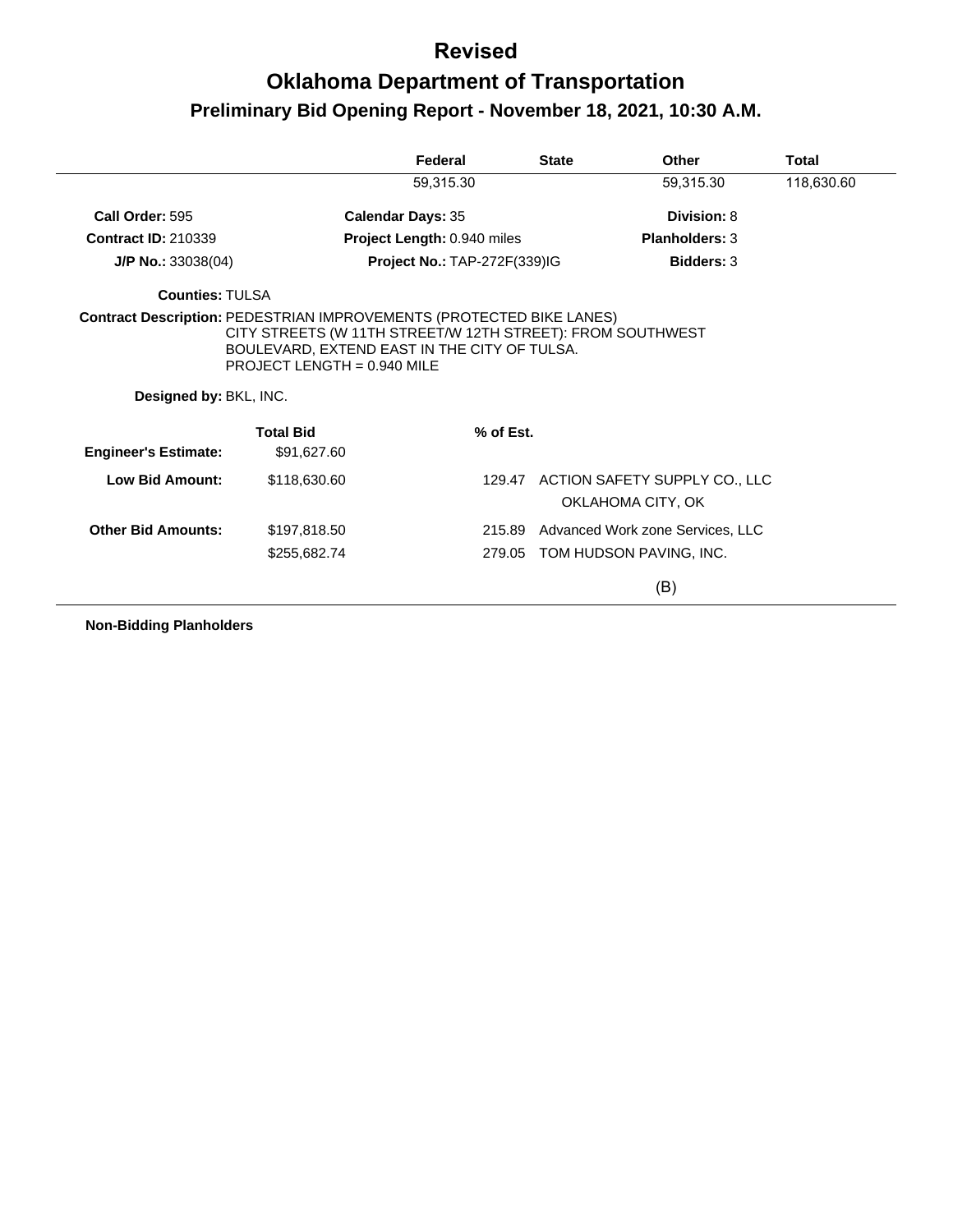# **Oklahoma Department of Transportation Preliminary Bid Opening Report - November 18, 2021, 10:30 A.M.**

|                             |                                                                                                                               | Federal                      |           | <b>State</b>                        | Other                               | Total        |
|-----------------------------|-------------------------------------------------------------------------------------------------------------------------------|------------------------------|-----------|-------------------------------------|-------------------------------------|--------------|
| Rejected                    |                                                                                                                               | 674,563.00                   |           |                                     | 558,208.33                          | 1,232,771.33 |
| Call Order: 600             |                                                                                                                               | <b>Calendar Days: 90</b>     |           | Division: 8                         |                                     |              |
| <b>Contract ID: 210340</b>  |                                                                                                                               | Project Length: 2.680 miles  |           |                                     | <b>Planholders: 11</b>              |              |
| $J/P$ No.: 33040(04)        |                                                                                                                               | Project No.: TAP-272F(341)IG |           |                                     | Bidders: 7                          |              |
| <b>Counties: TULSA</b>      |                                                                                                                               |                              |           |                                     |                                     |              |
|                             | BIXBY EAST FRY TRAIL: FROM 131ST STREET,<br>EXTEND NORTH AND EAST IN THE CITY OF BIXBY.<br><b>PROJECT LENGTH = 2.68 MILES</b> |                              |           |                                     |                                     |              |
|                             | Designed by: MCCLELLAND CONSULTING ENGINEERS, INC.                                                                            |                              |           |                                     |                                     |              |
|                             | <b>Total Bid</b>                                                                                                              |                              | % of Est. |                                     |                                     |              |
| <b>Engineer's Estimate:</b> | \$1,585,197.20                                                                                                                |                              |           |                                     |                                     |              |
| <b>Low Bid Amount:</b>      | \$1,232,771.33                                                                                                                |                              | 77.77     |                                     | H & G Paving Contractors Inc.       |              |
|                             |                                                                                                                               |                              |           | Muskogee, OK                        |                                     |              |
| <b>Other Bid Amounts:</b>   | \$1,360,357.80                                                                                                                |                              | 85.82     |                                     | <b>GRADE LINE CONSTRUCTION, LLC</b> |              |
|                             | \$1,486,352.00                                                                                                                |                              | 93.76     | DARIS CONTRACTORS, LLC              |                                     |              |
|                             | \$1,495,000.00                                                                                                                |                              | 94.31     | Tri Star Construction Arkansas, LLC |                                     |              |
|                             | \$1,515,482.80                                                                                                                |                              | 95.60     | Timber Wolf Excavating, LLC         |                                     |              |
|                             | \$1,644,000.00                                                                                                                |                              | 103.71    |                                     | CROSSLAND HEAVY CONTRACTORS INC.    |              |
|                             | \$1,646,220.00                                                                                                                |                              | 103.85    |                                     | ELLSWORTH CONSTRUCTION, LLC         |              |

(B)

#### **Non-Bidding Planholders**

SHERWOOD CONSTRUCTION CO., INC. BECCO CONTRACTORS, INC. BRIGHT LIGHTING, INC. DBA BL TOWER CONSTRUCTION C-P INTEGRATED SERVICES, INC.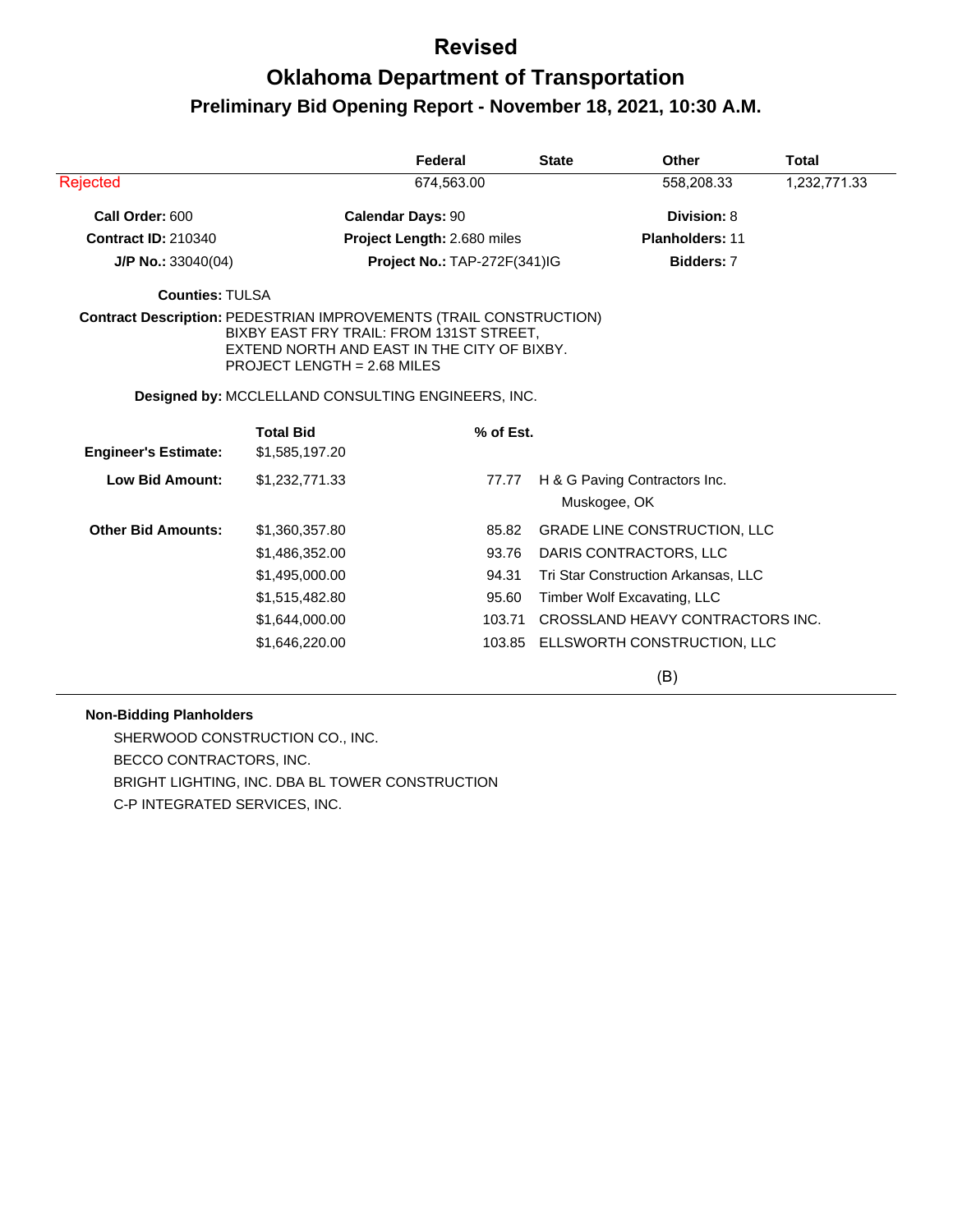## **Oklahoma Department of Transportation Preliminary Bid Opening Report - November 18, 2021, 10:30 A.M.**

|                             |                                                                                                                                                                                                    | Federal<br><b>State</b>       |            | Other                                                | <b>Total</b> |
|-----------------------------|----------------------------------------------------------------------------------------------------------------------------------------------------------------------------------------------------|-------------------------------|------------|------------------------------------------------------|--------------|
|                             |                                                                                                                                                                                                    |                               |            | 1,934,368.94                                         | 1,934,368.94 |
| Call Order: 605             |                                                                                                                                                                                                    | <b>Calendar Days: 120</b>     |            | Division: 8                                          |              |
| <b>Contract ID: 210259</b>  |                                                                                                                                                                                                    | Project Length: 0.198 miles   |            | Planholders: 12                                      |              |
| J/P No.: $33566(04)$        |                                                                                                                                                                                                    | Project No.: CIRB-272D(303)CO |            | Bidders: 6                                           |              |
| <b>Counties: TULSA</b>      |                                                                                                                                                                                                    |                               |            |                                                      |              |
|                             | <b>Contract Description: BRIDGE AND APPROACHES</b><br>COUNTY ROAD (NORTH 137TH EAST AVENUE): OVER HORSEPEN CREEK, 1.3 MILES<br>NORTH OF US-169 NEAR COLLINSVILLE.<br>PROJECT LENGTH = $0.198$ MILE |                               |            |                                                      |              |
|                             | <b>Designed by: OLSSON ASSOCIATES</b>                                                                                                                                                              |                               |            |                                                      |              |
| <b>Engineer's Estimate:</b> | <b>Total Bid</b><br>\$2,245,981.00                                                                                                                                                                 | % of Est.                     |            |                                                      |              |
| <b>Low Bid Amount:</b>      | \$1,934,368.94                                                                                                                                                                                     | 86.13                         |            | <b>H &amp; H BRIDGE COMPANY</b>                      |              |
|                             |                                                                                                                                                                                                    |                               | JOPLIN, MO |                                                      |              |
| <b>Other Bid Amounts:</b>   | \$2,077,767.55                                                                                                                                                                                     | 92.51                         |            | BRIDGECO CONTRACTORS, INC.                           |              |
|                             | \$2,097,000.00                                                                                                                                                                                     | 93.37                         |            | BECCO CONTRACTORS, INC.                              |              |
|                             | \$2,119,963.18                                                                                                                                                                                     | 94.39                         |            | <b>Treas Construction Inc.</b>                       |              |
|                             | \$2,435,281.60                                                                                                                                                                                     | 108.43                        |            | Timber Wolf Excavating, LLC                          |              |
|                             | \$2,491,592.30                                                                                                                                                                                     | 110.94                        |            | <b>PARADIGM CONSTRUCTION &amp; ENGINEERING, INC.</b> |              |
|                             |                                                                                                                                                                                                    |                               |            | (A)                                                  |              |

#### **Non-Bidding Planholders**

BRIGHT LIGHTING, INC. DBA BL TOWER CONSTRUCTION CONCRETE SERVICES CORPORATION SHERWOOD CONSTRUCTION CO., INC. MANHATTAN ROAD & BRIDGE COMPANY OBC, INC. CROSSLAND HEAVY CONTRACTORS INC.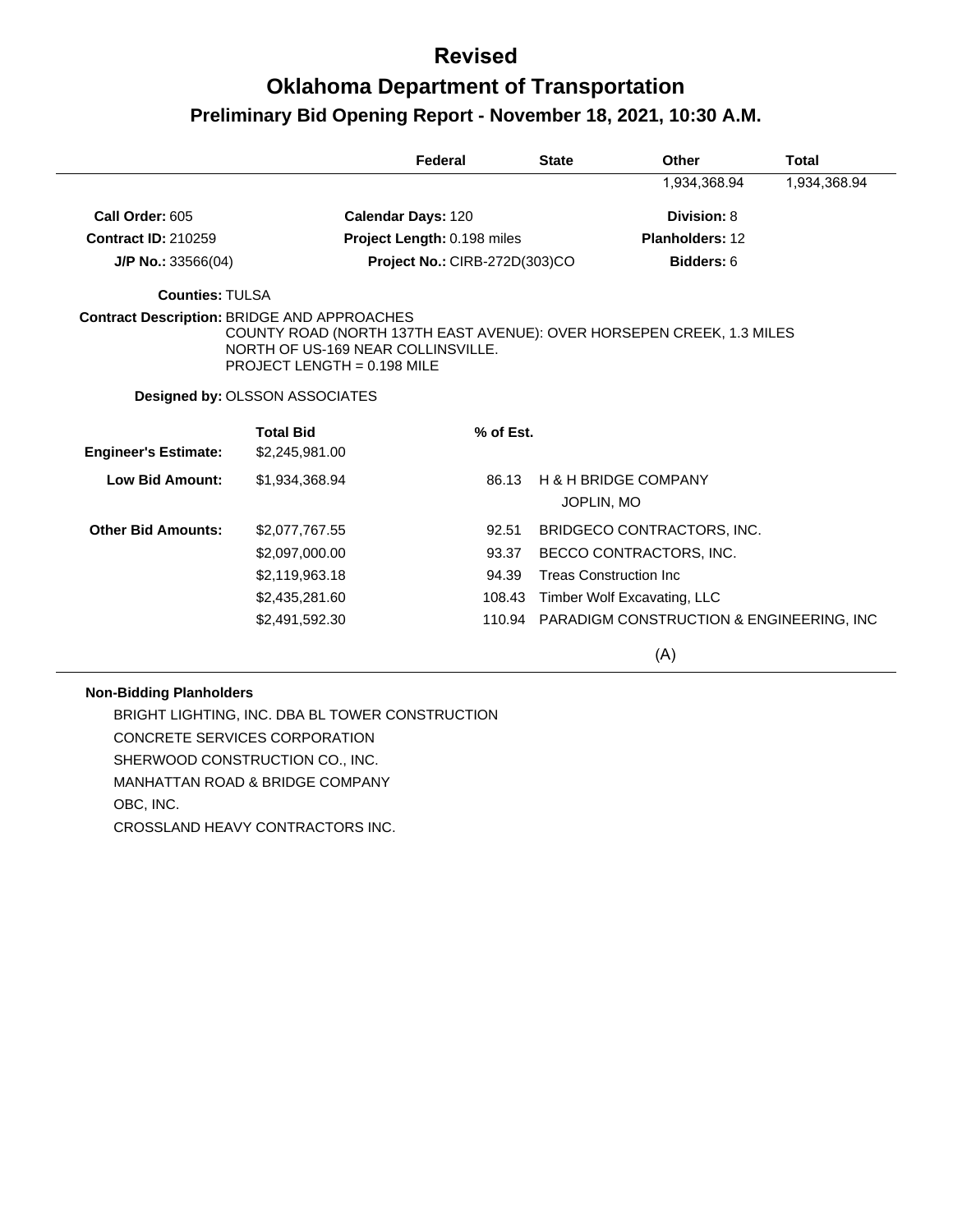# **Oklahoma Department of Transportation Preliminary Bid Opening Report - November 18, 2021, 10:30 A.M.**

|                                        |                                                                                                                                         | Federal                             |           | <b>State</b> | <b>Other</b>                                                       | Total        |
|----------------------------------------|-----------------------------------------------------------------------------------------------------------------------------------------|-------------------------------------|-----------|--------------|--------------------------------------------------------------------|--------------|
|                                        |                                                                                                                                         |                                     |           | 2,674,206.47 |                                                                    | 2,674,206.47 |
| Call Order: 610                        |                                                                                                                                         | <b>Calendar Days: 150</b>           |           |              | Division: 8                                                        |              |
| <b>Contract ID: 210341</b>             |                                                                                                                                         | Project Length: 0.177 miles         |           |              | Planholders: 5                                                     |              |
| $J/P$ No.: 34661(04)                   |                                                                                                                                         | <b>Project No.: SBR-4400(072)SB</b> |           |              | <b>Bidders: 3</b>                                                  |              |
| <b>Counties: TULSA</b>                 |                                                                                                                                         |                                     |           |              |                                                                    |              |
| Designed by: THE BENHAM COMPANIES, LLC | AND SHERIDAN ROAD, 0.4 MILES AND 0.6 MILES SOUTHWEST<br>OF THE US-64 INTERCHANGE IN THE CITY OF TULSA.<br>PROJECT LENGTH = $0.088$ MILE |                                     |           |              |                                                                    |              |
|                                        |                                                                                                                                         |                                     |           |              |                                                                    |              |
| <b>Engineer's Estimate:</b>            | <b>Item Bid</b><br>\$2,438,585.20                                                                                                       | <b>Total Bid</b><br>\$3,118,585.20  | % of Est. |              |                                                                    |              |
| <b>Low Bid Amount:</b>                 | \$2,674,206.47                                                                                                                          |                                     |           |              | \$3,354,206.47 109.66 BUILT RIGHT CONSTRUCTION, LLC<br>SAVANNA, OK |              |
| <b>Other Bid Amounts:</b>              | \$2,937,000.00                                                                                                                          | \$3,617,000.00                      |           |              | 120.44 BECCO CONTRACTORS, INC.                                     |              |

#### **Non-Bidding Planholders**

LOGOS CONSTRUCTION CO., LLC WILDCAT CONSTRUCTION CO., INC. & SUBSIDIARIES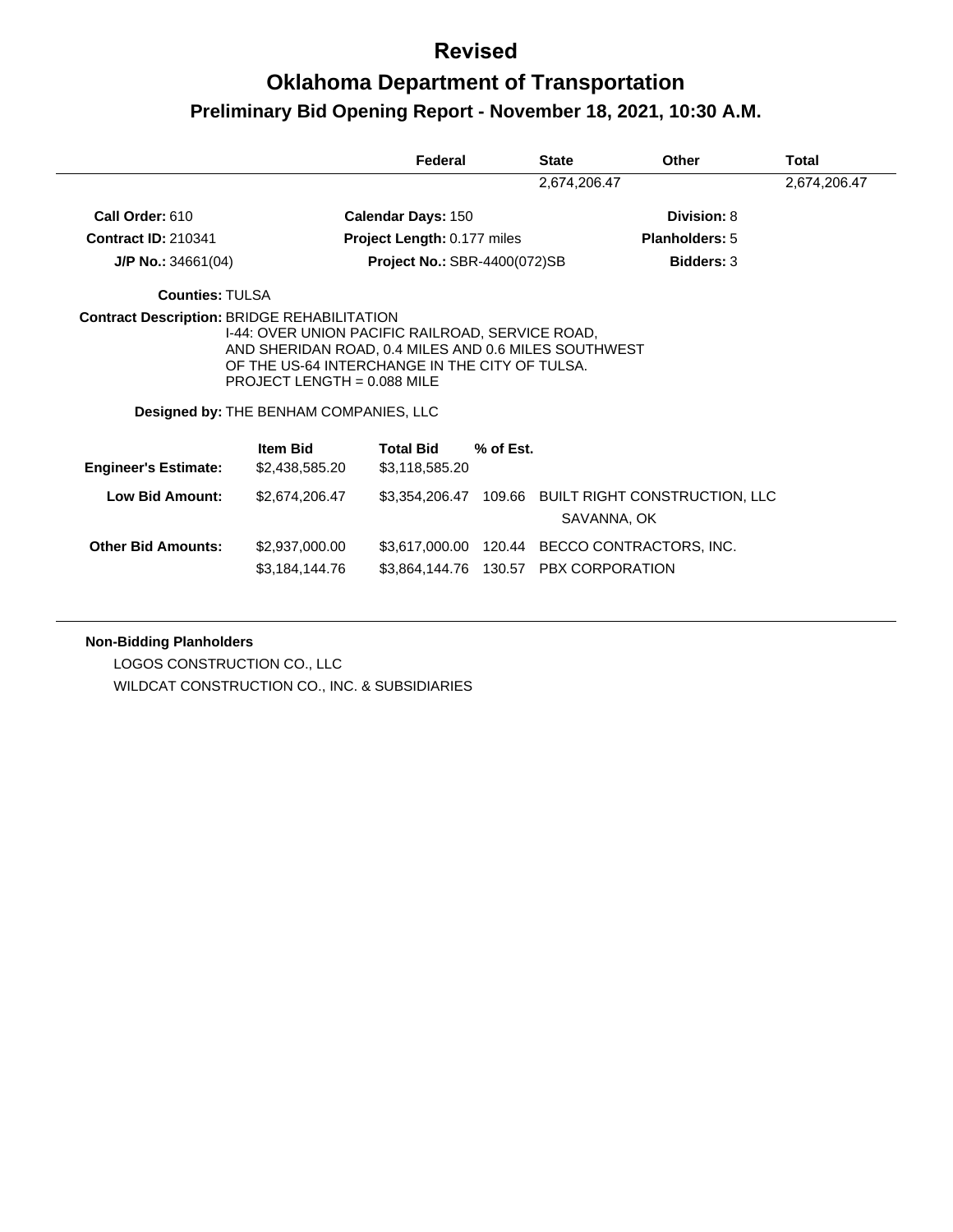# **Oklahoma Department of Transportation Preliminary Bid Opening Report - November 18, 2021, 10:30 A.M.**

|                                                    |                                                                                                                                                                                                                                            | Federal                                                | <b>State</b> | <b>Other</b>                                    | Total         |
|----------------------------------------------------|--------------------------------------------------------------------------------------------------------------------------------------------------------------------------------------------------------------------------------------------|--------------------------------------------------------|--------------|-------------------------------------------------|---------------|
|                                                    |                                                                                                                                                                                                                                            | 10,383,200.00                                          | 2,595,800.00 |                                                 | 12,979,000.00 |
| Call Order: 615                                    |                                                                                                                                                                                                                                            | <b>Calendar Days: 345</b>                              |              | Division: 8                                     |               |
| <b>Contract ID: 210342</b>                         |                                                                                                                                                                                                                                            | Project Length: 0.946 miles                            |              | <b>Planholders: 10</b>                          |               |
| $J/P$ No.: 24348(10)<br>29592(04)                  |                                                                                                                                                                                                                                            | <b>Project No.: STP-274B(025)PM</b><br>STP-274B(036)PM |              | <b>Bidders: 3</b>                               |               |
|                                                    | <b>Counties: WASHINGTON</b>                                                                                                                                                                                                                |                                                        |              |                                                 |               |
| <b>Contract Description: BRIDGE AND APPROACHES</b> | SH-123: OVER CANEY RIVER<br>AND UNNAMED CREEK, 1.7 MILES<br>AND 2.9 MILES NORTHEAST OF<br>THE US-60 JUNCTION NEAR DEWEY.<br>PROJECT LENGTH = $0.639$ MILE<br>Designed by: ODOT BRIDGE DIVISION<br>PROFESSIONAL ENGINEERING CONSULTANTS, PA |                                                        |              |                                                 |               |
|                                                    | <b>Total Bid</b>                                                                                                                                                                                                                           | % of Est.                                              |              |                                                 |               |
| <b>Engineer's Estimate:</b>                        | \$12,897,829.41                                                                                                                                                                                                                            |                                                        |              |                                                 |               |
| <b>Low Bid Amount:</b>                             | \$12,979,000.00                                                                                                                                                                                                                            | 100.63                                                 | TULSA, OK    | BECCO CONTRACTORS, INC.                         |               |
| <b>Other Bid Amounts:</b>                          | \$14,001,971.00                                                                                                                                                                                                                            | 108.56                                                 |              | MANHATTAN ROAD & BRIDGE COMPANY                 |               |
|                                                    | \$15,913,412.50                                                                                                                                                                                                                            |                                                        |              | 123.38 PARADIGM CONSTRUCTION & ENGINEERING, INC |               |

#### **Non-Bidding Planholders**

SHERWOOD CONSTRUCTION CO., INC. GRADE LINE CONSTRUCTION, LLC Timber Wolf Excavating, LLC H & H BRIDGE COMPANY OBC, INC. CROSSLAND HEAVY CONTRACTORS INC. BRIDGECO CONTRACTORS, INC.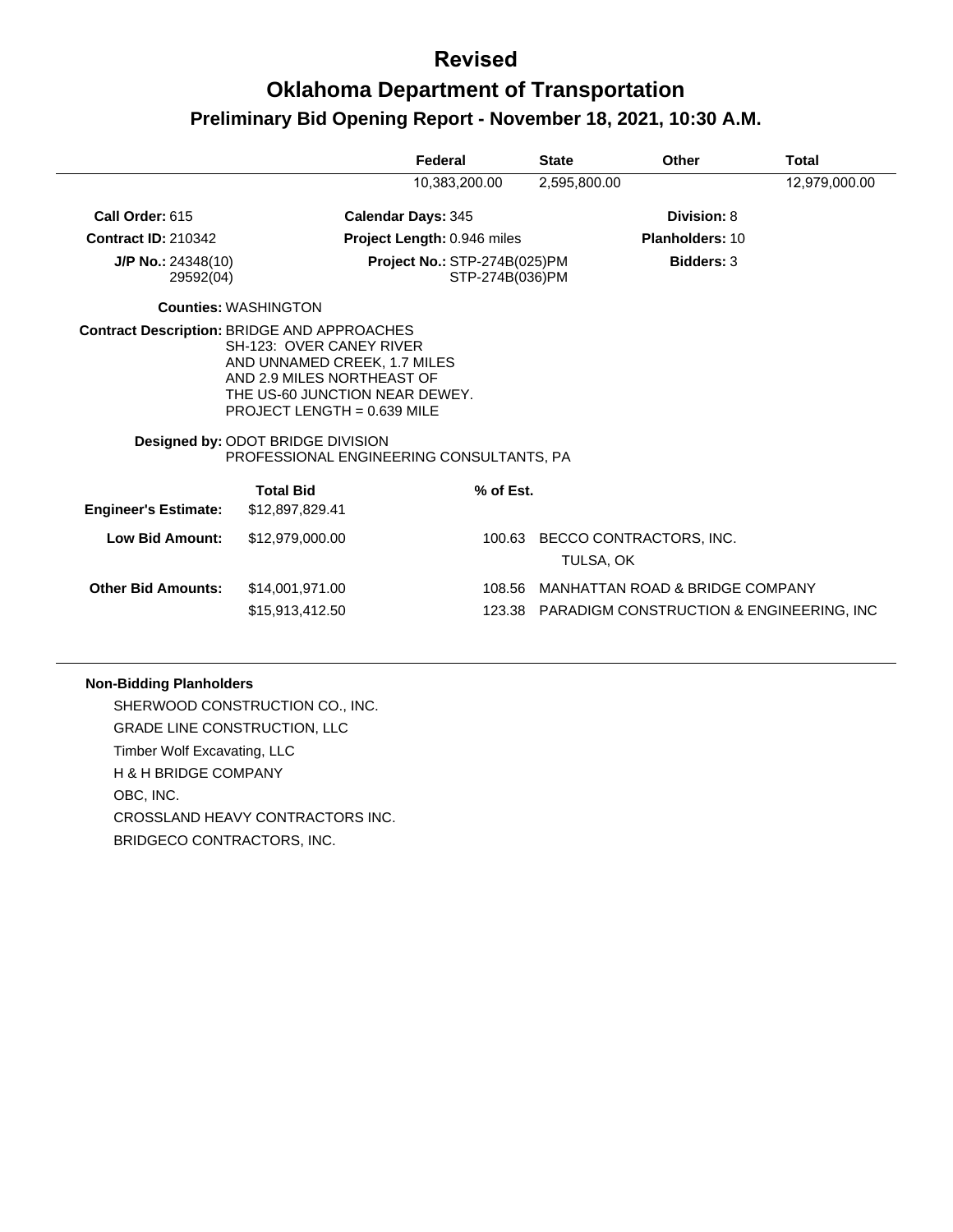# **Oklahoma Department of Transportation Preliminary Bid Opening Report - November 18, 2021, 10:30 A.M.**

|                                                    |                                                                                                                             | Federal                             |           | <b>State</b>      | Other                                   | Total        |
|----------------------------------------------------|-----------------------------------------------------------------------------------------------------------------------------|-------------------------------------|-----------|-------------------|-----------------------------------------|--------------|
|                                                    |                                                                                                                             | 2,503,922.01                        |           |                   |                                         | 2,503,922.01 |
| Call Order: 620                                    |                                                                                                                             | <b>Calendar Days: 270</b>           |           |                   | Division: 5                             |              |
| <b>Contract ID: 210343</b>                         |                                                                                                                             | Project Length: 0.216 miles         |           | Planholders: 6    |                                         |              |
| $J/P$ No.: 29517(04)                               |                                                                                                                             | <b>Project No.: STP-275C(072)PM</b> |           | <b>Bidders: 5</b> |                                         |              |
| <b>Counties: WASHITA</b>                           |                                                                                                                             |                                     |           |                   |                                         |              |
| <b>Contract Description: BRIDGE AND APPROACHES</b> | SH-44: OVER TURKEY CREEK AND OVERFLOW.<br>0.6 MILES AND 0.5 MILES NORTH OF I-40 NEAR FOSS.<br>PROJECT LENGTH = $0.201$ MILE |                                     |           |                   |                                         |              |
| Designed by: GARVER, LLC.                          |                                                                                                                             |                                     |           |                   |                                         |              |
| <b>Engineer's Estimate:</b>                        | <b>Total Bid</b><br>\$2,628,047.00                                                                                          |                                     | % of Est. |                   |                                         |              |
| <b>Low Bid Amount:</b>                             | \$2,503,922.01                                                                                                              |                                     | 95.28     |                   | SEWELL BROS., INC.<br>OKLAHOMA CITY, OK |              |
| <b>Other Bid Amounts:</b>                          | \$2,689,508.54                                                                                                              |                                     |           |                   | 102.34 K & R BUILDERS, INC.             |              |
|                                                    | \$2,945,099.86                                                                                                              |                                     | 112.06    |                   | BRIDGECO CONTRACTORS, INC.              |              |
|                                                    | \$3,078,033.52                                                                                                              |                                     |           | 117.12 OBC, INC.  |                                         |              |
|                                                    | \$3,363,899.23                                                                                                              |                                     |           |                   | 128.00 FRONTIER BRIDGE, INC.            |              |

#### **Non-Bidding Planholders**

HASKELL LEMON CONSTRUCTION CO.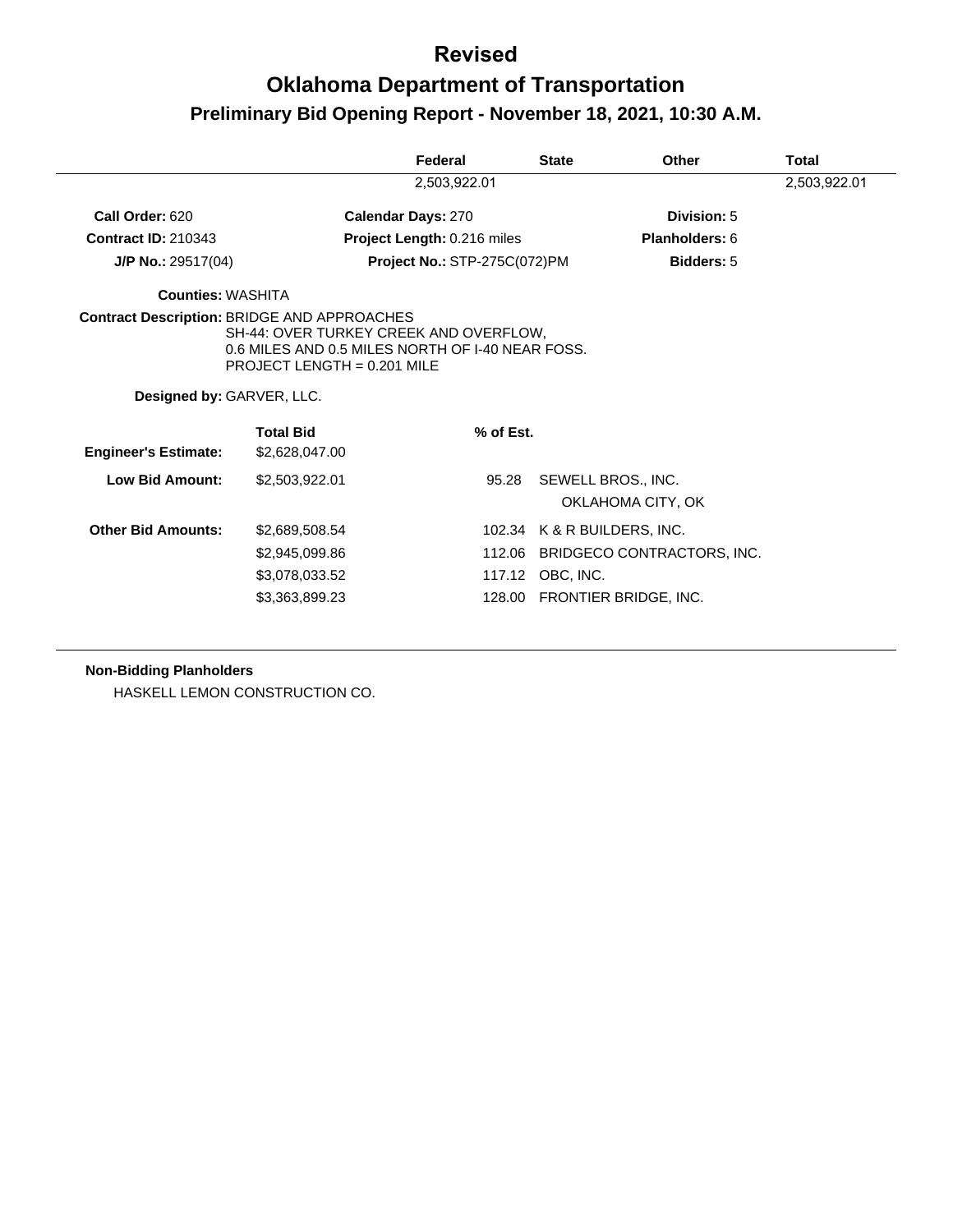# **Oklahoma Department of Transportation Preliminary Bid Opening Report - November 18, 2021, 10:30 A.M.**

|                                                    |                                                                                                                    | Federal                      | <b>State</b> | Other                          | Total        |
|----------------------------------------------------|--------------------------------------------------------------------------------------------------------------------|------------------------------|--------------|--------------------------------|--------------|
|                                                    |                                                                                                                    | 1,143,056.40                 | 285,764.10   |                                | 1,428,820.50 |
| Call Order: 625                                    |                                                                                                                    | <b>Calendar Days: 100</b>    |              | Division: 5                    |              |
| <b>Contract ID: 210344</b>                         |                                                                                                                    | Project Length: 0.422 miles  |              | <b>Planholders: 9</b>          |              |
| $J/P$ No.: 30336(04)                               |                                                                                                                    | Project No.: STP-275C(073)PM |              | Bidders: 6                     |              |
| <b>Counties: WASHITA</b>                           |                                                                                                                    |                              |              |                                |              |
| <b>Contract Description: BRIDGE AND APPROACHES</b> | SH-55: OVER UNNAMED CREEK, 2.7 MILES EAST OF<br>THE SH-44 JUNCTION NEAR SENTINEL.<br>PROJECT LENGTH = $0.421$ MILE |                              |              |                                |              |
|                                                    | Designed by: ODOT BRIDGE DIVISION                                                                                  |                              |              |                                |              |
|                                                    | <b>Total Bid</b>                                                                                                   | % of Est.                    |              |                                |              |
| <b>Engineer's Estimate:</b>                        | \$1,643,790.04                                                                                                     |                              |              |                                |              |
| <b>Low Bid Amount:</b>                             | \$1,428,820.50                                                                                                     | 86.92                        |              | SEWELL BROS., INC.             |              |
|                                                    |                                                                                                                    |                              |              | OKLAHOMA CITY, OK              |              |
| <b>Other Bid Amounts:</b>                          | \$1,532,462.30                                                                                                     | 93.23                        |              | SCHIRALLI CONSTRUCTION CORP.   |              |
|                                                    | \$1,568,463.41                                                                                                     | 95.42                        |              | K & R BUILDERS, INC.           |              |
|                                                    | \$1,678,026.93                                                                                                     | 102.08                       |              | BRIDGECO CONTRACTORS, INC.     |              |
|                                                    | \$1,715,503.97                                                                                                     | 104.36                       |              | HASKELL LEMON CONSTRUCTION CO. |              |
|                                                    | \$1,753,289.60                                                                                                     | 106.66                       |              | WYATT CONTRACTING, INC.        |              |
|                                                    |                                                                                                                    |                              |              |                                |              |

#### **Non-Bidding Planholders**

DOWNEY CONTRACTING, LLC LOPP CONSTRUCTION, LLC FRONTIER BRIDGE, INC.